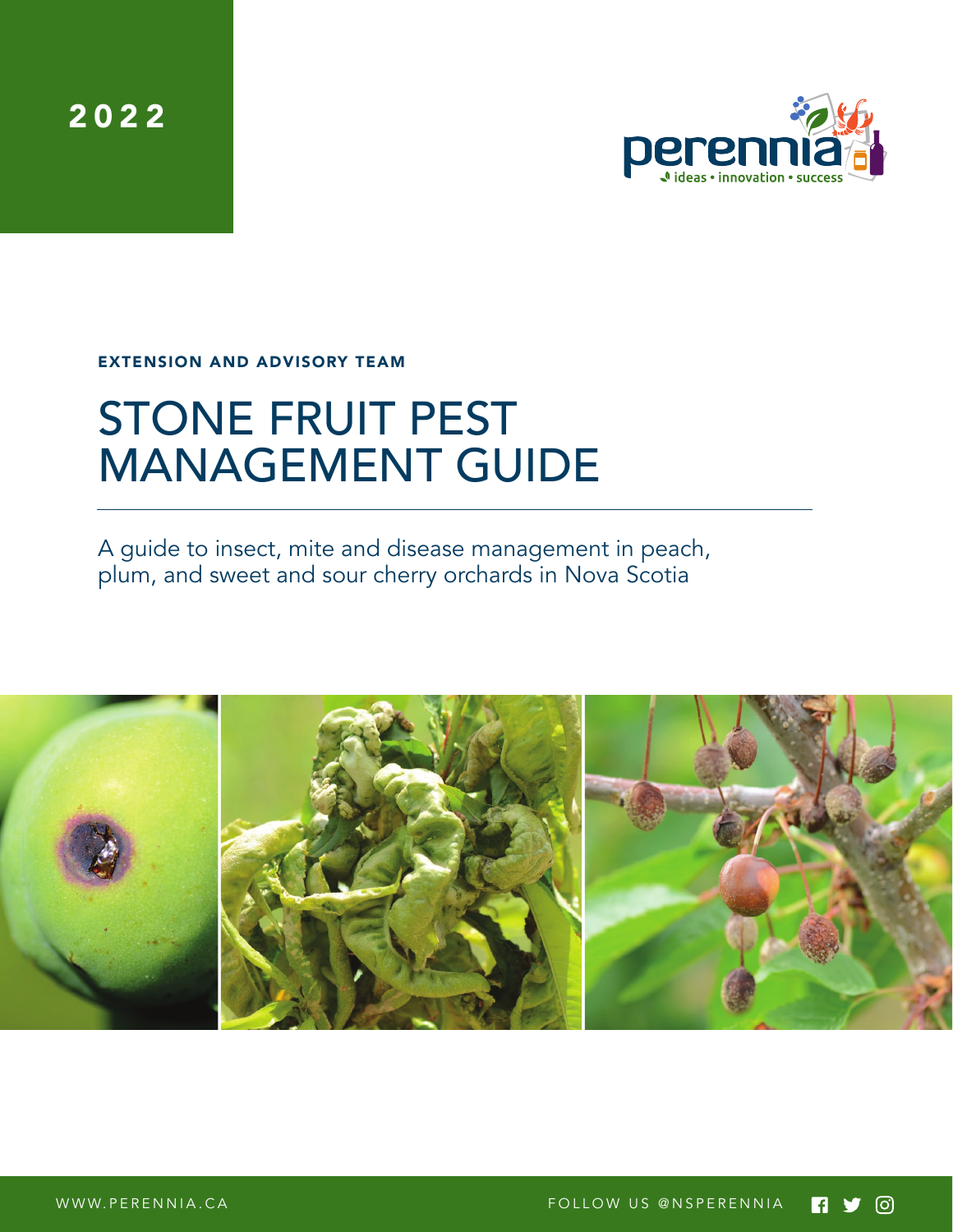**Discard old editions of the pest management guide. Each year, the Perennia Tree Fruit Specialist updates the pesticides and information contained in this publication.**

### **Editor and Production**

Michelle Cortens, Editor Tree Fruit Specialist Perennia Food & Agriculture Inc. 32 Main Street Kentville, NS, B4N 1J5 mcortens@perennia.ca

*Note: Perennia offers supplemental guides for pome fruit and organic production on our website at www.perennia.ca > Agriculture > Product Information > Fruits > Tree Fruit*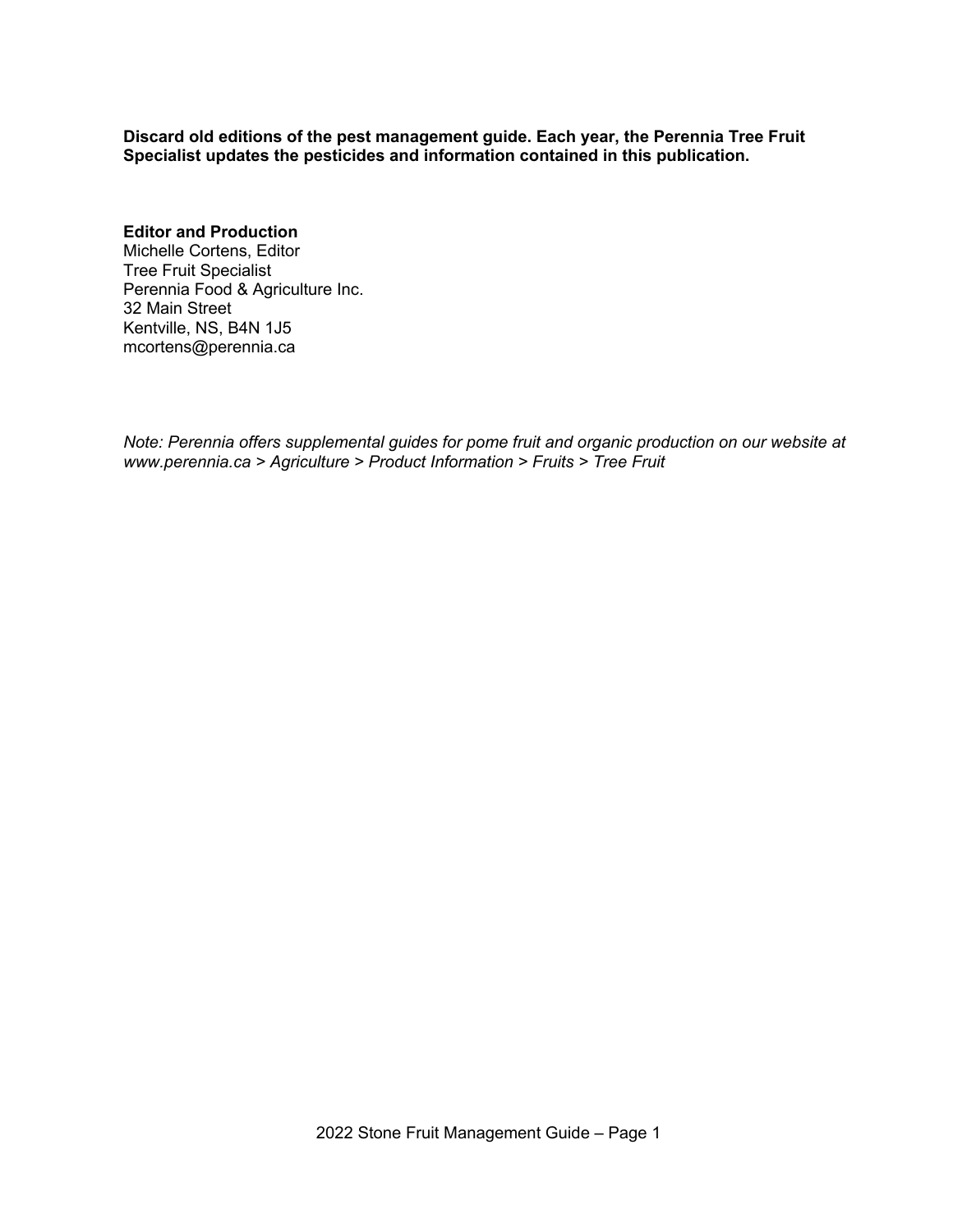### **Emergency and First Aid Procedure for Pesticide Poisoning**

- Become familiar with the chemicals you are using. Keep a list of common and active ingredient names in case of accidents or emergencies. This information can be found on product labels and cross-referenced in this publication.
- If poisoning from exposure to a pesticide by swallowing, inhalation or contact with skin or eyes is suspected, read the product label of the pesticide container and carry out first aid treatment as suggested.
- If a person is seriously injured, call **911** immediately.
- Emergency advice on pesticide poisoning is available 24 hours/day from the IWK Regional Poison Information Centre, Halifax, NS. Phone: 1-800-565-8161 (NS & PEI).

### **Sources of Information on Pesticides**

Information Service of the Pest Management Regulatory Agency Phone: 1-800-267-6315 Web Site: http://www.hc-sc.gc.ca/cps-spc/pest/index-eng.php

Pest Management Regulatory Agency –Electronic Labels: Search Tool Web Site: http://pr-rp.hc-sc.gc.ca/ls-re/index-eng.php

Ontario Pesticides Classification Database Web Site: https://www.lrcsde.lrc.gov.on.ca/PCDWeb/showSearch.action

National Pesticide Information Centre Web Site: http://npic.orst.edu/

Environmental Emergencies – Nova Scotia Pesticide and Chemical spills Phone: 1-800-565-1633

Organic Agriculture Centre of Canada Web Site: http://www.organicagcentre.ca/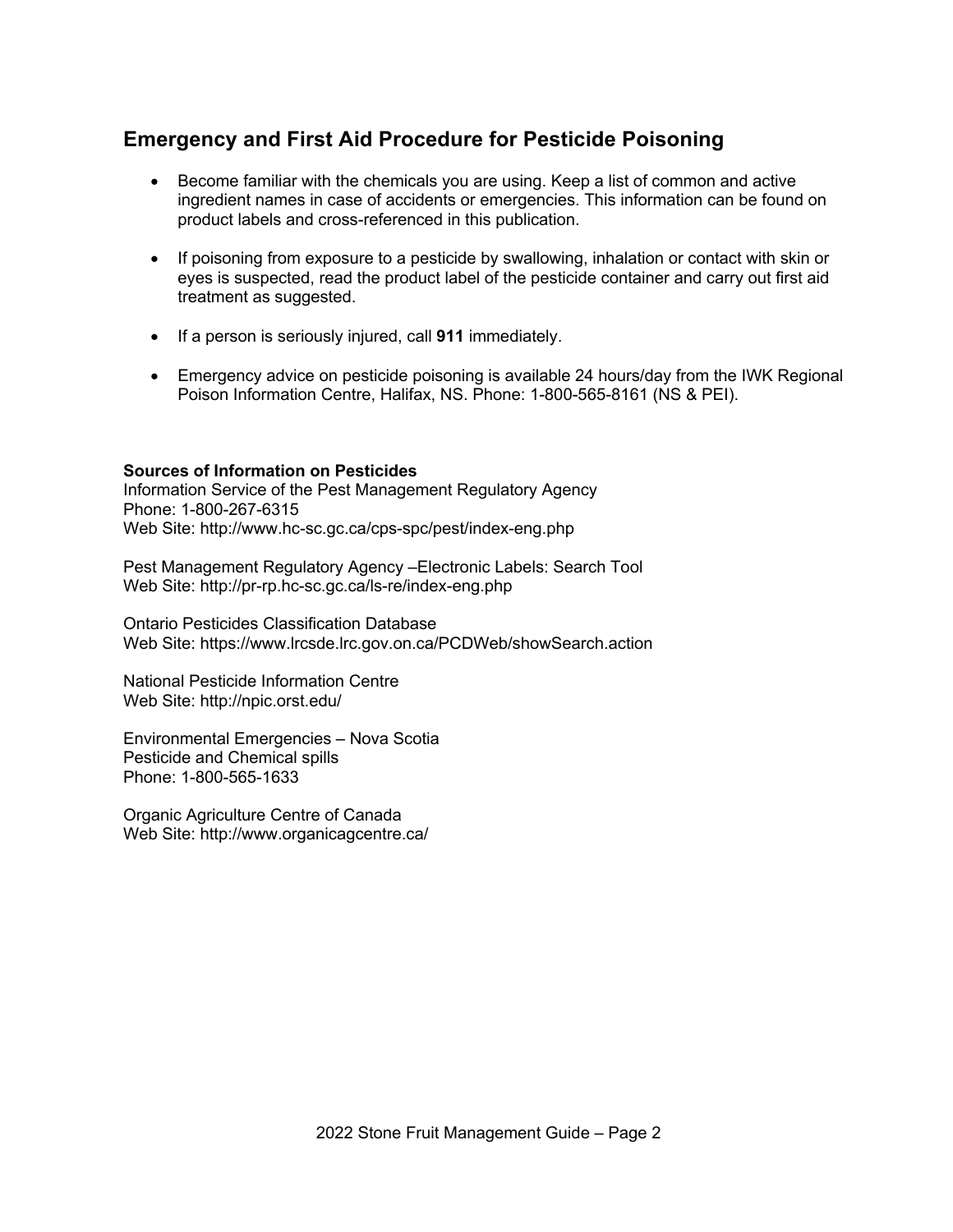## **Table of Contents**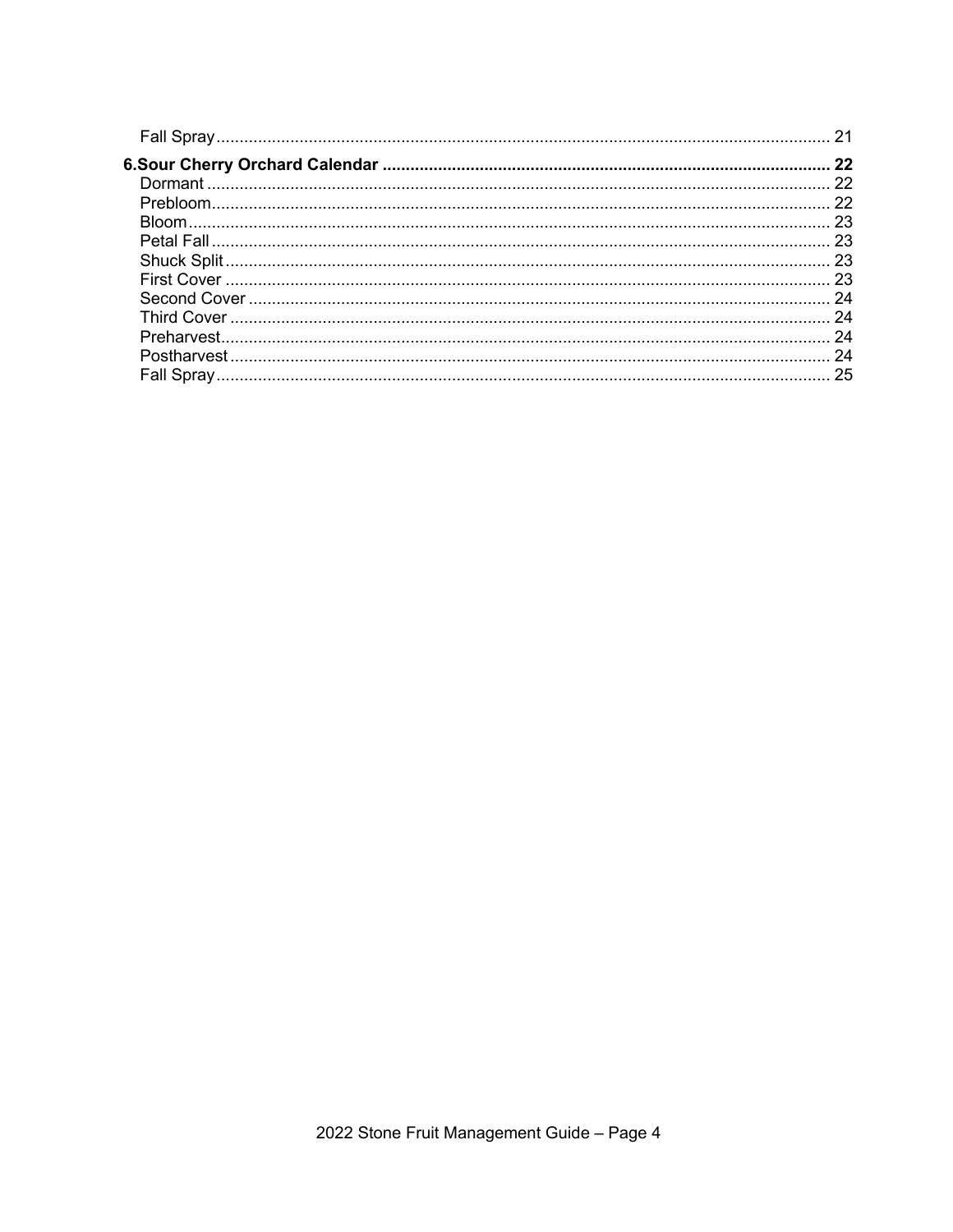## **1. Pesticide Handling and Application**

### **Registration of Pesticides**

A pesticide that is used in Nova Scotia must be registered by the Pest Management Regulatory Agency (PMRA) of Health Canada, and be approved for use in the province of Nova Scotia. All registered pesticides may be re-evaluated and are subject to discontinuation if they do not meet current standards. The pesticide product label is a legal document, and all label directions must be followed.

- To search for product labels, visit the Health Canada website: http://pr-rp.hc-sc.gc.ca/ls-re/index-eng.php
- To download the smartphone application, search for the app "Pesticide Labels" by Health Canada.

### **Applicator Pesticide Certification**

Applicators must hold a valid applicator certificate of qualification to apply a commercial class pesticide in Nova Scotia. The regional offices for Nova Scotia Environment offer certificates, approvals, exams and exam study materials.

- Central Region: Halifax and Hants Counties, (902) 424-7773
- Western Region: Kings, Annapolis, Digby, Yarmouth, Shelburne, Queens and Lunenburg, (902) 679-6086

### **Environmental Stewardship**

Environmental stewardship and food safety programs are important components of best management practice for fruit production. Guidelines and fact sheets have been developed under the Nova Scotia Environmental Farm Program for the best means to store, handle, and apply pesticides. Factsheets on the NS Federation website (http://www.nsfafane.ca/efp/resources/factsheets/) include:

• On-farm Pesticide Use

- Pesticide Storage and Handling
- Air-Blast Sprayer Calibration for Orchard and Vineyards
- Tree-Row Volume: Concept, Calculations and Application

### **Food Safety**

The CHC CanadaGap on-farm food safety manual provides procedures and guidelines with regard to the safe handling, storage and record keeping for tree fruit pesticides and fertilizers: http://www.canadagap.ca/manuals/downloads/

### **Buffer Zones**

Most pesticide labels have a required distance between site of spray application and a buffer zone. A buffer zone is the distance between the point of direct pesticide application and the nearest downwind boundary of a sensitive habitat. A buffer zone is a no-spray area because the sensitive habitat contains organisms that are affected by the pesticide being applied. A sensitive area may be aquatic, terrestrial (shelterbelts and woodlots) or a combination (wetlands, marshes etc). It is the applicator's responsibility to identify the sensitive areas within and adjacent to treated fields.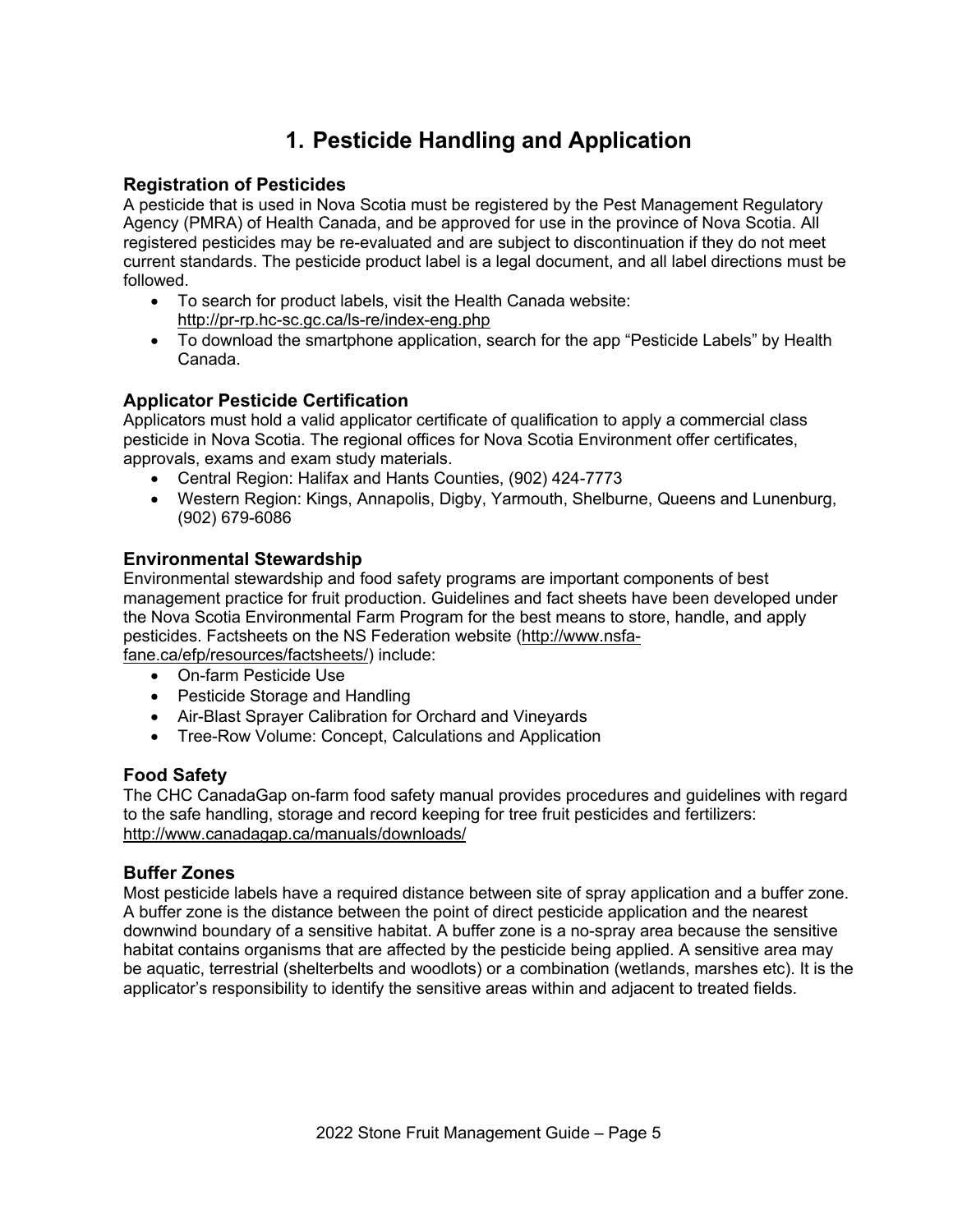### **Pesticide Formulation Abbreviations**

| DF        | dry flowable             | SG          | soluble granules           |
|-----------|--------------------------|-------------|----------------------------|
| <b>DP</b> | dispersible powder       | <b>SN</b>   | solution                   |
| <b>DU</b> | dust                     | <b>SP</b>   | soluble powder             |
| EC        | emulsifiable concentrate | SU          | suspension                 |
| F or FLO  | flowable solution        | <b>SURF</b> | surfactant                 |
| GR or G   | granular                 | W or WP     | wettable powder            |
| <b>OD</b> | oil dispersible          | WSP         | water soluble pouch        |
| <b>SC</b> | spray concentrate        | WDG or DG   | water dispersible granules |

## **Warning**

Please note that we make no warranty or guarantee of any kind, expressed or implied, concerning the use of products listed in this publication. The user assumes all risks, whether recommendations are followed or not. This publication is intended as a guide only.

For specific product information always refer to and follow directions on the label.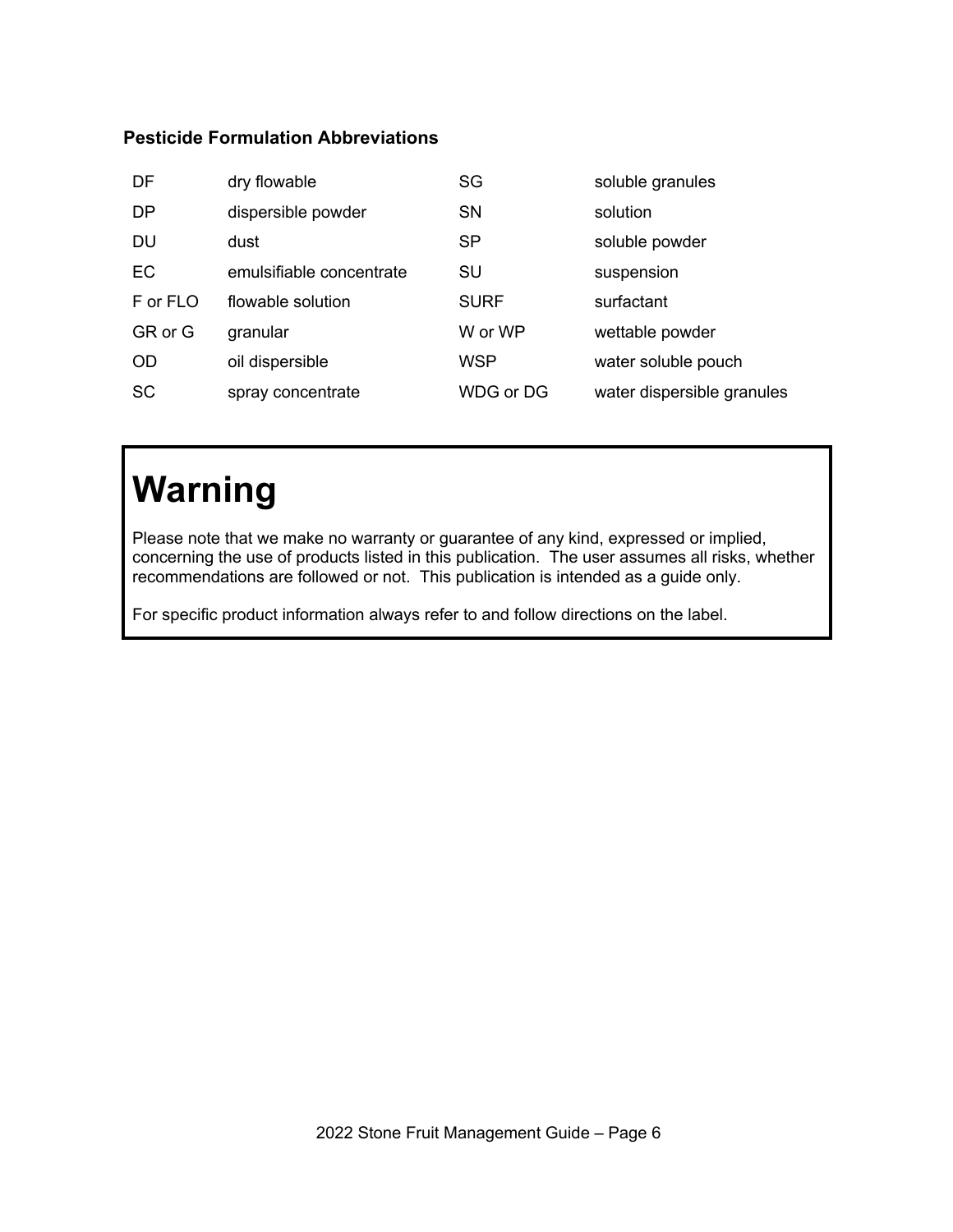## **2. Pesticides Listed in this Guide**

|                          | additional information. Please note: Red text is new to this guide in 2022 |                   |                |              |              |                 |                |                               |                          |                                                                      | This listing includes all the registered pesticides (excluding herbicides) detailed in the Stone Fruit Management Guide. Products registered for suppression only are not listed in this guide.<br>Products are listed according to primary insects and diseases in Nova Scotia stone fruits. Secondary diseases and pests may be present on some labels. Consult product labels for |
|--------------------------|----------------------------------------------------------------------------|-------------------|----------------|--------------|--------------|-----------------|----------------|-------------------------------|--------------------------|----------------------------------------------------------------------|--------------------------------------------------------------------------------------------------------------------------------------------------------------------------------------------------------------------------------------------------------------------------------------------------------------------------------------------------------------------------------------|
| <b>Active Ingredient</b> | Product                                                                    | <b>Group Name</b> | Group          | Peach        | Plum         | Cherry<br>Sweet | Cherry<br>Sour | Interval (days)<br>Preharvest | Entry Interva<br>فع<br>R | Management<br>Activity                                               | <b>Diseases/Insects Controlled/Suppressed</b>                                                                                                                                                                                                                                                                                                                                        |
| <b>FUNGICIDES</b>        |                                                                            |                   |                |              |              |                 |                |                               |                          |                                                                      |                                                                                                                                                                                                                                                                                                                                                                                      |
| ferbam                   | Ferbam                                                                     | Inorganic         | м              | $\checkmark$ |              |                 |                | 21                            | 12 h                     |                                                                      | Peach leaf curl                                                                                                                                                                                                                                                                                                                                                                      |
| copper hydroxide         | Parasol Flowable                                                           | Inorganic         | M1             | $\checkmark$ |              | $\checkmark$    | $\checkmark$   | dormant                       | 48 h                     |                                                                      | Peach leaf curl, bacterial canker (cherry)                                                                                                                                                                                                                                                                                                                                           |
| <b>BLAD</b> polypeptide  | Fracture                                                                   | Inorganic         | M              | $\checkmark$ | $\checkmark$ | ✓               | $\checkmark$   | $\Omega$                      | 12 <sub>h</sub>          |                                                                      | Brown rot                                                                                                                                                                                                                                                                                                                                                                            |
| sulphur                  | <b>Kumulus</b>                                                             | Inorganic         | M <sub>1</sub> | $\checkmark$ | $\checkmark$ |                 | ✓              | -1                            | 24 h                     |                                                                      | Brown rot, peach scab, powdery mildew                                                                                                                                                                                                                                                                                                                                                |
| sulphur                  | Microthiol D./Microscopic Sulphur                                          | Inorganic         | M1             | $\checkmark$ | $\checkmark$ |                 | ✓              | $\mathbf{1}$                  | 24 h                     |                                                                      | Brown rot, peach scab, powdery mildew                                                                                                                                                                                                                                                                                                                                                |
| basic copper sulphate    | Copper                                                                     | Inorganic         | M <sub>2</sub> | $\checkmark$ |              |                 |                | 2                             | 48 h                     |                                                                      | Peach leaf curl                                                                                                                                                                                                                                                                                                                                                                      |
| copper octanoate         | Cueva                                                                      | Inorganic         | M <sub>2</sub> | ✓            | $\checkmark$ | $\checkmark$    | $\checkmark$   | $\mathbf{1}$                  | 12h                      |                                                                      | Peach leaf curl, bacterial spot, brown rot, bacterial canker (cherry), cherry<br>leaf spot                                                                                                                                                                                                                                                                                           |
| copper oxychloride       | Copper Spray Fungicide                                                     | Inorganic         | M <sub>2</sub> | $\checkmark$ |              | $\checkmark$    | $\checkmark$   | $\overline{2}$                | 48 h                     |                                                                      | Peach leaf curl, bacterial canker (cherry)                                                                                                                                                                                                                                                                                                                                           |
| copper oxychloride       | Guardsman Copper Oxychloride                                               | Inorganic         | M <sub>2</sub> | ✓            |              | ✓               | $\checkmark$   | $\overline{2}$                | 48 h                     |                                                                      | Peach leaf curl, bacterial canker (cherry)                                                                                                                                                                                                                                                                                                                                           |
| copper oxychloride       | Copper 53 W                                                                | Inorganic         | M <sub>2</sub> | $\checkmark$ |              |                 | ✓              | $\overline{2}$                | 48 h                     |                                                                      | Peach leaf curl                                                                                                                                                                                                                                                                                                                                                                      |
| captan                   | Maestro 80 WSP/Supra Captan 80 WSP Phthalimide                             |                   | M4             | ℳ            |              | ✓               | $\checkmark$   | *2                            | 1 d                      | General<br>15 d Hand harvesting<br>29 d Hand thinning                | Brown rot, peach scab, black knot, cherry leaf spot<br>" I he PHI is 2 days but due to worker satety it the RLI for hand harvesting<br>and the pre-harvest interval (PHI) are different, follow the longer of the two<br>intervals.                                                                                                                                                  |
| chlorothalonil           | Bravo ZN                                                                   | Chloronitrile     | M <sub>5</sub> | ✓            |              | $\checkmark$    | $\checkmark$   | $*60, 40$                     | 8 d                      | 12 h General<br>11 d Hand thinning peaches<br>Hand thinning cherries | Peach leaf curl, brown rot, black knot, cherry leaf spot<br>*(PHI 60 days peach, PHI 40 days cherries)                                                                                                                                                                                                                                                                               |
| chlorothalonil           | Echo                                                                       | Chloronitrile     | M <sub>5</sub> | $\checkmark$ |              |                 |                | $\times$ *60, 40              |                          | 12 h General                                                         | Peach leaf curl, brown rot, cherry leaf spot, black knot                                                                                                                                                                                                                                                                                                                             |
|                          |                                                                            |                   |                |              |              |                 |                |                               | 11 d                     | Hand thinning peaches                                                | *(PHI 60 days peach, PHI 40 days cherries)                                                                                                                                                                                                                                                                                                                                           |
|                          |                                                                            |                   |                |              |              |                 |                |                               | 8 d                      | Hand thinning cherries                                               |                                                                                                                                                                                                                                                                                                                                                                                      |
| thiophanate-methyl       | Senator                                                                    | <b>MBC</b>        | $\mathbf{1}$   | $\checkmark$ |              | $\checkmark$    | $\checkmark$   | $\mathbf{1}$                  | 12 <sub>h</sub>          |                                                                      | Brown rot                                                                                                                                                                                                                                                                                                                                                                            |
| triforine                | Funginex                                                                   | <b>DMI</b>        | 3              | ✓            |              | ✓               | $\checkmark$   |                               | 48 h                     |                                                                      | Brown rot (before petal fall only)                                                                                                                                                                                                                                                                                                                                                   |
| fenbucanzole             | Indar                                                                      | <b>DMI</b>        | 3              |              |              | ✓               | $\checkmark$   | -1                            | 12 <sub>h</sub>          |                                                                      | Brown rot, black knot                                                                                                                                                                                                                                                                                                                                                                |
| propiconazole            | Jade                                                                       | DMI               | 3              | ✓            | $\checkmark$ | ✓               | $\checkmark$   | 3                             | 72 h                     |                                                                      | Brown rot, black knot                                                                                                                                                                                                                                                                                                                                                                |
| propiconazole            | Mission                                                                    | <b>DMI</b>        | 3              |              |              | $\checkmark$    | $\checkmark$   | 3                             | 72 h                     |                                                                      | Brown rot, black knot (suppression), cherry leaf spot                                                                                                                                                                                                                                                                                                                                |
| propiconazole            | Tilt                                                                       | <b>DMI</b>        | 3              | ✓            |              | ✓               | $\checkmark$   | 3                             | 72 h                     |                                                                      | Brown rot, black knot, cherry leaf spot                                                                                                                                                                                                                                                                                                                                              |
| propiconazole            | <b>Bumper</b>                                                              | <b>DMI</b>        | 3              |              |              | ✓               | $\checkmark$   | 3                             | 12 <sub>h</sub>          |                                                                      | Brown rot, black knot (suppression), cherry leaf spot                                                                                                                                                                                                                                                                                                                                |
| metconazole              | Quash                                                                      | <b>DMI</b>        | 3              | ✓            |              | ✓               | $\checkmark$   | 14                            | 12 <sub>h</sub>          |                                                                      | Brown rot, powdery mildew                                                                                                                                                                                                                                                                                                                                                            |
| mefentrifluconazole      | Cevya                                                                      | <b>DMI</b>        | 3              |              | $\checkmark$ | ✓               | $\checkmark$   | $\mathbf 0$                   | 12 <sub>h</sub>          |                                                                      | Brown rot and blossom blight, powdery mildew                                                                                                                                                                                                                                                                                                                                         |
| myclobutanil             | Nova                                                                       | <b>DMI</b>        | 3              |              |              |                 | $\checkmark$   | $\mathbf 1$                   | 12d<br>5 d               | hand thinning<br>hand harvesting<br>12 h all other                   | Brown rot                                                                                                                                                                                                                                                                                                                                                                            |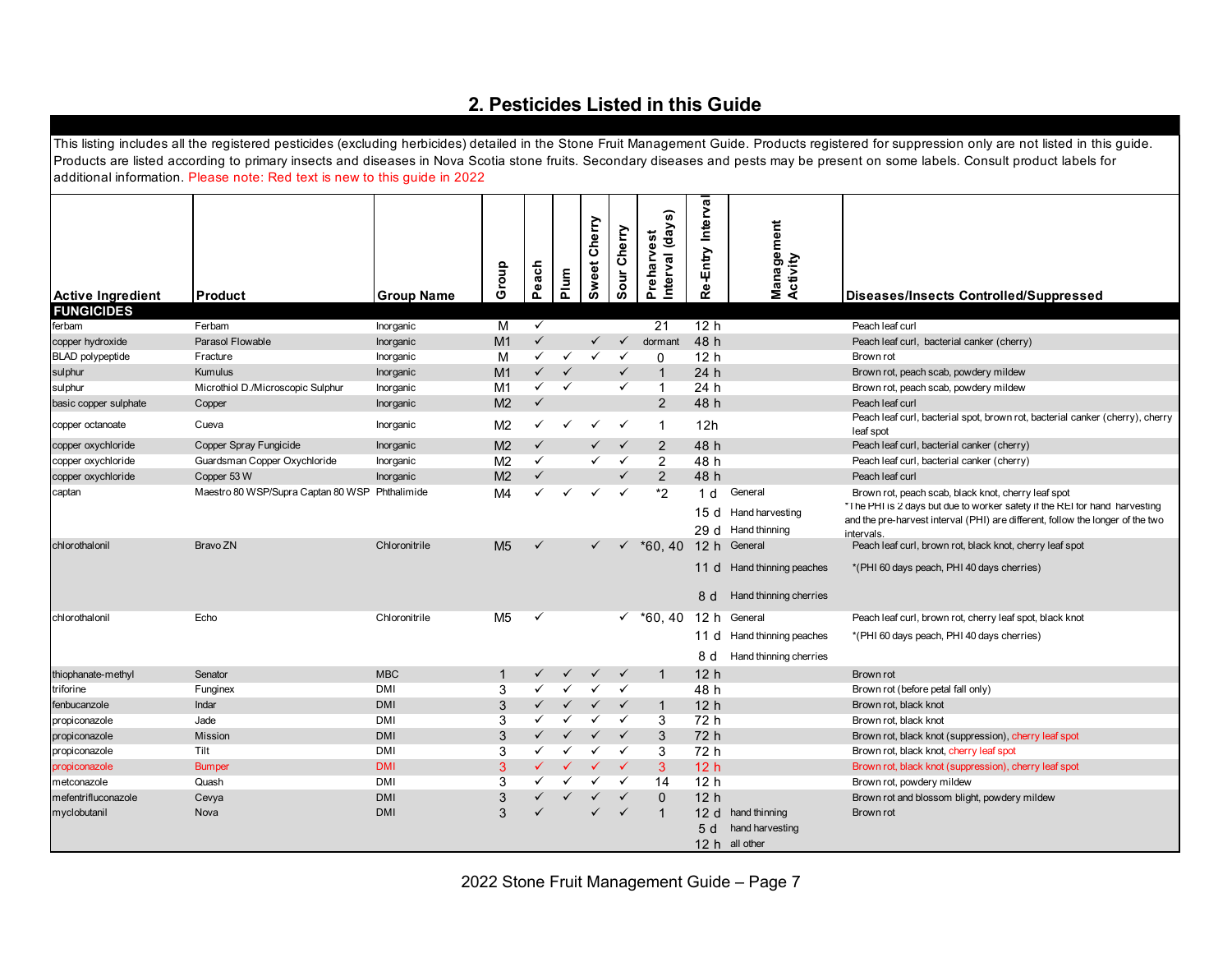| <b>Active Ingredient</b><br>boscalid        | <b>Product</b><br>Cantus | <b>Group Name</b><br><b>SDHI</b> | Group                 | Peach                        | Plum         | Sweet Cherry | Cherry<br>Sour | $\widehat{\boldsymbol{\mathfrak{g}}}$<br>Interval (day<br>Preharvest<br>$\Omega$ | Re-Entry Interval<br>12h | Management<br>Activity                                         | Diseases/Insects Controlled/Suppressed<br>Brown rot                                     |
|---------------------------------------------|--------------------------|----------------------------------|-----------------------|------------------------------|--------------|--------------|----------------|----------------------------------------------------------------------------------|--------------------------|----------------------------------------------------------------|-----------------------------------------------------------------------------------------|
| penthiopyrad                                | Fontelis                 | <b>SDHI</b>                      | $\overline{7}$        | ✓                            | ✓            | ✓            | $\checkmark$   | $\Omega$                                                                         | 12 <sub>h</sub>          |                                                                | Brown rot, peach scab, powdery mildew                                                   |
| fluxapyroxad                                | Sercadis                 | <b>SDHI</b>                      | $\overline{7}$        | ✓                            |              | $\checkmark$ | $\checkmark$   | $\mathbf 0$                                                                      | 12 <sub>h</sub>          |                                                                | Brown rot                                                                               |
| fluopyram                                   | Velum Prime              | <b>SDHI</b>                      | $\overline{7}$        | ✓                            |              | $\checkmark$ | ✓              | $\mathbf 0$                                                                      | 12 <sub>h</sub>          |                                                                | Soil-dwelling, root-feeding nematodes of stone fruit                                    |
| pydiflumetofen + difenoconazole Miravis Duo |                          | SDHI + DMI                       | 7, 3                  |                              |              |              | $\checkmark$   | $\Omega$                                                                         | 12 <sub>h</sub>          |                                                                | Brown rot, blossom blight, fruit rot, peach scab                                        |
| boscalid + pyraclostrobin                   | Pristine                 | SDHI + Qol                       | 7.11                  | ✓                            |              | $\checkmark$ | $\checkmark$   | $\mathbf{1}$                                                                     | 24h                      |                                                                | Brown rot, cherry leaf spot                                                             |
| fluopyram + trifloxystrobin                 | Luna Sensation           | SDHI + Qol                       | 7,11                  | ✓                            |              | ✓            | ✓              | $\mathbf{1}$                                                                     | 12 <sub>h</sub>          |                                                                | Brown rot, peach scab, powdery mildew                                                   |
| pyraclostrobin + fluxapyroxad               | Merivon                  | SDHI + Qol                       | 7.11                  |                              |              |              | $\checkmark$   | $\Omega$                                                                         | 5 d<br>12 h              | 12 d Hand thinning<br>Hand harvesting<br>Mechanical harvesting | Anthracnose, blossom blight, brown rot, leaf spot, powdery mildew                       |
|                                             |                          |                                  |                       |                              |              |              |                |                                                                                  |                          | and all other activities                                       |                                                                                         |
| cyprodinil                                  | Vangard                  | AP                               | 9                     | $\checkmark$                 | $\checkmark$ |              |                | $\overline{2}$                                                                   | 72 h                     |                                                                | Brown rot                                                                               |
| trifloxystrobin                             | Flint                    | Qol                              | 11                    | $\checkmark$                 |              | $\checkmark$ | $\checkmark$   | $\mathbf{1}$                                                                     | 12 <sub>h</sub>          |                                                                | Cherry leaf spot                                                                        |
| fludioxonil                                 | Scholar                  | Phenylpyroles                    | 12                    | $\checkmark$<br>$\checkmark$ | $\checkmark$ | $\checkmark$ |                | <b>NA</b>                                                                        | <b>NA</b>                |                                                                | Postharvest rots                                                                        |
| metrafenone<br>dodine                       | Vivando                  | Benzophenone<br>Guanidine        | U <sub>8</sub><br>U12 | $\checkmark$                 |              | $\checkmark$ | $\checkmark$   | $\overline{7}$<br>$\overline{7}$                                                 | 12 <sub>h</sub><br>48 h  |                                                                | Powdery mildew                                                                          |
| fenhexamid                                  | Equal/Syllit<br>Elevate  | Hydroxyanaline                   | 17                    | $\checkmark$                 |              | $\checkmark$ | $\checkmark$   | $\mathbf{1}$                                                                     | 4 h                      |                                                                | Peach leaf curl, cherry leaf spot<br>Brown rot                                          |
|                                             |                          |                                  |                       |                              |              |              |                |                                                                                  |                          |                                                                |                                                                                         |
| <b>Bacillus subtilis</b>                    | Serenade OPTI            | <b>Microbial Disruptors</b>      | 44                    | ✓                            |              |              | ✓              | 0                                                                                | when dry                 |                                                                | Brown rot                                                                               |
| Reynoutria sachalinensis                    | Regalia Maxx             | Biofungicide                     | P <sub>5</sub>        | ✓                            | $\checkmark$ | $\checkmark$ | $\checkmark$   | $\mathbf 0$                                                                      | when dry                 |                                                                | Brown rot, powdery mildew, cherry leaf spot                                             |
| potassium bicarbonate                       | MilStop                  |                                  | NC.                   | $\checkmark$                 |              |              |                | 0                                                                                | 4 h                      |                                                                | Powdery mildew                                                                          |
| potassium bicarbonate                       | Sirocco                  |                                  | <b>NC</b>             | $\checkmark$                 |              |              |                | $\mathbf 0$                                                                      | 4 h                      |                                                                | Powdery mildew                                                                          |
| mineral oil                                 | Purespray Green          | Mineral oil                      | NC.                   | $\checkmark$                 |              |              |                | $\Omega$                                                                         | 12 <sub>h</sub>          |                                                                | Powdery mildew                                                                          |
| <b>INSECTICIDES/MITICIDES</b>               |                          |                                  |                       |                              |              |              |                |                                                                                  |                          |                                                                |                                                                                         |
| petroleum oil                               | Superior Oil             | Mineral oil                      | NC.                   | $\checkmark$                 | $\checkmark$ |              |                | 0                                                                                | 12 <sub>h</sub>          |                                                                | European red mite                                                                       |
| mineral oil                                 | Purespray Green          | Mineral oil                      | <b>NC</b>             | ✓                            | $\checkmark$ |              |                | $\Omega$                                                                         | 12h                      |                                                                | European red mite, aphids (green peach, plum), two-spotted spider mite                  |
| potassium salts of fatty acid               | Kopa                     | Insecticidal soap                | NC.                   |                              |              | $\checkmark$ |                | 12 <sub>h</sub>                                                                  | 12 h                     |                                                                | European red mite, aphids (green peach, plum, black cherry), two spotted<br>spider mite |
| bifenazate                                  | Acramite                 | Carbazate                        | <b>UN</b>             | ✓                            |              |              |                | $\overline{7}$                                                                   | 12 <sub>h</sub>          |                                                                | European red mite, two-spotted spider mite                                              |
| phosmet                                     | Imidan                   | Organophosphate                  | 1B                    | ✓                            | $\checkmark$ |              | ✓              | 14                                                                               | 7 d                      |                                                                | Plum curculio, feeding caterpillars, cherry fruit fly, spotted wing drosophila          |
| malathion                                   | Malathion                | Organophosphate                  | 1B                    |                              |              | $\checkmark$ | $\checkmark$   | 7.3                                                                              | 3d                       |                                                                | Spotted wing drosophila                                                                 |
| permethrin                                  | Ambush                   | Pyrethroid                       | 3                     | $\checkmark$                 | $\checkmark$ |              |                | $\overline{7}$                                                                   | 12 <sub>h</sub>          |                                                                | Tarnished plant bug, plum curculio                                                      |
| cypermethrin                                | Mako                     | Pyrethroid                       | $\sqrt{3}$            | ✓                            |              | $\checkmark$ | $\sqrt{2}$     | 7, 2                                                                             | 12 <sub>h</sub>          |                                                                | Tarnished plant bug, SWD in cherry                                                      |
| cypermethrin                                | Up-Cyde                  | Pyrethroid                       | 3                     | ✓                            |              |              |                | 7                                                                                | 12 <sub>h</sub>          |                                                                | Tarnished plant bug, plum curculio                                                      |
| cypermethrin                                | Ripcord                  | Pyrethroid                       | 3                     | ✓                            |              | ✓            | $\checkmark$   | $\overline{7}$                                                                   | 12 <sub>h</sub>          |                                                                | Tarnished plant bug, SWD in cherry                                                      |
| deltamethrin                                | Decis                    | Pyrethroid                       | 3                     |                              |              |              |                | $\mathbf{1}$                                                                     | 12 <sub>h</sub>          |                                                                | Tarnished plant bug                                                                     |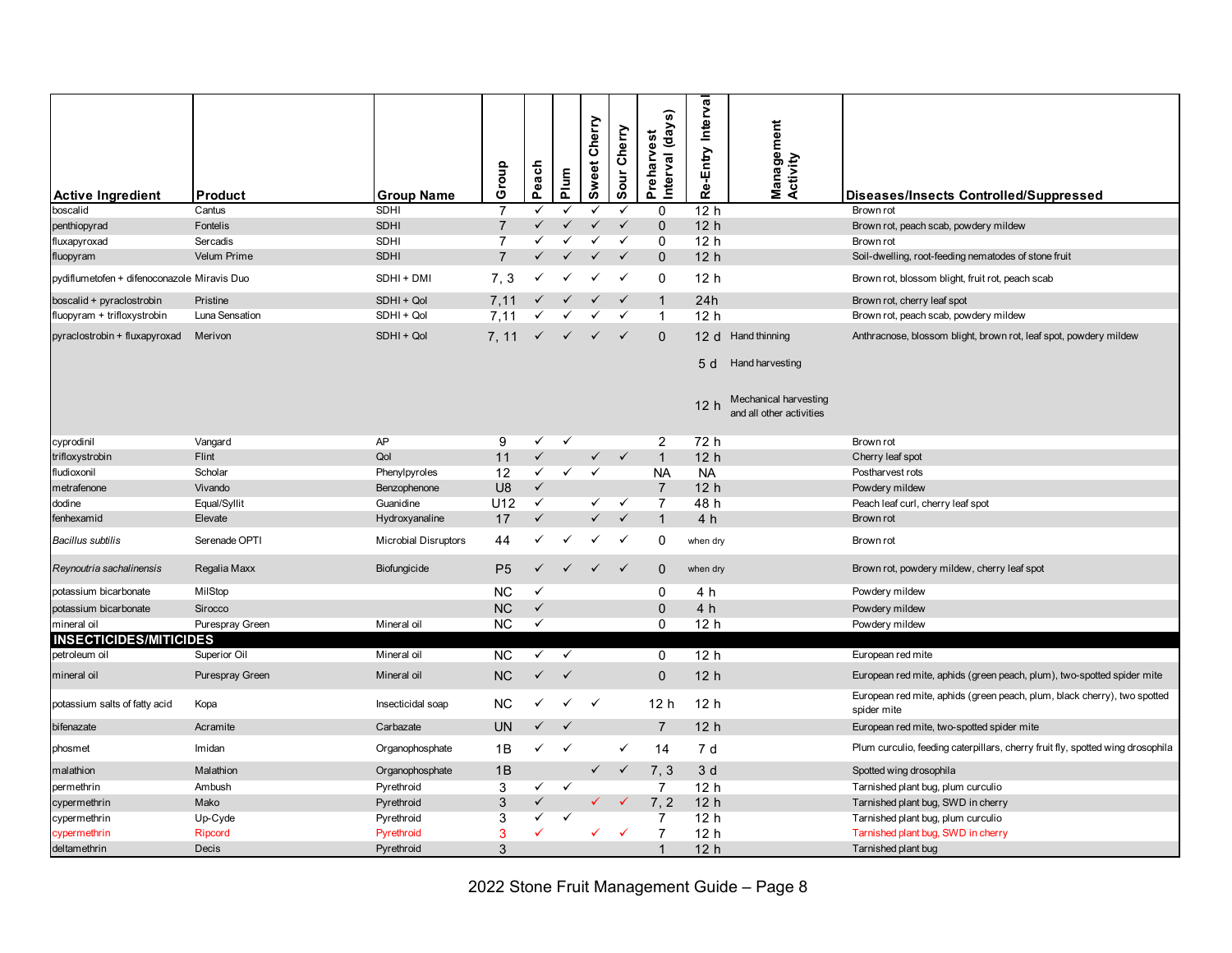| <b>Active Ingredient</b> | Product         | <b>Group Name</b>               | Group                   | Peach        | Plum         | Cherry<br>Sweet | Cherry<br>ă<br>ဖာ | Interval (days)<br>est<br>Prehary | Interval<br>Re-Entry | Management<br>Activity | <b>Diseases/Insects Controlled/Suppressed</b>                                                                 |
|--------------------------|-----------------|---------------------------------|-------------------------|--------------|--------------|-----------------|-------------------|-----------------------------------|----------------------|------------------------|---------------------------------------------------------------------------------------------------------------|
| fenpropathrin            | Danitol         | <b>DMI</b>                      | 3                       |              |              |                 |                   | 16                                | 23d                  | Hand thinning          | Spotted wing drosophila, twospotted spider mite, tarnished plant bug                                          |
|                          |                 |                                 |                         |              |              |                 |                   |                                   | 16d                  | Hand harvesting        |                                                                                                               |
|                          |                 |                                 |                         |              |              |                 |                   |                                   | 7 d                  | Scouting, hand pruning |                                                                                                               |
|                          |                 |                                 |                         |              |              |                 |                   |                                   | 24 h                 | All other activities   |                                                                                                               |
| lambda-cyhalothrin       | Matador/Warrior | Pyrethroid                      | 3                       |              |              | ✓               | $\checkmark$      | $\overline{7}$                    | 24 h                 |                        | Tarnished plant bug, plum curculio                                                                            |
| lambda-cyhalothrin       | Silencer        | Pyrethroid                      | 3                       |              |              |                 | $\checkmark$      | $\overline{7}$                    | 24 h                 |                        | Tarnished plant bug, plum curculio, cherry fruit fly                                                          |
| permethrin               | Pounce          | Pyrethroid                      | 3                       |              |              |                 |                   | $\overline{7}$                    | 12 <sub>h</sub>      |                        | Tarnished plant bug, plum curculio                                                                            |
| permethrin               | Perm-Up         | Pyrethroid                      | 3                       | ✓            | $\checkmark$ |                 |                   | $\overline{7}$                    | 12 <sub>h</sub>      |                        | Plum curculio                                                                                                 |
| acetamiprid              | Assail          | Neonicotinoid                   | $\overline{\mathbf{4}}$ |              |              | $\checkmark$    | $\checkmark$      | $\overline{7}$                    | 12 <sub>h</sub>      |                        | Plum curculio, cherry fruit fly                                                                               |
| sulfoxaflor              | Closer          | Neonicotinoid                   | 4C                      |              |              | ✓               |                   | 7                                 | 12 <sub>h</sub>      |                        | Aphids (green peach, plum, black cherry)                                                                      |
| sulfoxaflor + spinetoram | Twinguard       | Neonicotinoid+Spinosyn 4C.5     |                         |              |              |                 |                   | $\overline{7}$                    | 12 <sub>h</sub>      |                        | Aphids (green peach, plum, black cherry aphid)                                                                |
| flupyradifurone          | Sivanto Prime   | Neonicotinoid                   | 4D                      |              |              | ✓               | $\checkmark$      | 14                                | 12 <sub>h</sub>      |                        | Aphids                                                                                                        |
| spinosad                 | Entrust         | Spinosyns                       | 5                       |              |              | $\checkmark$    | $\checkmark$      | 14                                | 12 <sub>h</sub>      |                        | Cherry fruit fly                                                                                              |
| spinosad                 | GF-120          | Spinosyns                       | 5                       |              |              | ✓               | $\checkmark$      | $\Omega$                          | 12 <sub>h</sub>      |                        | Cherry fruit fly                                                                                              |
| spinetoram               | Delegate        | Spinosyns                       | 5                       |              | $\checkmark$ | $\checkmark$    | $\checkmark$      | 5                                 | 12 <sub>h</sub>      |                        | Spotted wing drosophila, aphids (green peach), cherry fruit fly suppression                                   |
| afidopyropen             | Versys          | Pyropenes                       | 9D                      |              |              | $\checkmark$    | $\checkmark$      | $\overline{7}$                    | 12 <sub>h</sub>      |                        | Black cherry aphid                                                                                            |
| bacillus thuringienis    | Dipel 2XDF      | <b>Bt Microbial</b>             | 11                      |              |              |                 |                   | $\mathbf{0}$                      | 12 <sub>h</sub>      |                        | Feeding caterpillars                                                                                          |
| pyridaben                | Nexter          | Pyridazinone                    | 21                      | ✓            |              |                 |                   | $\overline{7}$                    | 24 h                 |                        | European red mite, two-spotted spider mite                                                                    |
| spirotetramat            | Movento         | <b>Tetronic Acid</b>            | 23                      | $\checkmark$ | $\checkmark$ | $\checkmark$    |                   | $\overline{7}$                    | 12 <sub>h</sub>      |                        | Aphids (green peach, plum, black cherry)                                                                      |
| spirodiclofen            | Envidor         | <b>Tetronic Acid</b>            | 23                      |              |              |                 |                   | $\overline{7}$                    | 12 <sub>h</sub>      |                        | European red mite, two-spotted spider mite                                                                    |
| cyflumetofen             | <b>Nealta</b>   | Benzoylacetonitrile             | 25                      |              |              |                 |                   | $\overline{7}$                    | 12 <sub>h</sub>      |                        | European red mite, two-spotted spider mite                                                                    |
| cyclaniliprole           | Harvanta        | Pyrazolylphenyl                 | 28                      |              |              | ✓               | $\checkmark$      | $\overline{7}$                    | 12 <sub>h</sub>      |                        | Spotted wing drosophila, plum curculio                                                                        |
| cyantraniliprole         | Exirel          | Ryanodine receptors             | 28                      |              |              | ✓               | $\checkmark$      | 3                                 | 12 <sub>h</sub>      |                        | Aphids (green peach, plum), plum curculio, feeding caterpillars, cherry<br>fruit fly, spotted wing drosophila |
| flonicamid               | <b>Beleaf</b>   | Chordotanol Organ<br>Modulators | 29                      | ✓            |              | $\checkmark$    |                   | 14                                | 12 <sub>h</sub>      |                        | Aphids (green peach, plum, black cherry)                                                                      |
| <b>GROWTH REGULATORS</b> |                 |                                 |                         |              |              |                 |                   |                                   |                      |                        |                                                                                                               |
| Prohexadione calcium     | Apogee          | Plant growth regulator          | <b>NC</b>               |              |              | $\checkmark$    | $\checkmark$      | 20                                | 12 <sub>h</sub>      |                        | Terminal growth management                                                                                    |
| Prohexadione calcium     | Kudos           | Plant growth regulator          | <b>NC</b>               |              |              | ✓               | $\checkmark$      | 20                                | 12 <sub>h</sub>      |                        | Terminal growth management                                                                                    |
| Gibberellic Acid         | Falgro Tablet   | Plant growth regulator          | <b>NC</b>               |              |              | $\checkmark$    | $\checkmark$      | 21                                | 12 <sub>h</sub>      |                        | Delay fruit ripening 4-5 days, delaying susceptibility to rain cracks                                         |
| Gibberellic Acid         | ProGibb         | Plant growth regulator          | <b>NC</b>               |              |              | ✓               | $\checkmark$      | 21                                | 12 <sub>h</sub>      |                        | Delay fruit ripening 4-5 days, delaying susceptibility to rain cracks                                         |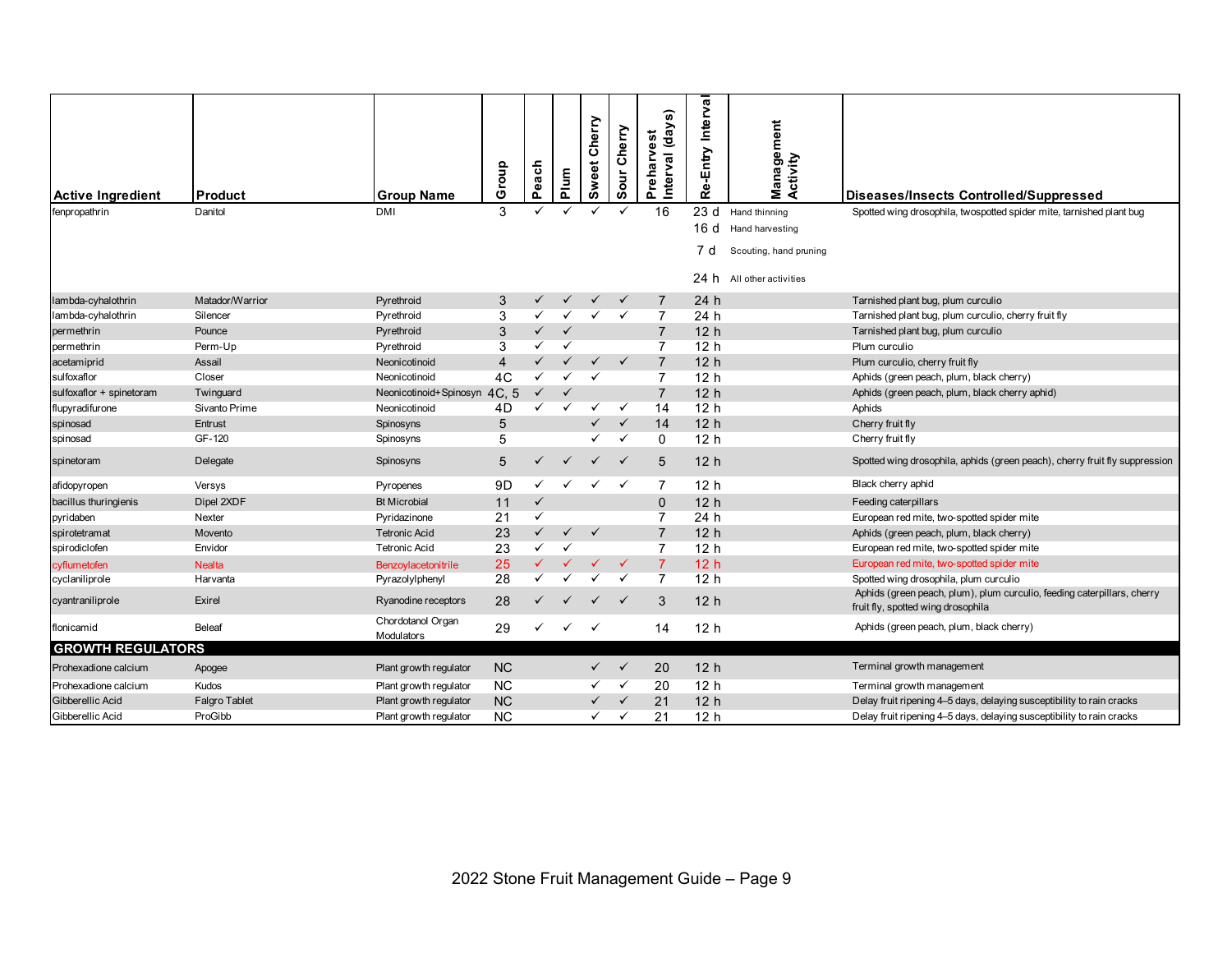### **3. Peach Orchard Calendar**

### A guide to insect, mite, and disease management in peach orchards.

All rates are based on label rates. In some cases, reduced rates can be used based on factors such as tree size. Please refer to the label, product specific notes or your agricultural advisor for details. Always read the label before using any pesticide. Where differences between the label and this schedule occur, label information prevails. Please note: Red text is new to this guide in 2022 and/or serves as an alert.

| Disease & Insect                                |                                                                                                                                                                                                                                                                                                                                    | <b>Products</b>                                                        | Group                                                            | Formulation                                                               | Rate                    | <b>Notes</b>                                                                                                                                                                                                                                                                                                                                                                                                                                                                                             |  |  |  |  |  |
|-------------------------------------------------|------------------------------------------------------------------------------------------------------------------------------------------------------------------------------------------------------------------------------------------------------------------------------------------------------------------------------------|------------------------------------------------------------------------|------------------------------------------------------------------|---------------------------------------------------------------------------|-------------------------|----------------------------------------------------------------------------------------------------------------------------------------------------------------------------------------------------------------------------------------------------------------------------------------------------------------------------------------------------------------------------------------------------------------------------------------------------------------------------------------------------------|--|--|--|--|--|
| <b>DORMANT</b>                                  |                                                                                                                                                                                                                                                                                                                                    |                                                                        |                                                                  |                                                                           |                         |                                                                                                                                                                                                                                                                                                                                                                                                                                                                                                          |  |  |  |  |  |
| Peach Leaf Curl                                 | If peach leaf curl was not severe in the previous season, a spring fungicide application may not be needed where a fall spray was applied at leaf drop. Spring fungicide applications need to be applied just<br>prior to bud swell (early to mid-April). Delaying the treatment until after bud swell can result in poor control. |                                                                        |                                                                  |                                                                           |                         |                                                                                                                                                                                                                                                                                                                                                                                                                                                                                                          |  |  |  |  |  |
|                                                 |                                                                                                                                                                                                                                                                                                                                    | $\triangleright$ Bravo ZN                                              | M <sub>5</sub>                                                   | SU                                                                        | 5.0-7.0 L/ha            | Do not apply within 10 days of an oil application to prevent burning of flowers and leaf tissue. Apply with a minimum of 1,000 L<br>of water per hectare. Apply one application for peach leaf curl either as a fall or spring dormant spray. DO NOT make more                                                                                                                                                                                                                                           |  |  |  |  |  |
|                                                 |                                                                                                                                                                                                                                                                                                                                    | $\blacktriangleright$ Echo                                             | M5                                                               | 90 WSP                                                                    | 2.8-3.9 kg/ha           | than 3 total applications per year including a dormant spray.                                                                                                                                                                                                                                                                                                                                                                                                                                            |  |  |  |  |  |
|                                                 |                                                                                                                                                                                                                                                                                                                                    | Copper Spray                                                           | M <sub>2</sub>                                                   | 50 WP                                                                     | 2.0 kg/1,000 L          | Apply in 1,000 L of water per hectare. Do not make more than 2 applications per year.                                                                                                                                                                                                                                                                                                                                                                                                                    |  |  |  |  |  |
|                                                 |                                                                                                                                                                                                                                                                                                                                    | Copper 53W<br>Guardsman                                                | M <sub>2</sub><br>53 WP<br>1.9 kg/1,000 L                        |                                                                           |                         | Do not make more than 2 applications per year.                                                                                                                                                                                                                                                                                                                                                                                                                                                           |  |  |  |  |  |
|                                                 |                                                                                                                                                                                                                                                                                                                                    | $\blacktriangleright$ Copper<br>Oxchloride 50                          | M <sub>2</sub>                                                   | 50 WP                                                                     | 2.0 kg/1,000 L          | Apply in 1,000 L of water per hectare. Do not make more than 2 applications per year.                                                                                                                                                                                                                                                                                                                                                                                                                    |  |  |  |  |  |
|                                                 |                                                                                                                                                                                                                                                                                                                                    | $\blacktriangleright$ Cueva                                            | M1                                                               | 1.8S                                                                      | $1\%$ v/v               | Do not exceed 5 applications per year. Reapply at 5-10 day intervals.                                                                                                                                                                                                                                                                                                                                                                                                                                    |  |  |  |  |  |
|                                                 | <b>SU</b><br>▶ Parasol Flowable<br>M1<br>4.5-6.7 L/ha                                                                                                                                                                                                                                                                              |                                                                        |                                                                  | Use higher rate when rainfall is very heavy and disease pressure is high. |                         |                                                                                                                                                                                                                                                                                                                                                                                                                                                                                                          |  |  |  |  |  |
|                                                 |                                                                                                                                                                                                                                                                                                                                    | $\blacktriangleright$ Syllit                                           | U <sub>12</sub>                                                  | 400 FL                                                                    | 1.8-3.5 L/1,000 L       | Do not make more than 2 applications per year.                                                                                                                                                                                                                                                                                                                                                                                                                                                           |  |  |  |  |  |
| Bacterial spot                                  |                                                                                                                                                                                                                                                                                                                                    | $\blacktriangleright$ Cueva                                            | M1                                                               | 1.8S                                                                      | $1\%$ v/v               | Do not exceed 5 applications per year. Reapply at 5-10 day intervals.                                                                                                                                                                                                                                                                                                                                                                                                                                    |  |  |  |  |  |
| <b>PREBLOOM (Half-inch Green to First Pink)</b> |                                                                                                                                                                                                                                                                                                                                    |                                                                        |                                                                  |                                                                           |                         |                                                                                                                                                                                                                                                                                                                                                                                                                                                                                                          |  |  |  |  |  |
| European Red Mite                               |                                                                                                                                                                                                                                                                                                                                    | Check compatibility with fungicides for peach leaf curl and brown rot. |                                                                  |                                                                           |                         |                                                                                                                                                                                                                                                                                                                                                                                                                                                                                                          |  |  |  |  |  |
|                                                 |                                                                                                                                                                                                                                                                                                                                    | Superior Oil                                                           | <b>NC</b><br>70 EC                                               |                                                                           | 20 L/1,000 L or 60 L/ha | Best results are obtained when applied with a high volume of water 1,500 to 3,370 L/ha. Do not apply oil during or just prior to                                                                                                                                                                                                                                                                                                                                                                         |  |  |  |  |  |
|                                                 |                                                                                                                                                                                                                                                                                                                                    | Purespray Green<br>Spray Oil                                           | <b>NC</b>                                                        | 13 E                                                                      | 20 L/1,000 L or 60 L/ha | expected freezing temperatures or immediately following a frost. Do not apply when temperatures are greater than 30°C.                                                                                                                                                                                                                                                                                                                                                                                   |  |  |  |  |  |
|                                                 |                                                                                                                                                                                                                                                                                                                                    | $\blacktriangleright$ Kopa                                             | <b>NC</b>                                                        |                                                                           | $2\%$ v/v               | Begin applications when population are low and reapply every 1-3 weeks as needed. Test a small area for tolerance before<br>spraying entire block. Applying soaps more than 3 times may cause plant injury. Avoid application in direct sunlight or to<br>plants under stress. Do not exceed 1650 L/ha spray solution on peaches. Combining this product with sulfur or applying this<br>product within 3 days of sulfur application may increase the plant damage caused by sulfur on sensitive plants. |  |  |  |  |  |
| Nematodes                                       |                                                                                                                                                                                                                                                                                                                                    | Velum Prime                                                            | $\overline{7}$                                                   | SC                                                                        | 500 mL/ha               | Apply specified dosage by chemigation into root-zone through low-pressure drip, trickle, micro-sprinkler or equivalent<br>equipment. For optimum results, apply to trees previously trained to drip, trickle or micro-sprinkler irrigation. Young trees<br>have the most potential benefit. Soil must be lightly pre-wetted prior to application. Do not apply more than 500 g fluopyram/ha<br>per year, noting that the foliar fungicide Luna Sensation also contains fluopyram.                        |  |  |  |  |  |
| <b>PINK</b>                                     |                                                                                                                                                                                                                                                                                                                                    |                                                                        |                                                                  |                                                                           |                         |                                                                                                                                                                                                                                                                                                                                                                                                                                                                                                          |  |  |  |  |  |
| Brown Rot (blossom blight<br>stage)             |                                                                                                                                                                                                                                                                                                                                    | Groups for resistance management.                                      |                                                                  |                                                                           |                         | Blossom blight is favoured by wet weather (above 16°C), especially when large numbers of mummies (dried infected fruit) are present on the tree. Remove mummies when pruning. Apply first spray just<br>before blossoms open, followed by two additional sprays during the bloom period if weather remains favorable for blossom blight. Fungicides in Groups other than M should be used in rotation with different                                                                                     |  |  |  |  |  |
|                                                 |                                                                                                                                                                                                                                                                                                                                    | $\blacktriangleright$ Fracture<br>$\blacktriangleright$ Cueva          | 1.5-3.3 L/ha<br>M<br>1.8S<br>0.5-2.0% solution<br>M <sub>2</sub> |                                                                           |                         | Suppression only. Use high rate under high disease pressure. Do not mix with foliar fertilizers.<br>Apply in 470-940 L of water per hectare. Do not make more than 5 applications per year.                                                                                                                                                                                                                                                                                                              |  |  |  |  |  |
|                                                 |                                                                                                                                                                                                                                                                                                                                    | • Maestro                                                              | M4                                                               | 80 WSP                                                                    | 4.00 kg/ha              | Use higher rate for greater disease pressure. May cause injury under some circumstances. Do not use 14 days before or<br>after an oil application. Refer to re-entry intervals for specific activities (ranging from 1 to 29 days). If the REI for hand                                                                                                                                                                                                                                                  |  |  |  |  |  |

harvesting and the pre-harvest interval (PHI) are different, follow the longer of the two intervals. Do not apply more than one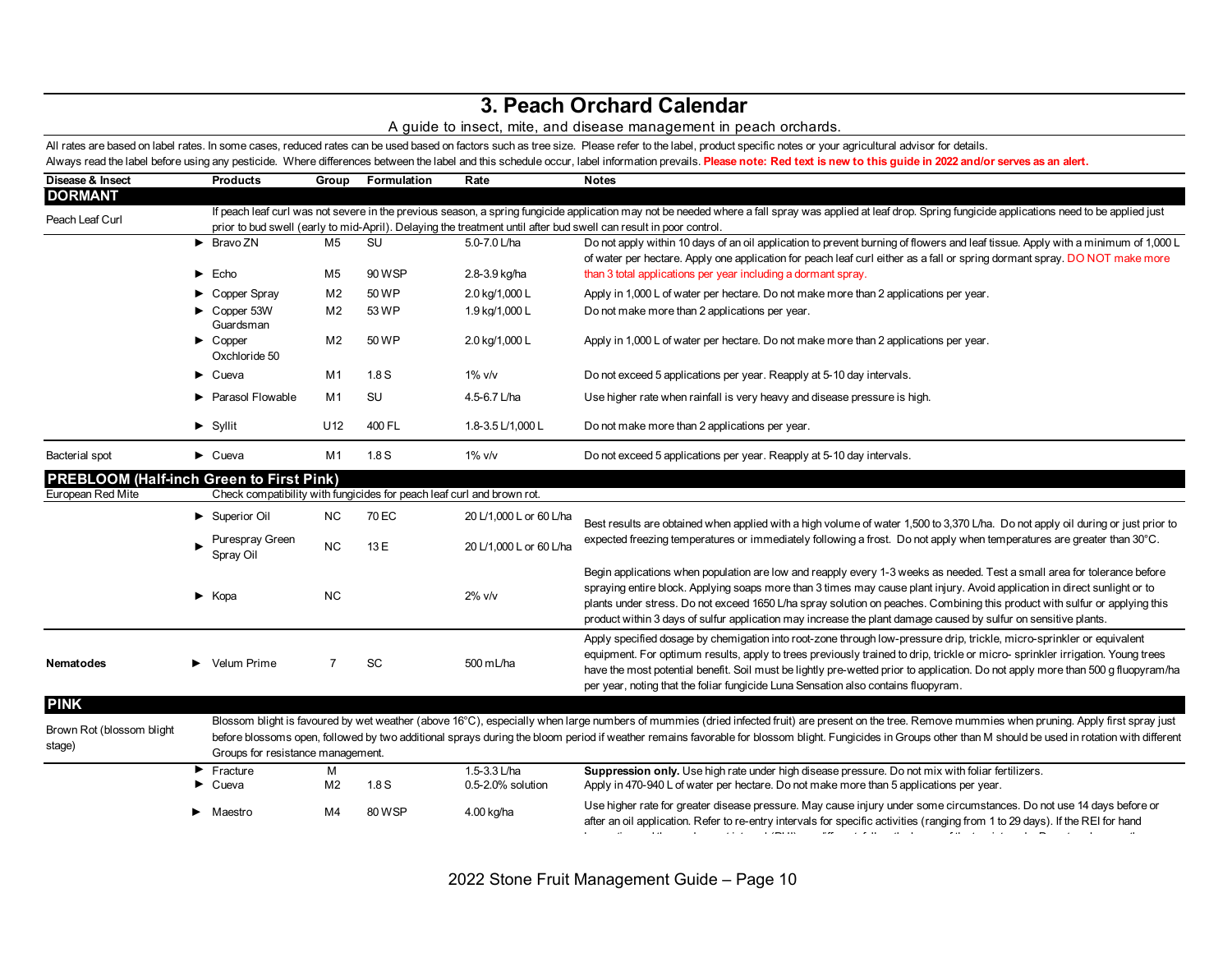| Disease & Insect          | <b>Products</b>                           | Group          | Formulation   | Rate                                                                                  | <b>Notes</b>                                                                                                                                                                |
|---------------------------|-------------------------------------------|----------------|---------------|---------------------------------------------------------------------------------------|-----------------------------------------------------------------------------------------------------------------------------------------------------------------------------|
|                           |                                           |                |               |                                                                                       | harvesting and the pre-harvest interval (PHI) are different, follow the longer of the two intervals. Do not apply more than one                                             |
|                           | Supra Captan                              | M              | 80 WSP        | 4.00 kg/ha                                                                            | application per year.                                                                                                                                                       |
|                           | $\triangleright$ Bravo ZN                 | M5             | SU            | 5.0-9.0 L/ha                                                                          | Apply 1-2 applications from pink through shuck period. Use higher rate per hectare for trees greater than 6 metres in height, or                                            |
|                           |                                           |                |               |                                                                                       | if weather is warm (above 16°C) and wet during bloom. DO NOT make more than 3 total applications per year including a                                                       |
|                           | $\blacktriangleright$ Echo                | M <sub>5</sub> | 90 WSP        | 2.8-5.0 kg/ha                                                                         | dormant spray.                                                                                                                                                              |
|                           |                                           |                |               |                                                                                       | Apply first application at early bloom. Repeat according to weather conditions. Increased risk reduction measures expected by                                               |
|                           | Senator<br>▶                              | $\mathbf{1}$   | 50 SC         | 700 mL/1,000 L                                                                        | Dec 3, 2022.                                                                                                                                                                |
|                           | Funginex                                  | 3              | 190 EC        | 2.50 L/ha                                                                             |                                                                                                                                                                             |
|                           | $\blacktriangleright$ Indar               | $\sqrt{3}$     | <b>75 WSP</b> | 140 g/ha                                                                              |                                                                                                                                                                             |
|                           | Tilt                                      | 3              | 250 E         | 500 mL/ha                                                                             | Apply first application at early bloom followed by a second at 50 to 75% bloom.                                                                                             |
|                           | Jade                                      | 3              | 250 E         | 500 mL/ha                                                                             | Apply first application at early bloom followed by a second at 50 to 75% bloom.                                                                                             |
|                           | $\blacktriangleright$ Mission             | 3              | 418 EC        | 300 mL/ha                                                                             | Apply first application at early bloom followed by a second at 50 to 75% bloom.                                                                                             |
|                           | $\blacktriangleright$ Nova                | 3              | <b>40 WSP</b> | 340 g/ha                                                                              | Apply when first blossoms are opening. Do not make more than 6 applications per year.                                                                                       |
|                           | Quash                                     | 3              | <b>WDG</b>    | 175-245 mL/ha                                                                         | Begin application at early pink before infection, until petal fall. Use in rotation with other groups for brown rot.                                                        |
|                           |                                           |                |               |                                                                                       | Under high pressure and during rapid growth, use the higher rate and shorter spray interval. Do not use more than 1.125 L.ha                                                |
|                           | $\triangleright$ Cevya                    | 3              | <b>SC</b>     | 0.25 - 0.375 L/ha                                                                     | per year.                                                                                                                                                                   |
|                           | $\blacktriangleright$ Bumper              | 3              | 432 EC        | $300 \text{ mL/ha}$                                                                   | Make 1st application at early bloom with a 2nd application at 50% - 75% bloom. If disease conditions persist, make a 3rd<br>application at petal fall.                      |
|                           | $\blacktriangleright$ Fontelis            | $\overline{7}$ | SC            | 1.0-1.75 L/ha                                                                         | Use higher rate and shorter spray intervals when disease pressure is high. Do not use more than 4.5 L/ha per year. Contains<br>mineral oil.                                 |
|                           | Cantus                                    | $\overline{7}$ | <b>WDG</b>    | 370 g/ha                                                                              | Do not make more than 5 applications per year.                                                                                                                              |
|                           | $\blacktriangleright$ Sercadis            | $\overline{7}$ | 300 SU        | $333 \text{ mL/ha}$                                                                   | Do not make more than 3 applications per year.                                                                                                                              |
|                           |                                           |                |               | $1.0$ L/ha                                                                            | Do not apply more than 4.0 L/ha per year. Apply a maximum of 2 applications before switching to a non-group 7 and 3                                                         |
|                           | $\blacktriangleright$ Miravis Duo         | 7.3            | SC            |                                                                                       | fungicide.                                                                                                                                                                  |
|                           | Pristine                                  | 7, 11          | WG            | 0.75-1.0 kg/ha                                                                        | Do not make more than 5 applications per year.                                                                                                                              |
|                           | Luna Sensation                            | 7, 11          | SU            | 300-400 mL/ha                                                                         | Use no more than two consecutive applications before rotating to a different fungicide group.                                                                               |
|                           |                                           |                |               |                                                                                       | Do not make more than 3 applications per year. A nonionic surfactant may be used. Caution should be exercised if tank mixed                                                 |
|                           | $\blacktriangleright$ Merivon             | 7, 11          | SU            | $0.3 - 0.4$ L/ha                                                                      | with products formulated as emulsifiable concentrates (EC).                                                                                                                 |
|                           | Vangard                                   | 9              | 75 WG         | 370 g/ha                                                                              | Do not make more than 2 applications per year. Applications must be made before petal fall.                                                                                 |
|                           | Elevate                                   | 17             | 50 WDG        | 1.7 kg/ha                                                                             | Do not make more than 4 applications per year.                                                                                                                              |
|                           | Serenade OPTI                             | 44             | <b>WP</b>     | 1.1-1.7 kg/ha                                                                         | Suppression only but can be used with other products for resistance management.                                                                                             |
|                           |                                           |                |               |                                                                                       | Suppression only but can be used with other products for resistance management. Apply before symptoms develop. Use in                                                       |
|                           | $\blacktriangleright$ Regalia Maxx        | P <sub>5</sub> | LC.           | $0.125 - 0.25\%$ v/v                                                                  | 500-1000 L water. Use at low rate in a tank mix with other brown rot fungicides, or high rate in rotation with other brown rot                                              |
|                           |                                           |                |               |                                                                                       | fungicides.                                                                                                                                                                 |
| <b>BLOOM</b>              |                                           |                |               |                                                                                       |                                                                                                                                                                             |
| <b>Brown Rot</b>          |                                           |                |               |                                                                                       | Use one of the fungicides listed under Pink. If wet weather above 16°C persists during the bloom period, two applications may be required during this stage of development. |
| Insects                   | Do not use any insecticides during bloom. |                |               |                                                                                       |                                                                                                                                                                             |
| PETAL FALL to SHUCK SPLIT |                                           |                |               |                                                                                       |                                                                                                                                                                             |
| <b>Brown Rot</b>          |                                           |                |               |                                                                                       | Use one of the fungicides listed under Pink. If wet weather above 16°C persists, additional applications may be required. Do not use Funginex after bloom.                  |
| Green Peach Aphid         |                                           |                |               | Use one of the following insecticides if treatment for green peach aphid is required. |                                                                                                                                                                             |
|                           | $\triangleright$ Closer                   | 4C             | SC            | 100-200 g/ha                                                                          | Do not apply when bloom or flowering weeds are present. Do not make more than two applications per year.                                                                    |
|                           | $\blacktriangleright$ Twinguard           | 4C, 5          | <b>WDG</b>    | 250 g/ha                                                                              | Do not apply when bloom or flowering weeds are present. Do not make more than two applications per year.                                                                    |
|                           | Sivanto Prime                             | 4D             | SN            | 750 mL/ha                                                                             | Maximum Sivanto Prime Insecticide allowed per crop season: 2000 mL/ha                                                                                                       |
|                           |                                           |                |               |                                                                                       | Do not apply when bloom or flowering weeds are present. Do not apply more than 1.83 L/ha per year. Control may not be                                                       |
|                           | $\blacktriangleright$ Movento             | 23             | 240 SC        | 365 mL/ha                                                                             | visible for 2-3 weeks after treatment.                                                                                                                                      |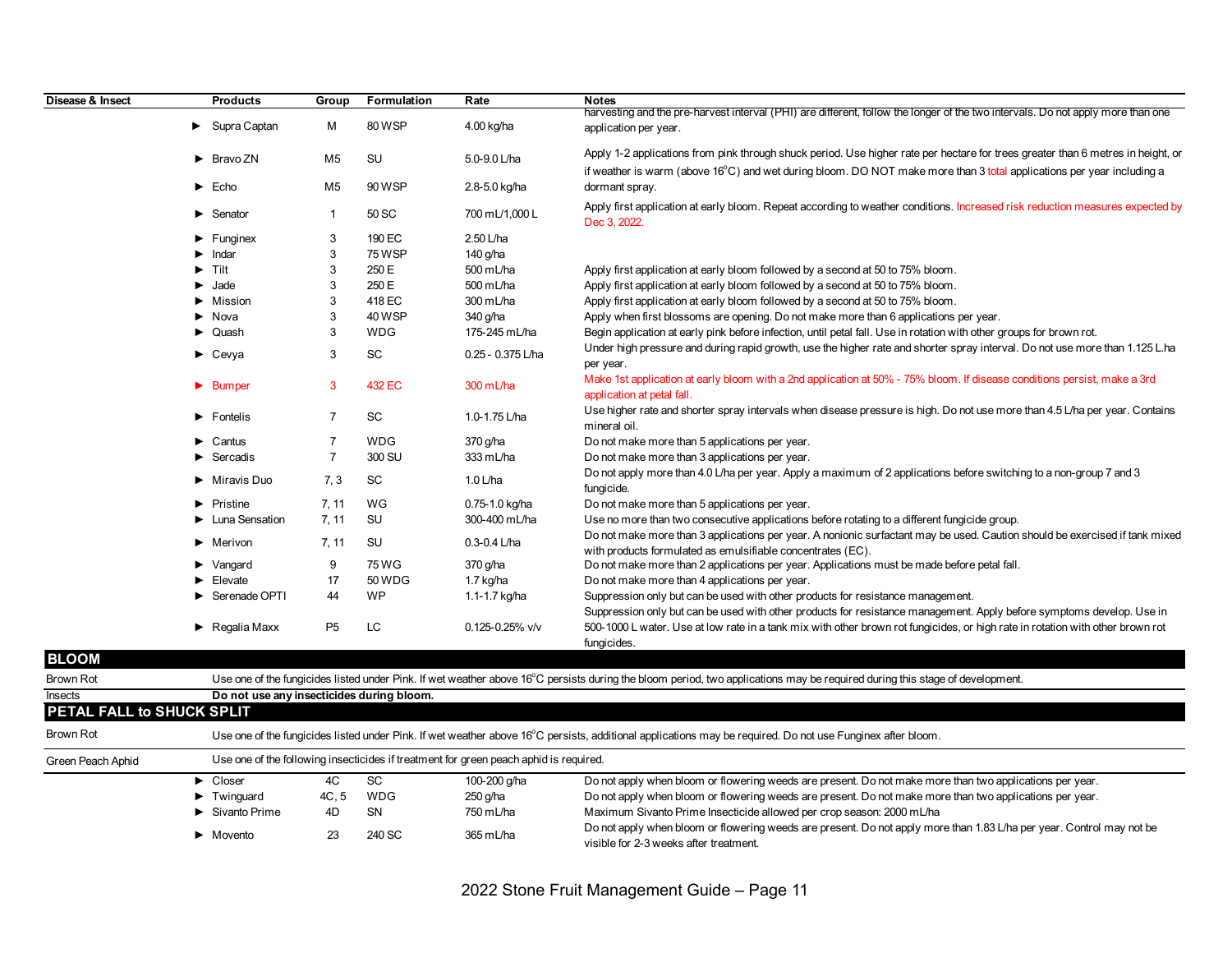| Disease & Insect           | <b>Products</b>                    | Group          | Formulation                                             | Rate                | <b>Notes</b>                                                                                                                                                                                                                                                                                                                                                                                                                                                                                             |
|----------------------------|------------------------------------|----------------|---------------------------------------------------------|---------------------|----------------------------------------------------------------------------------------------------------------------------------------------------------------------------------------------------------------------------------------------------------------------------------------------------------------------------------------------------------------------------------------------------------------------------------------------------------------------------------------------------------|
|                            | Exirel<br>►                        | 28             | 100 SU                                                  | $0.75 - 1.5$ L/ha   | Do not apply when bloom or flowering weeds are present. Do not make more than 4 applications per year.                                                                                                                                                                                                                                                                                                                                                                                                   |
|                            | Beleaf<br>▶                        | 29             | 50 SG                                                   | 120-160 g/ha        | Use higher rates for greater pest populations and/or dense foliage. Do not make more than three applications per year.                                                                                                                                                                                                                                                                                                                                                                                   |
|                            | $\blacktriangleright$ Kopa         | <b>NC</b>      | <b>SC</b>                                               | $2\%$ v/v           | Begin applications when population are low and reapply every 1-3 weeks as needed. Test a small area for tolerance before<br>spraying entire block. Applying soaps more than 3 times may cause plant injury. Avoid application in direct sunlight or to<br>plants under stress. Do not exceed 1650 L/ha spray solution on peaches. Combining this product with sulfur or applying this<br>product within 3 days of sulfur application may increase the plant damage caused by sulfur on sensitive plants. |
| <b>SHUCK FALL</b>          |                                    |                |                                                         |                     |                                                                                                                                                                                                                                                                                                                                                                                                                                                                                                          |
| <b>Brown Rot</b>           |                                    |                |                                                         |                     | Use one of the fungicides listed under Pink. If wet weather above 16°C persists, additional applications may be required. Do not use Sercadis after petal fall. Do not use Bravo after shuck split.                                                                                                                                                                                                                                                                                                      |
| Peach Scab                 |                                    |                | additional applications until 4-6 weeks before harvest. |                     | Peaches are susceptible to peach scab infections from shuck fall to 4-6 weeks before harvest. The shuck fall application is particularly important for disease control. Periods of wet weather will require                                                                                                                                                                                                                                                                                              |
|                            | Kumulus<br>▶                       | M <sub>1</sub> | 80 DF                                                   | 22.5 kg/ha          | Repeat if weather is wet. Will also control brown rot and powdery mildew.                                                                                                                                                                                                                                                                                                                                                                                                                                |
|                            | Microthiol<br><b>Disperss</b>      | M1             | 80 WP                                                   | 7.5 kg/1,000 L      | Repeat if weather is wet. Will also control brown rot and powdery mildew.                                                                                                                                                                                                                                                                                                                                                                                                                                |
|                            | Microscopic<br>Sulphur             | M1             | 92 WP                                                   | 6.5 kg/1,000 L      | Repeat if weather is wet. Will also control brown rot.                                                                                                                                                                                                                                                                                                                                                                                                                                                   |
|                            | Maestro<br>▶                       | M4             | 80 WSP                                                  | 4.00 kg/ha          | Use higher rate for greater disease pressure. May cause injury under some circumstances. Will also control brown rot. Do<br>not use 14 days before or after an oil application. Refer to re-entry intervals for specific activities (ranging from 1 to 29 days).<br>If the REI for hand harvesting and the pre-harvest interval (PHI) are different, follow the longer of the two intervals. Do not                                                                                                      |
|                            | Supra Captan<br>▶                  | м              | 80 WSP                                                  | 4.00 kg/ha          | apply more than one application per year.                                                                                                                                                                                                                                                                                                                                                                                                                                                                |
|                            | $\blacktriangleright$ Fontelis     | $\overline{7}$ | <b>SC</b>                                               | 1.0-1.5 $L/ha$      | Use higher rate and shorter spray intervals when disease pressure is high. Do not use more than 4.5 L/ha per year. Will also<br>control brown rot and powdery mildew.                                                                                                                                                                                                                                                                                                                                    |
|                            | Miravis Duo<br>▶                   | 7.3            | <b>SC</b>                                               | $1.0$ L/ha          | Do not apply more than 4.0 L/ha per year. Apply a maximum of 2 applications before switching to a non-group 7 and 3<br>fungicide.                                                                                                                                                                                                                                                                                                                                                                        |
|                            | • Luna Sensation                   | 7.11           | <b>SU</b>                                               | 300-400 mL/ha       | Use no more than two consecutive applications before rotating to a different fungicide group.                                                                                                                                                                                                                                                                                                                                                                                                            |
| <b>Bacterial Spot</b>      | $\blacktriangleright$ Cueva        | M <sub>2</sub> | 1.8S                                                    | 0.5-2.0% solution   | Use 470-940 L of water per hectare. Do not make more than 5 applications per year.                                                                                                                                                                                                                                                                                                                                                                                                                       |
| Powdery Mildew             |                                    |                |                                                         |                     | Symptoms of powdery mildew can be seen on the terminal leaves of shoots where leaves will become white, misshapen and puckered.                                                                                                                                                                                                                                                                                                                                                                          |
|                            | $\blacktriangleright$ Kumulus      | M1             | 80 DF                                                   | 11.3-12.0 kg/ha     | Repeat in 10-14 days.                                                                                                                                                                                                                                                                                                                                                                                                                                                                                    |
|                            | Quash<br>▶                         | 3              | <b>WDG</b>                                              | 280 g/ha            | Suppression only.                                                                                                                                                                                                                                                                                                                                                                                                                                                                                        |
|                            | $\blacktriangleright$ Cevya        | 3              | <b>SC</b>                                               | $0.25 - 0.375$ L/ha | Under high pressure and during rapid growth, use the higher rate and shorter spray interval. Do not use more than 1.125 L.ha<br>per year.                                                                                                                                                                                                                                                                                                                                                                |
|                            | $\blacktriangleright$ Fontelis     | $\overline{7}$ | <b>SC</b>                                               | 1.0-1.75 L/ha       | Begin applications prior to disease development. Use higher rate and shorter interval when disease pressure is high. Will also<br>control scab.                                                                                                                                                                                                                                                                                                                                                          |
|                            | Luna Sensation<br>▸                | 7.11           | <b>SU</b>                                               | 300-400 mL/ha       | Use no more than two consecutive applications before rotating to a different fungicide group.                                                                                                                                                                                                                                                                                                                                                                                                            |
|                            | Merivon                            | 7.11           | <b>SU</b>                                               | $0.3 - 0.4$ L/ha    | Do not make more than 3 applications per year. A nonionic surfactant may be used. Caution should be exercised if tank mixed<br>with products formulated as emulsifiable concentrates (EC).<br>Suppression only but can be used with other products for resistance management. Apply before symptoms develop. Use low                                                                                                                                                                                     |
|                            | $\blacktriangleright$ Regalia Maxx | P <sub>5</sub> | LC                                                      | 0.125-0.25% v/v     | rate in 1,000 L water in a tank mix with other powdery mildew fungicides, or high rate in 1,000 L water in rotation with other<br>powdery mildew fungicides.                                                                                                                                                                                                                                                                                                                                             |
|                            | $\blacktriangleright$ Vivando SC   | U8             | SC                                                      | 0.75-1.12 L/ha      | Begin applications prior to disease development. Do not make more than 2 applications per year. Use higher rate and shorter<br>interval when disease pressure is high.                                                                                                                                                                                                                                                                                                                                   |
| <b>Tarnished Plant Bug</b> |                                    |                |                                                         |                     | Treatment period is from early green fruit stage to pit hardening. Use one of the following insecticides if tarnished plant bug pressure is high. Repeat treament in 5-7 days if additional stings are detected.                                                                                                                                                                                                                                                                                         |
|                            | $\blacktriangleright$ Ambush       | 3              | 500 EC                                                  | 400 ml/ha           |                                                                                                                                                                                                                                                                                                                                                                                                                                                                                                          |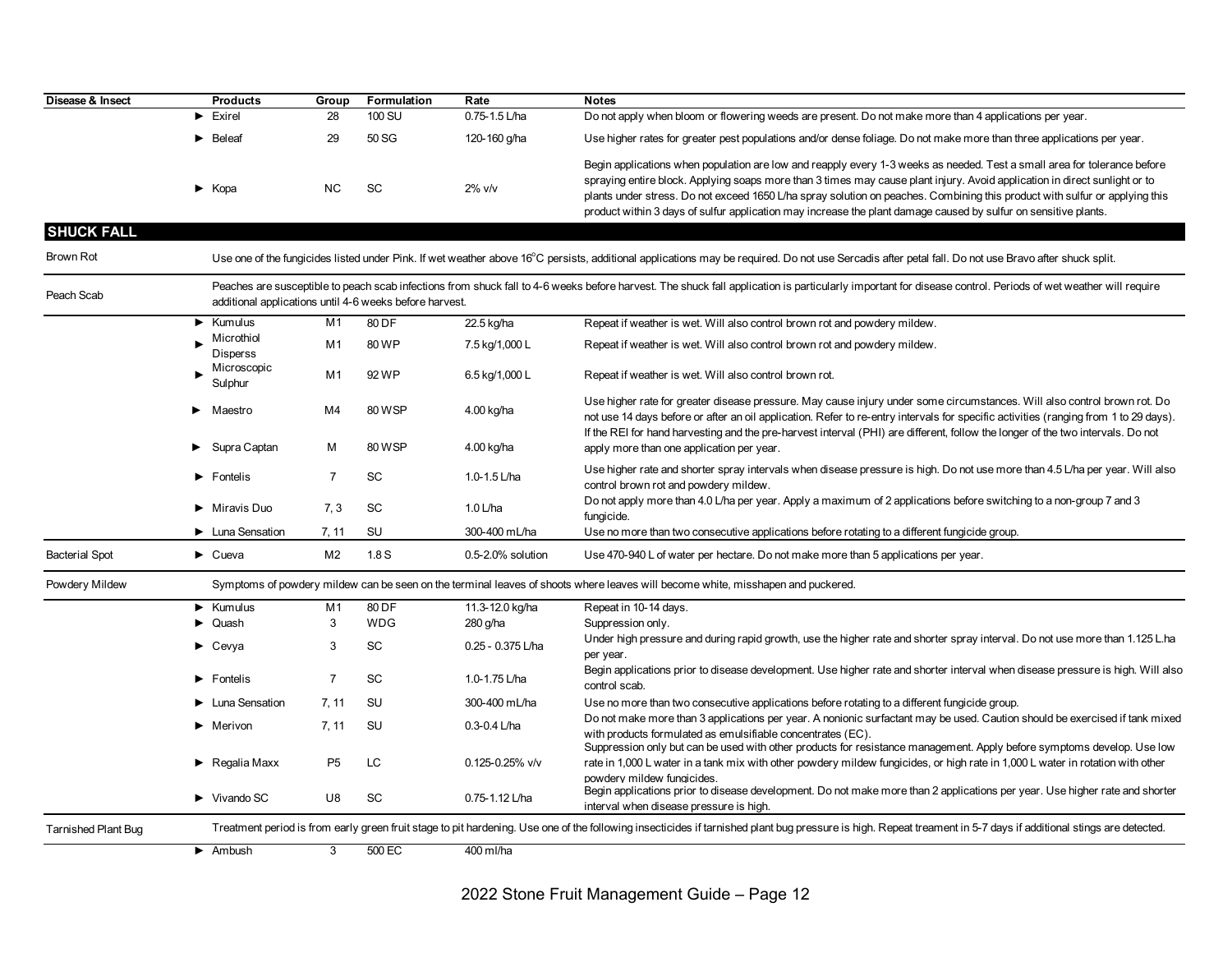| Disease & Insect                                | <b>Products</b>                           | Group                                                                                                                       | <b>Formulation</b> | Rate                                                                                    | <b>Notes</b>                                                                                                                                                                                                                                                                                                                                                                                                                                                                                            |  |  |  |  |  |
|-------------------------------------------------|-------------------------------------------|-----------------------------------------------------------------------------------------------------------------------------|--------------------|-----------------------------------------------------------------------------------------|---------------------------------------------------------------------------------------------------------------------------------------------------------------------------------------------------------------------------------------------------------------------------------------------------------------------------------------------------------------------------------------------------------------------------------------------------------------------------------------------------------|--|--|--|--|--|
|                                                 | Matador                                   | 3                                                                                                                           | 120 EC             | 104 mL/ha                                                                               | Do not make more than three applications per year. Avoid applying synthetic pyrethroids when temperatures rise above 20°C                                                                                                                                                                                                                                                                                                                                                                               |  |  |  |  |  |
|                                                 | Pounce                                    | 3                                                                                                                           | 384 EC             | 520 mL/ha                                                                               | because they are much less effective under these conditions. Synthetic pyrethroid treatments for tarnished plant bug will also                                                                                                                                                                                                                                                                                                                                                                          |  |  |  |  |  |
|                                                 | Mako                                      | 3                                                                                                                           | 400 EC             | 175 mL/ha                                                                               | control plum curculio. Ambush may provide suppression only under high disease pressure.                                                                                                                                                                                                                                                                                                                                                                                                                 |  |  |  |  |  |
|                                                 | Silencer<br>$\blacktriangleright$ Up-Cyde | 3<br>3                                                                                                                      | 120 EC<br>2.5 EC   | 104 mL/ha<br>280 mL/ha                                                                  |                                                                                                                                                                                                                                                                                                                                                                                                                                                                                                         |  |  |  |  |  |
|                                                 |                                           |                                                                                                                             |                    |                                                                                         | Plum curculio is a sporadic pest of peaches which may not require control. Scout orchard rows bordering woodlands. Check fruit for new damage 7-10 days after treatment and apply a second application if                                                                                                                                                                                                                                                                                               |  |  |  |  |  |
| Plum Curculio                                   | new damage is found.                      |                                                                                                                             |                    |                                                                                         |                                                                                                                                                                                                                                                                                                                                                                                                                                                                                                         |  |  |  |  |  |
|                                                 | $\blacktriangleright$ Malathion           | 1B                                                                                                                          | 85E                | 490-855 mL/1000L                                                                        | Do not make more than 1 application per year.                                                                                                                                                                                                                                                                                                                                                                                                                                                           |  |  |  |  |  |
|                                                 | Pounce                                    | 3                                                                                                                           | 384 EC             | 275-520 mL/ha                                                                           | Under high insect pressure may only provide supppresion.                                                                                                                                                                                                                                                                                                                                                                                                                                                |  |  |  |  |  |
|                                                 | Perm-Up                                   | 3                                                                                                                           | EC                 | 520 mL/ha                                                                               |                                                                                                                                                                                                                                                                                                                                                                                                                                                                                                         |  |  |  |  |  |
|                                                 | Assail                                    | 4                                                                                                                           | 70 WP              | 240 g/ha                                                                                | Under high insect pressure may only provide supppresion. Do not make more than 4 applications per year.                                                                                                                                                                                                                                                                                                                                                                                                 |  |  |  |  |  |
|                                                 | $\blacktriangleright$ Exirel              | 28                                                                                                                          | 100 SU             | 1.0-1.5 $L/ha$                                                                          | Use the higher rate under greater insect pressure. Do not make more than four applications per year. See label for<br>incompatible products.                                                                                                                                                                                                                                                                                                                                                            |  |  |  |  |  |
| FIRST COVER (12 Days After Shuck Fall)          |                                           |                                                                                                                             |                    |                                                                                         |                                                                                                                                                                                                                                                                                                                                                                                                                                                                                                         |  |  |  |  |  |
| <b>Brown Rot</b>                                |                                           |                                                                                                                             |                    |                                                                                         | Use one of the fungicides listed under Pink. If wet weather above 16°C persists, additional applications may be required.                                                                                                                                                                                                                                                                                                                                                                               |  |  |  |  |  |
| Peach Scab                                      |                                           |                                                                                                                             |                    |                                                                                         | Use one of the fungicides listed under Pink. If wet weather persists, additional applications may be required.                                                                                                                                                                                                                                                                                                                                                                                          |  |  |  |  |  |
| <b>Bacterial Spot</b>                           |                                           | Use one of the fungicides listed under Shuck Fall if bacterial spot has been a problem.                                     |                    |                                                                                         |                                                                                                                                                                                                                                                                                                                                                                                                                                                                                                         |  |  |  |  |  |
| <b>Tarnished Plant Bug</b>                      |                                           | Use of the insecticides listed under Shuck Fall if additional plant bug damage is observed after the first application.     |                    |                                                                                         |                                                                                                                                                                                                                                                                                                                                                                                                                                                                                                         |  |  |  |  |  |
| Plum Curculio                                   |                                           | Use of the insecticides listed under Shuck Fall if additional plum curculio damage is observed after the first application. |                    |                                                                                         |                                                                                                                                                                                                                                                                                                                                                                                                                                                                                                         |  |  |  |  |  |
| <b>SECOND COVER (12 Days After First Cover)</b> |                                           |                                                                                                                             |                    |                                                                                         |                                                                                                                                                                                                                                                                                                                                                                                                                                                                                                         |  |  |  |  |  |
| <b>Brown Rot</b>                                |                                           | Use one of the fungicides listed under Pink. If wet weather above 16°C persists, additional applications may be required.   |                    |                                                                                         |                                                                                                                                                                                                                                                                                                                                                                                                                                                                                                         |  |  |  |  |  |
| Peach Scab                                      |                                           |                                                                                                                             |                    |                                                                                         | Use one of the fungicides listed under Pink. If wet weather persists, additional applications may be required.                                                                                                                                                                                                                                                                                                                                                                                          |  |  |  |  |  |
| <b>Bacterial Spot</b>                           |                                           |                                                                                                                             |                    | Use one of the fungicides listed under Shuck Fall if bacterial spot has been a problem. |                                                                                                                                                                                                                                                                                                                                                                                                                                                                                                         |  |  |  |  |  |
| <b>SUMMER SPRAYS (If Needed)</b>                |                                           |                                                                                                                             |                    |                                                                                         |                                                                                                                                                                                                                                                                                                                                                                                                                                                                                                         |  |  |  |  |  |
| European Red Mite & Two-<br>spotted Spider Mite |                                           |                                                                                                                             |                    | If monitoring indicates treatment is required use one of the following miticides.       |                                                                                                                                                                                                                                                                                                                                                                                                                                                                                                         |  |  |  |  |  |
|                                                 | $\blacktriangleright$ Acramite            | UN.                                                                                                                         | 50 WS              | 851 g/ha                                                                                | Do not make more than 1 application per year.                                                                                                                                                                                                                                                                                                                                                                                                                                                           |  |  |  |  |  |
|                                                 | $\blacktriangleright$ Nexter              | 21                                                                                                                          | 75 WP              | 300-600 g/ha                                                                            | Do not make more than 1 application per year. Most effective on nymphs. Use 600 g/ha for two-spotted spider mite.                                                                                                                                                                                                                                                                                                                                                                                       |  |  |  |  |  |
|                                                 | $\blacktriangleright$ Envidor             | 23                                                                                                                          | 240 SC             | 0.75 L/ha                                                                               | Do not make more than 1 application per year. Effective on all life stages including eggs, nymphal stages and adult females.                                                                                                                                                                                                                                                                                                                                                                            |  |  |  |  |  |
|                                                 | $\blacktriangleright$ Nealta              | 25                                                                                                                          |                    | 1 L/ha                                                                                  | Maximum of 2 applications per growing season. Do not apply if rain is expected within 1 hour.                                                                                                                                                                                                                                                                                                                                                                                                           |  |  |  |  |  |
|                                                 | $\blacktriangleright$ Kopa                | <b>NC</b>                                                                                                                   |                    | $2\%$ v/v                                                                               | Begin applications when population are low and reapply every 1-3 weeks as needed. Test a small area for tolerance before<br>spraying entire block. Applying soaps more than 3 times may cause plant injury. Avoid application in direct sunlight or to<br>plants under stress. Do not exceed 1650 L/ha spray solution on peaches. Combining this product with sulfur or applying this<br>product within 3 days of sulfur application may increase the plant damage caused by sulfur on sensitive plants |  |  |  |  |  |
| Spotted Wing Drosophila                         | wing drosophila adults.                   |                                                                                                                             |                    |                                                                                         | Spotted wing drosophila lay eggs in ripening fruit, and larvae may be present at harvest. If monitoring indicates treatment is required, use insecticides weekly. These products rely on contact with spotted                                                                                                                                                                                                                                                                                           |  |  |  |  |  |
|                                                 | Imidan                                    | 1B                                                                                                                          | WP                 | 2.68 kg/ha                                                                              | Do not make more than 4 applications per year. Transition to newly amended labels by October 30, 2022.                                                                                                                                                                                                                                                                                                                                                                                                  |  |  |  |  |  |
|                                                 | Danitol                                   | 3                                                                                                                           | EC                 | 779-1559 mL/ha                                                                          | Do not exceed 1 application per year.                                                                                                                                                                                                                                                                                                                                                                                                                                                                   |  |  |  |  |  |
|                                                 | Delegate                                  | 5                                                                                                                           | <b>WDG</b>         | 420 g/ha                                                                                | Do not make more than 3 applications per year.                                                                                                                                                                                                                                                                                                                                                                                                                                                          |  |  |  |  |  |
|                                                 | $\blacktriangleright$ Exirel              | 28                                                                                                                          | SC                 | 1.0-1.5 L/ha                                                                            | Begin applications when populations are low. Do not make more than 4 applications per season.                                                                                                                                                                                                                                                                                                                                                                                                           |  |  |  |  |  |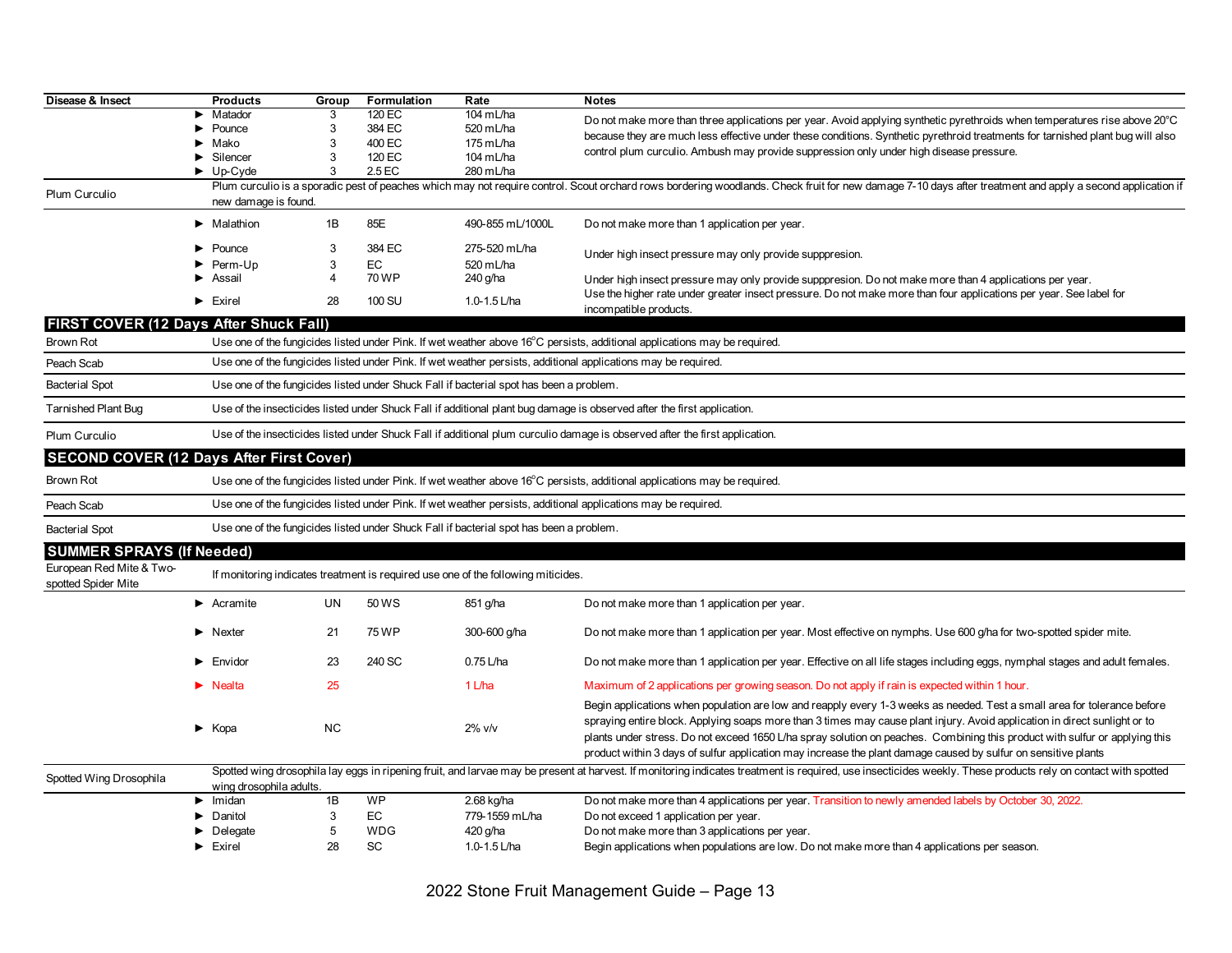| Disease & Insect           | <b>Products</b>                                         | Group          | Formulation | Rate                                                                                                   | <b>Notes</b>                                                                                                                                                                                                     |
|----------------------------|---------------------------------------------------------|----------------|-------------|--------------------------------------------------------------------------------------------------------|------------------------------------------------------------------------------------------------------------------------------------------------------------------------------------------------------------------|
|                            | $\blacktriangleright$ Harvanta                          | 28             | 50 SL       | 1.2-1.6 $L/ha$                                                                                         | Thorough coverage is essential. Do not apply a Group 28 insecticide consecutively more than 2 times within a 30 day period                                                                                       |
|                            |                                                         |                |             |                                                                                                        | or within a single generation of insect pest.                                                                                                                                                                    |
| <b>PREHARVEST</b>          |                                                         |                |             |                                                                                                        |                                                                                                                                                                                                                  |
| Brown Rot                  |                                                         |                |             | Use one of the fungicides listed under Pink. Check labels for pre-harvest intervals (PHI).             |                                                                                                                                                                                                                  |
| Spotted Wing Drosophila    | Use one of the insecticides listed under Summer Sprays. |                |             |                                                                                                        |                                                                                                                                                                                                                  |
| <b>POSTHARVEST - FRUIT</b> |                                                         |                |             |                                                                                                        |                                                                                                                                                                                                                  |
| <b>Fruit Rots</b>          |                                                         |                |             | Postharvest treatment of fruit will prolong storage life and provide control of post harvest diseases. |                                                                                                                                                                                                                  |
|                            | $\blacktriangleright$ Scholar                           | 12             | 230 SC      | 496 mL/378 L                                                                                           | Apply as dip or drench. Reduces storage rots during wet harvest seasons.                                                                                                                                         |
| <b>FALL SPRAY</b>          |                                                         |                |             |                                                                                                        |                                                                                                                                                                                                                  |
| Peach Leaf Curl            |                                                         |                |             | Apply at 75-100% leaf drop in the fall when temperature is above freezing.                             |                                                                                                                                                                                                                  |
|                            | $\blacktriangleright$ Cueva                             | M1             | 1.8S        | 470-940 mL/ha                                                                                          | Apply as a late fall dormant spray during a period of dry weather.                                                                                                                                               |
|                            | $\triangleright$ Bravo ZN                               | M5             | <b>SU</b>   | 5.0-7.0 L/ha                                                                                           | Do not apply within 10 days of an oil application to prevent burning of flowers and leaf tissue. Apply with a minimum of 1,000 L                                                                                 |
|                            |                                                         |                |             |                                                                                                        | of water per hectare. Apply one application for peach leaf curl either as a fall or spring dormant spray at 75- 100% leaf drop.                                                                                  |
|                            | $\blacktriangleright$ Echo                              | M <sub>5</sub> | 90 WSP      | 2.8-3.9 kg/ha                                                                                          | DO NOT make more than 3 total applications per year including a dormant spray.                                                                                                                                   |
|                            | Copper Spray                                            | M <sub>2</sub> | 50 WP       | 2.0 kg/1,000 L                                                                                         | Apply in 1,000 L of water per hectare. Do not make more than 2 applications per year.                                                                                                                            |
|                            | $\triangleright$ Copper 53W                             | M <sub>2</sub> | 53 WP       | 1.9 kg/1,000 L                                                                                         | Do not make more than 2 applications per year. Apply in fall after leaves have fallen.                                                                                                                           |
|                            | Guardsman                                               |                |             |                                                                                                        |                                                                                                                                                                                                                  |
|                            | $\blacktriangleright$ Copper                            | M <sub>2</sub> | 50 WP       | 2.0 kg/1,000 L                                                                                         | Apply in 1,000 L of water per hectare. Do not make more than 2 applications per year.                                                                                                                            |
|                            | Oxychloride 50                                          |                |             |                                                                                                        |                                                                                                                                                                                                                  |
|                            | ▶ Parasol Flowable                                      | M1             | <b>SU</b>   | 4.5-8.6 L/ha                                                                                           | Use higher rate when rainfall is very heavy and disease pressure is high.                                                                                                                                        |
| Peach Canker               |                                                         |                |             |                                                                                                        | The fellowing resolution can aid in the provention and control of pooph contact Delay contact and dead wood remaind which we are luby whom no argue the and booking of the tree can totas place republy. Conduct |

The following practices can aid in the prevention and control of peach canker. Delay canker and dead wood removal until June or July when re-growth and healing of the tree can take place rapidly. Conduct surgery to remove cankers when 3-5 days of dry weather are forceast. Surgery involves the removal of all diseased bark from around the canker, removing at least 1.25 cm of healthy tissue from around the ends and side of the canker. The resulting wound when finished should have a smooth margin and be slightly rounded above and below to favour rapid wound closure. It is felt these wounds will heal better if left uncovered. Some pruning paints actually seal in moisture, providing an environement for re-infection.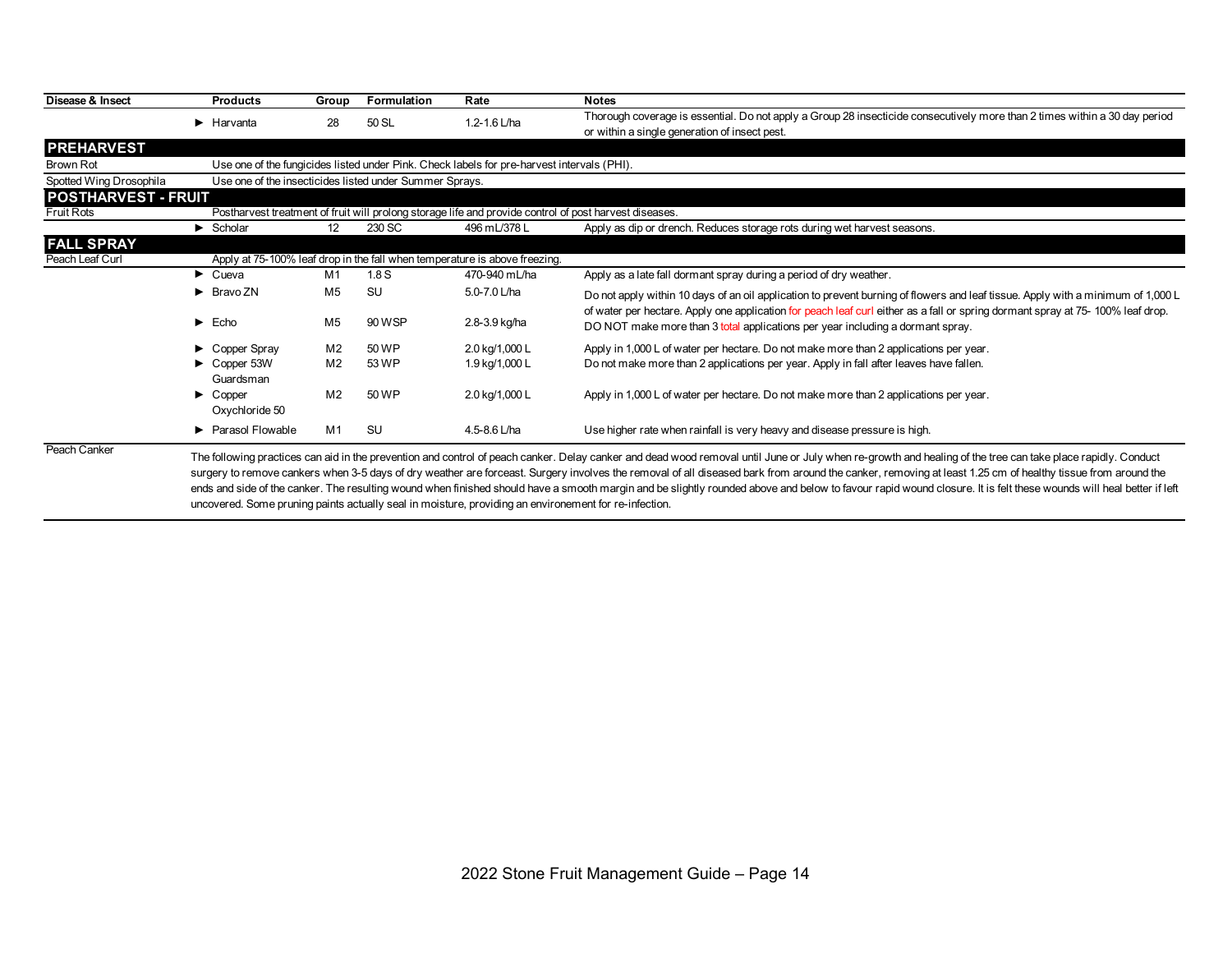### **4. Plum Orchard Calendar**

### A guide to insect, mite, and disease management in plum orchards.

All rates are based on label rates. In some cases, reduced rates can be used based on factors such as tree size. Please refer to the label, product specific notes or your agricultural advisor for details. Always read the label before using any pesticide. Where differences between the label and this schedule occur, label information prevails. Please note: Red text is new to this guide in 2022 and/or serves as an alert.

| Disease & Insect                                  | <b>Products</b>                   | Group          | Formulation                                        | Rate                    | <b>Notes</b>                                                                                                                                                                                                                                                                                                                                                                                                  |
|---------------------------------------------------|-----------------------------------|----------------|----------------------------------------------------|-------------------------|---------------------------------------------------------------------------------------------------------------------------------------------------------------------------------------------------------------------------------------------------------------------------------------------------------------------------------------------------------------------------------------------------------------|
| <b>DORMANT</b>                                    |                                   |                |                                                    |                         |                                                                                                                                                                                                                                                                                                                                                                                                               |
| Plum Pockets                                      |                                   |                |                                                    |                         | Only Japanese cultivars (such as Burbank, Shiro, Early Golden, etc.) are infected by this fungus. Products are no longer available for management. Choose resistant cultivars.                                                                                                                                                                                                                                |
| <b>GREEN TIP (Bud Burst)</b>                      |                                   |                |                                                    |                         |                                                                                                                                                                                                                                                                                                                                                                                                               |
| European Red Mite                                 |                                   |                | Check compatibility with fungicides for brown rot. |                         |                                                                                                                                                                                                                                                                                                                                                                                                               |
|                                                   |                                   |                |                                                    |                         |                                                                                                                                                                                                                                                                                                                                                                                                               |
|                                                   | Superior Oil                      | NC.            | 70 EC                                              | 20 L/1,000 L or 60 L/ha | Best results are obtained when applied with a high volume of water 1,500 to 3,370 L/ha. Do not apply oil during or just prior to                                                                                                                                                                                                                                                                              |
|                                                   | Purespray Green<br>Spray Oil      | <b>NC</b>      | 13 E                                               | 20 L/1,000 L or 60 L/ha | expected freezing temperatures or immediately following a frost. Check compatibility with fungicides.                                                                                                                                                                                                                                                                                                         |
|                                                   | $\blacktriangleright$ Kopa        | <b>NC</b>      | SC                                                 | $2\%$ v/v               | Begin applications when populations are low. Reapply every 1-3 weeks as needed. Test a small area of each variety for<br>tolerance before spraying entire orchard. Applying soaps more than three times may cause plant injury. Avoid application in<br>direct sunlight or to plants under stress. Do not apply more than 950 L/ha spray solution up to fruit formation.                                      |
| <b>PREBLOOM (When Blossoms Show White)</b>        |                                   |                |                                                    |                         |                                                                                                                                                                                                                                                                                                                                                                                                               |
| Brown Rot (stem rot and<br>blossom blight stages) | management.                       |                |                                                    |                         | Blossom blight is favoured by wet weather (above 16°C), especially when large numbers of mummies (dried infected fruit) are present in the tree. Apply first spray just before blossoms open, followed by<br>two additional sprays during the bloom period if weather remains favorable for blossom blight. Fungicides in Groups other than M should be used in rotation with different Groups for resistance |
|                                                   | $\blacktriangleright$ Fracture    | M              |                                                    | 1.5-3.3 L/ha            | Suppression only. Use high rate under high disease pressure. Do not mix with foliar fertilizers.                                                                                                                                                                                                                                                                                                              |
|                                                   | Cueva                             | M <sub>2</sub> | 1.8 <sub>S</sub>                                   | 0.5-2.0% solution       | Apply in 470-940 L of water per hectare. Do not make more than 5 applications per year.                                                                                                                                                                                                                                                                                                                       |
|                                                   | Maestro<br>▶                      | M <sub>4</sub> | 80 WSP                                             | 4.00 kg/ha              | Use higher rate for greater disease pressure. May cause injury under some circumstances. Do not use 14 days before or<br>after an oil application. Refer to re-entry intervals for specific activities (ranging from 1 to 29 days). If the REI for hand<br>harvesting and the pre-harvest interval (PHI) are different, follow the longer of the two intervals. Do not apply more than one                    |
|                                                   | Supra Captan<br>▶                 | м              | 80 WSP                                             | 4.00 kg/ha              | application per year.                                                                                                                                                                                                                                                                                                                                                                                         |
|                                                   | $\blacktriangleright$ Senator     | $\overline{1}$ | 50 SC                                              | 700 mL/1,000 L          | Apply first application at early bloom. Repeat according to weather conditions. Increased risk reduction measures expected by<br>Dec 3, 2022.                                                                                                                                                                                                                                                                 |
|                                                   | Indar                             | 3              | <b>75 WSP</b>                                      | 140 g/ha                |                                                                                                                                                                                                                                                                                                                                                                                                               |
|                                                   | Tilt                              | 3              | 250 E                                              | 500 mL/ha               |                                                                                                                                                                                                                                                                                                                                                                                                               |
|                                                   | Jade                              | 3              | 250 E                                              | 500 mL/ha               |                                                                                                                                                                                                                                                                                                                                                                                                               |
|                                                   | Mission                           | 3              | 418 EC                                             | 300 mL/ha               |                                                                                                                                                                                                                                                                                                                                                                                                               |
|                                                   | Quash                             | 3              | <b>WDG</b>                                         | 175-245 g/ha            | Use higher rate under high disease pressure. Do not make more than 1 application per season.                                                                                                                                                                                                                                                                                                                  |
|                                                   | $\triangleright$ Cevya            | 3              | SC                                                 | 0.25 - 0.375 L/ha       | Under high pressure and during rapid growth, use the higher rate and shorter spray interval. Do not use more than 1.125 L.ha<br>per year.                                                                                                                                                                                                                                                                     |
|                                                   | $\blacktriangleright$ Bumper      | 3              | 432 EC                                             | 300 mL/ha               | Make 1st application at early bloom with a 2nd application at 50% - 75% bloom. If disease conditions persist, make a 3rd<br>application at petal fall.                                                                                                                                                                                                                                                        |
|                                                   | Fontelis                          | 7              | SC                                                 | 1.0-1.75 L/ha           | Use higher rate and shorter spray intervals when disease pressure is high. Do not use more than 4.5 L/ha per year.                                                                                                                                                                                                                                                                                            |
|                                                   | Cantus                            | 7              | <b>WDG</b>                                         | 370 g/ha                | Do not make more than 5 applications per year.                                                                                                                                                                                                                                                                                                                                                                |
|                                                   | Sercadis                          | $\overline{7}$ | 300 SU                                             | 333 mL/ha               | Do not make more than 3 applications per year.                                                                                                                                                                                                                                                                                                                                                                |
|                                                   | $\blacktriangleright$ Miravis Duo | 7, 3           | SC                                                 | $1.0$ L/ha              | Do not apply more than 4.0 L/ha per year. Apply a maximum of 2 applications before switching to a non-group 7 and 3<br>fungicide.                                                                                                                                                                                                                                                                             |
|                                                   | Pristine                          | 7, 11          | WG                                                 | 0.75-1.0 kg/ha          | Will also control leaf spot and suppress powdery mildew. Do not make more than 5 applications per year.                                                                                                                                                                                                                                                                                                       |
|                                                   | Luna Sensation                    | 7, 11          | <b>SU</b>                                          | 300-400 mL/ha           | Do not make more than 2 applications before rotating to another fungicide group.                                                                                                                                                                                                                                                                                                                              |
|                                                   |                                   |                |                                                    |                         |                                                                                                                                                                                                                                                                                                                                                                                                               |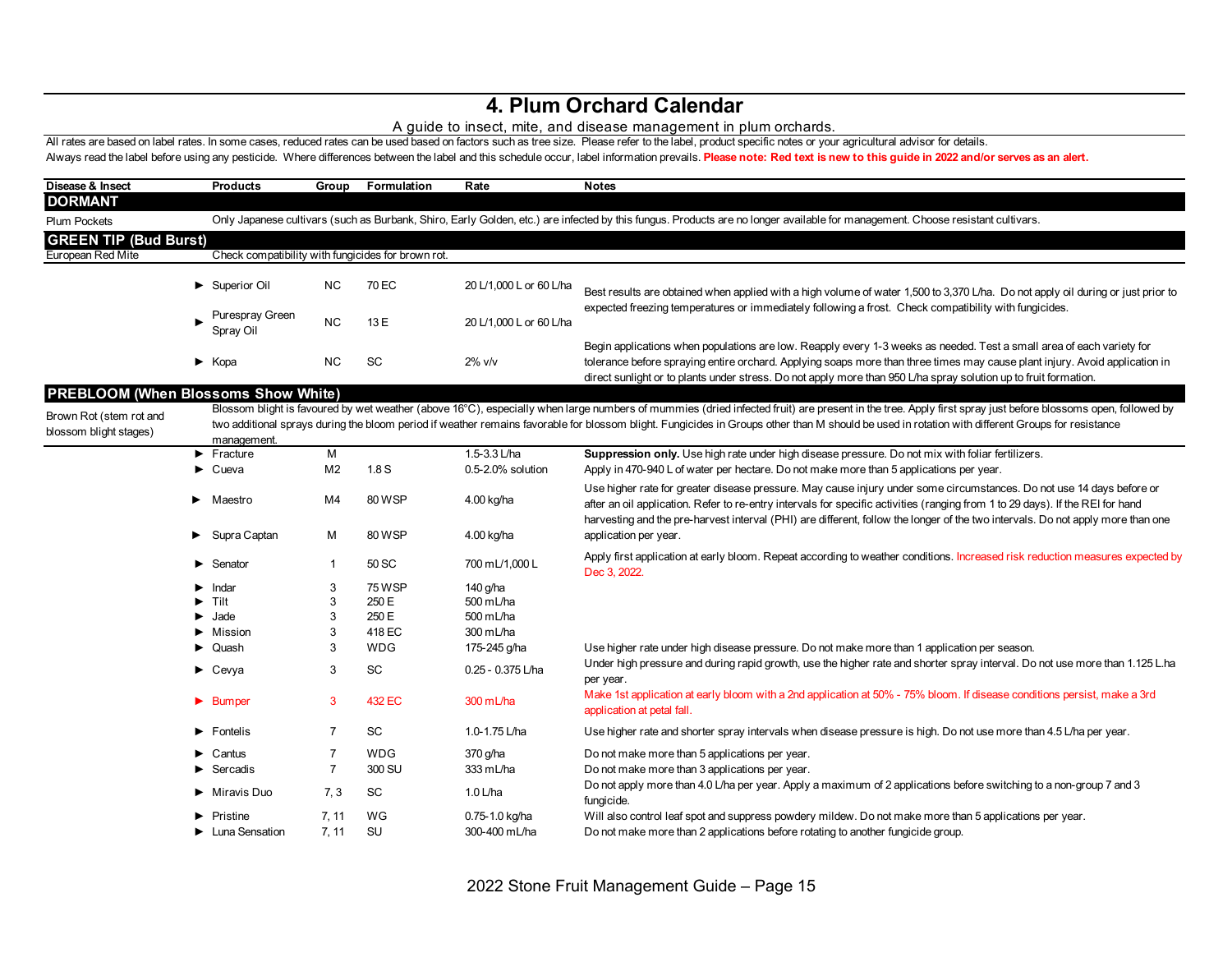| Disease & Insect  | <b>Products</b>                    | Group          | Formulation | Rate                    | <b>Notes</b>                                                                                                                                                                                                                                                                                                                                                                                                                                                                      |
|-------------------|------------------------------------|----------------|-------------|-------------------------|-----------------------------------------------------------------------------------------------------------------------------------------------------------------------------------------------------------------------------------------------------------------------------------------------------------------------------------------------------------------------------------------------------------------------------------------------------------------------------------|
|                   | $\blacktriangleright$ Merivon      | 7.11           | <b>SU</b>   | $0.3 - 0.4$ L/ha        | Do not make more than 3 applications per year. A nonionic surfactant may be used. Caution should be exercised if tank mixed                                                                                                                                                                                                                                                                                                                                                       |
|                   |                                    |                |             |                         | with products formulated as emulsifiable concentrates (EC).                                                                                                                                                                                                                                                                                                                                                                                                                       |
|                   | $\blacktriangleright$ Vangard      | 9              | 75 WG       | 370 g/ha                | Do not make more than 2 applications per year.                                                                                                                                                                                                                                                                                                                                                                                                                                    |
|                   | Serenade OPTI                      | 44             | <b>WP</b>   | 1.1-1.7 kg/ha           | Suppression only but can be used with other products for resistance management.                                                                                                                                                                                                                                                                                                                                                                                                   |
|                   | $\blacktriangleright$ Regalia Maxx | P <sub>5</sub> |             | 0.125-0.25% v/v in 500- | Suppression only but can be used with other products for resistance management. Apply before symptoms develop. Use low                                                                                                                                                                                                                                                                                                                                                            |
|                   |                                    |                |             | 1.000 L/ha water        | rate in tank-mix with other brown rot fungicides or high rate in rotation with other brown rot fungicides.                                                                                                                                                                                                                                                                                                                                                                        |
| <b>Black Knot</b> |                                    |                |             |                         | Prune out all knots from orchards during the dormant period and burn all knots to destroy inoculum sources for black knot. Use one of the following fungicides.                                                                                                                                                                                                                                                                                                                   |
|                   | $\blacktriangleright$ Maestro      | M4             | 80 WSP      | 4.00 kg/ha              | Use higher rate for greater disease pressure. May cause injury under some circumstances. Do not use 14 days before or<br>after an oil application. Refer to re-entry intervals for specific activities (ranging from 1 to 29 days). If the REI for hand                                                                                                                                                                                                                           |
|                   | $\blacktriangleright$ Supra Captan | M              | 80 WSP      | 4.00 kg/ha              | harvesting and the pre-harvest interval (PHI) are different, follow the longer of the two intervals. Do not apply more than one<br>application per year.                                                                                                                                                                                                                                                                                                                          |
|                   | $\blacktriangleright$ Indar        |                | 75 WSP      | 140 g/ha                |                                                                                                                                                                                                                                                                                                                                                                                                                                                                                   |
|                   | $\blacktriangleright$ Tilt         |                | 250 E       | 500 mL/ha               |                                                                                                                                                                                                                                                                                                                                                                                                                                                                                   |
|                   | $\blacktriangleright$ Jade         |                | 250 E       | 500 mL/ha               |                                                                                                                                                                                                                                                                                                                                                                                                                                                                                   |
| <b>Nematodes</b>  | $\blacktriangleright$ Velum Prime  |                | <b>SC</b>   | 500 mL/ha               | Apply specified dosage by chemigation into root-zone through low-pressure drip, trickle, micro-sprinkler or equivalent<br>equipment. For optimum results, apply to trees previously trained to drip, trickle or micro-sprinkler irrigation. Young trees<br>have the most potential benefit. Soil must be lightly pre-wetted prior to application. Do not apply more than 500 g fluopyram/ha<br>per year, noting that the foliar fungicide Luna Sensation also contains fluopyram. |

### **BLOOM**

Brown Rot & Black Knot

Use one of the fungicides listed under Prebloom. If wet weather above 16°C persists during the bloom period, two applications may be required during this stage of development.

| Insects                | Do not use any insecticides during bloom.            |    |                  |                                                                                                   |                                                                                                                                |
|------------------------|------------------------------------------------------|----|------------------|---------------------------------------------------------------------------------------------------|--------------------------------------------------------------------------------------------------------------------------------|
| PETAL FALL/SHUCK SPLIT |                                                      |    |                  |                                                                                                   |                                                                                                                                |
| Feeding Caterpillars   |                                                      |    |                  | Use one of the following insecticides if caterpillar feeding damage is present.                   |                                                                                                                                |
|                        | $\blacktriangleright$ Imidan                         | 1Β | 70 WP            | 2.68 kg/ha                                                                                        | Do not make more than 3 applications per year. Transition to newly amended labels by October 30, 2022.                         |
|                        | $\triangleright$ Dipel                               | 11 | 2X <sub>DF</sub> | 1.13-1.68 kg/ha                                                                                   | Best results if applications made in evening or on cloudy day.                                                                 |
|                        | $\blacktriangleright$ Exirel                         | 28 | 100 SU           | $0.5 - 1.0$ L/ha                                                                                  | Do not make more than four applications per year. See label for incompatible products.                                         |
| <b>Brown Rot</b>       |                                                      |    |                  | Use one of the fungicides listed under Prebloom. Do not use Sercadis after petal fall.            |                                                                                                                                |
| Plum Curculio          |                                                      |    |                  | Use one of the following insecticides. Treat when shucks are off and temperatures are above 16°C. |                                                                                                                                |
|                        | $\blacktriangleright$ Imidan                         | 1Β | 70 WP            | 2.68 kg/ha                                                                                        | Do not make more than 3 applications per year.                                                                                 |
|                        | $\blacktriangleright$ Matador                        |    | 120 EC           | 104 mL/ha                                                                                         |                                                                                                                                |
|                        | $\blacktriangleright$ Pounce                         |    | 384 EC           | $520 \text{ mL/ha}$                                                                               | Pyrethroids (Group 3) are disruptive to IPM programs leading to mite flare ups and therefore should be avoided if alternatives |
|                        | $\blacktriangleright$ Warrior                        |    | 120 EC           | 104 mL/ha                                                                                         | are available. Do not make more than three applications per year. Avoid applying synthetic pyrethroids when temperatures       |
|                        | $\blacktriangleright$ Silencer                       |    | 120 EC           | 104 mL/ha                                                                                         | rise above 20°C because they are much less effective under these conditions. Under high insect pressure may only provide       |
|                        | $\blacktriangleright$ Perm-Up                        | 3  | EC               | 520 mL/ha                                                                                         | suppression.                                                                                                                   |
|                        | $\blacktriangleright$ Up-Cyde                        | 3  | 2.5 EC           | 400 mL/ha                                                                                         |                                                                                                                                |
|                        | $\blacktriangleright$ Ambush                         | 3  | 500 EC           | 425 mL/ha                                                                                         | May provide suppression only under high pressure.                                                                              |
|                        | Assail                                               |    | 70 WP            | 240 g/ha                                                                                          | Under high insect pressure may only provide supppresion. Do not make more than 4 applications per year.                        |
|                        | $\blacktriangleright$ Exirel                         | 28 | 100 SU           | 1.0-1.5 L/ha                                                                                      | Use the higher rate under greater insect pressure. Do not make more than four applications per year. See label for             |
|                        |                                                      |    |                  |                                                                                                   | incompatible products.                                                                                                         |
| <b>Black Knot</b>      | Use one of the fungicides listed under Prebloom.     |    |                  |                                                                                                   |                                                                                                                                |
|                        | <b>FIRST COVER (12 Days After Shuck Fall)</b>        |    |                  |                                                                                                   |                                                                                                                                |
| <b>Brown Rot</b>       | Use one of the fungicides listed under Shuck Fall.   |    |                  |                                                                                                   |                                                                                                                                |
| Plum Curculio          | Use one of the insecticides listed under Shuck Fall. |    |                  |                                                                                                   |                                                                                                                                |
| <b>Black Knot</b>      | Use one of the fungicides listed under Shuck Fall.   |    |                  |                                                                                                   |                                                                                                                                |
|                        | <b>SECOND COVER (12 Days After First Cover)</b>      |    |                  |                                                                                                   |                                                                                                                                |
| Brown Rot              | Use one of the fungicides listed under Shuck Fall.   |    |                  |                                                                                                   |                                                                                                                                |
| Plum Curculio          | Use one of the insecticides listed under Shuck Fall. |    |                  |                                                                                                   |                                                                                                                                |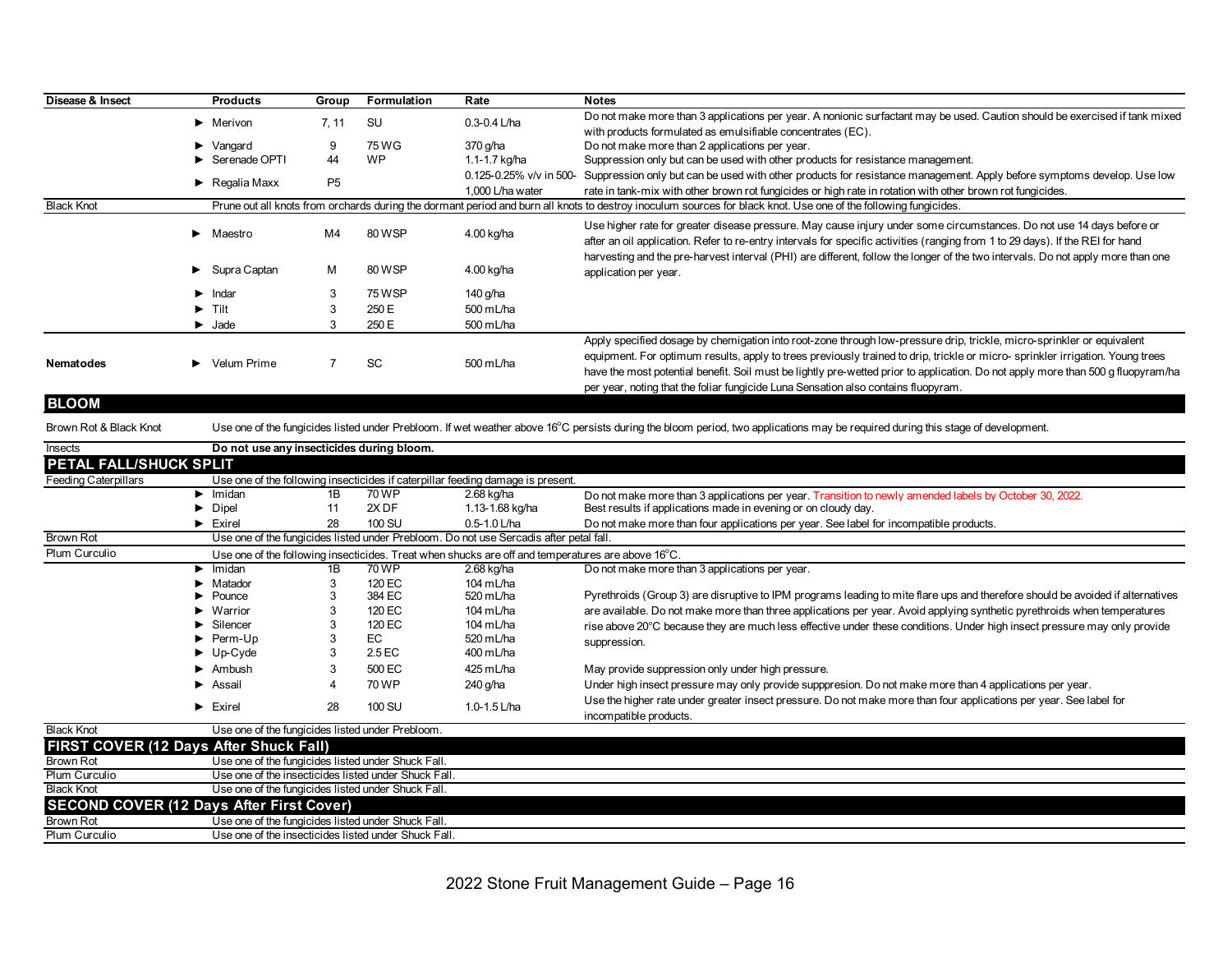| Disease & Insect                 |   | <b>Products</b>                     | Group     | Formulation | Rate                                                                                                   | <b>Notes</b>                                                                                                                                                                                                                                                                                                                                                                                                                                                              |
|----------------------------------|---|-------------------------------------|-----------|-------------|--------------------------------------------------------------------------------------------------------|---------------------------------------------------------------------------------------------------------------------------------------------------------------------------------------------------------------------------------------------------------------------------------------------------------------------------------------------------------------------------------------------------------------------------------------------------------------------------|
| <b>SUMMER SPRAYS (If Needed)</b> |   |                                     |           |             |                                                                                                        |                                                                                                                                                                                                                                                                                                                                                                                                                                                                           |
| European Red Mite                |   |                                     |           |             | If monitoring indicates treatment is required use one of the following miticides.                      |                                                                                                                                                                                                                                                                                                                                                                                                                                                                           |
|                                  |   | $\blacktriangleright$ Acramite      | UN        | 50WS        | 851 g/ha                                                                                               | Do not make more than 1 application per year.                                                                                                                                                                                                                                                                                                                                                                                                                             |
|                                  |   | $\blacktriangleright$ Envidor       | 23        | 240 SC      | $0.75$ L/ha                                                                                            | Do not make more than 1 application per year. Effective on all life stages including eggs, nymphal stages and adult females.                                                                                                                                                                                                                                                                                                                                              |
|                                  |   | $\blacktriangleright$ Nealta        | 25        |             | 1 L/ha                                                                                                 | Maximum of 2 applications per growing season. Do not apply if rain is expected within 1 hour.                                                                                                                                                                                                                                                                                                                                                                             |
| Aphids                           |   |                                     |           |             | If monitoring indicates treatment is required use one of the following insecticides.                   |                                                                                                                                                                                                                                                                                                                                                                                                                                                                           |
|                                  |   | $\blacktriangleright$ Closer        | 4C        | <b>SC</b>   | 100-200 mL/ha                                                                                          | Do not apply when bloom or flowering weeds are present. Do not make more than two applications per year.                                                                                                                                                                                                                                                                                                                                                                  |
|                                  |   | $\blacktriangleright$ Twinguard     | 4C, 5     | <b>WDG</b>  | 250 g/ha                                                                                               | Do not apply when bloom or flowering weeds are present. Do not make more than two applications per year.                                                                                                                                                                                                                                                                                                                                                                  |
|                                  |   | $\blacktriangleright$ Sivanto Prime | 4D        | <b>SN</b>   | 750 mL/ha                                                                                              | Maximum Sivanto Prime Insecticide allowed per crop season: 2000 mL/ha                                                                                                                                                                                                                                                                                                                                                                                                     |
|                                  |   | $\blacktriangleright$ Versys        | 9D        | EC          | 100 mL/ha in 1000L/ha<br>water                                                                         | DO NOT apply more than 2 applications per year.                                                                                                                                                                                                                                                                                                                                                                                                                           |
|                                  |   | $\blacktriangleright$ Movento       | 23        | 240 SC      | 365 mL/ha                                                                                              | Do not apply when bloom or flowering weeds are present. Do not apply more than 1.83 L/ha per year. Control may not be<br>visible for 2-3 weeks after treatment.                                                                                                                                                                                                                                                                                                           |
|                                  |   | $\blacktriangleright$ Exirel        | 28        | 100 SU      | $0.75 - 1.5$ L/ha                                                                                      | Use the higher rate under high pressure. Do not apply when bloom or flowering weeds are present. Do not make more than<br>four applications per year. See label for incompatible products.                                                                                                                                                                                                                                                                                |
|                                  | ► | Beleaf                              | 29        | 50 SG       | 120-160 g/ha                                                                                           | Use higher rates for greater pest populations and/or dense foliage. Do not make more than three applications per year.                                                                                                                                                                                                                                                                                                                                                    |
|                                  |   | $\blacktriangleright$ Kopa          | <b>NC</b> | <b>SC</b>   | $2\%$ v/v                                                                                              | Begin applications when populations are low. Reapply every 1-3 weeks as needed. Test a small area of each variety for<br>tolerance before spraying entire orchard. Applying soaps more than three times may cause plant injury. Avoid application in<br>direct sunlight or to plants under stress. Combining this product with sulfur or applying this product within 3 days of sulfur<br>application may increase the plant damage caused by sulfur on sensitive plants. |
| Spotted Wing Drosophila          |   | wing drosophila adults.             |           |             |                                                                                                        | Spotted wing drosophila lay eggs in ripening fruit, and larvae may be present at harvest. If monitoring indicates treatment is required, use insecticides weekly. These products rely on contact with spotted                                                                                                                                                                                                                                                             |
|                                  |   | $\blacktriangleright$ Malathion     | 1B        | 85E         | 610-855mL/1,000L                                                                                       | Will work more effectively if the temperature is 20° C or more or when temperatures will reach or exceed this minimum. Do<br>not make more than 1 application per year.                                                                                                                                                                                                                                                                                                   |
|                                  |   | Imidan                              | 1B        | <b>WP</b>   | 2.68 kg/ha                                                                                             | Do not make more than 3 applications per year. Transition to newly amended labels by October 30, 2022.                                                                                                                                                                                                                                                                                                                                                                    |
|                                  |   | Danitol                             | 3         | <b>EC</b>   | 779-1559 mL/ha                                                                                         | Do not exceed 1 application per year.                                                                                                                                                                                                                                                                                                                                                                                                                                     |
|                                  |   | Delegate                            | 5         | <b>WDG</b>  | 420 g/ha                                                                                               | Do not make more than 3 applications per year.                                                                                                                                                                                                                                                                                                                                                                                                                            |
|                                  |   | $\blacktriangleright$ Exirel        | 28        | <b>SC</b>   | 1.0-1.5 L/ha                                                                                           | Begin applications when populations are low. Do not make more than 4 applications per season.                                                                                                                                                                                                                                                                                                                                                                             |
|                                  |   | $\blacktriangleright$ Harvanta      | 28        | 50 SL       | 1.2-1.6 L/ha                                                                                           | Thorough coverage is essential. Do not apply a Group 28 insecticide consecutively more than 2 times within a 30 day period<br>or within a single generation of insect pest.                                                                                                                                                                                                                                                                                               |
| <b>PREHARVEST</b>                |   |                                     |           |             |                                                                                                        |                                                                                                                                                                                                                                                                                                                                                                                                                                                                           |
| Brown Rot                        |   |                                     |           |             | Use one of the fungicides listed under Shuck Fall. Check labels for pre-harvest intervals (PHI).       |                                                                                                                                                                                                                                                                                                                                                                                                                                                                           |
| <b>POSTHARVEST - FRUIT</b>       |   |                                     |           |             |                                                                                                        |                                                                                                                                                                                                                                                                                                                                                                                                                                                                           |
| <b>Fruit Rots</b>                |   |                                     |           |             | Postharvest treatment of fruit will prolong storage life and provide control of post harvest diseases. |                                                                                                                                                                                                                                                                                                                                                                                                                                                                           |
|                                  |   | $\blacktriangleright$ Scholar       | 12        | 230 SC      | 496 mL/378 L                                                                                           | Apply as dip or drench. Reduces storage rots during wet harvest seasons.                                                                                                                                                                                                                                                                                                                                                                                                  |
|                                  |   |                                     |           |             |                                                                                                        |                                                                                                                                                                                                                                                                                                                                                                                                                                                                           |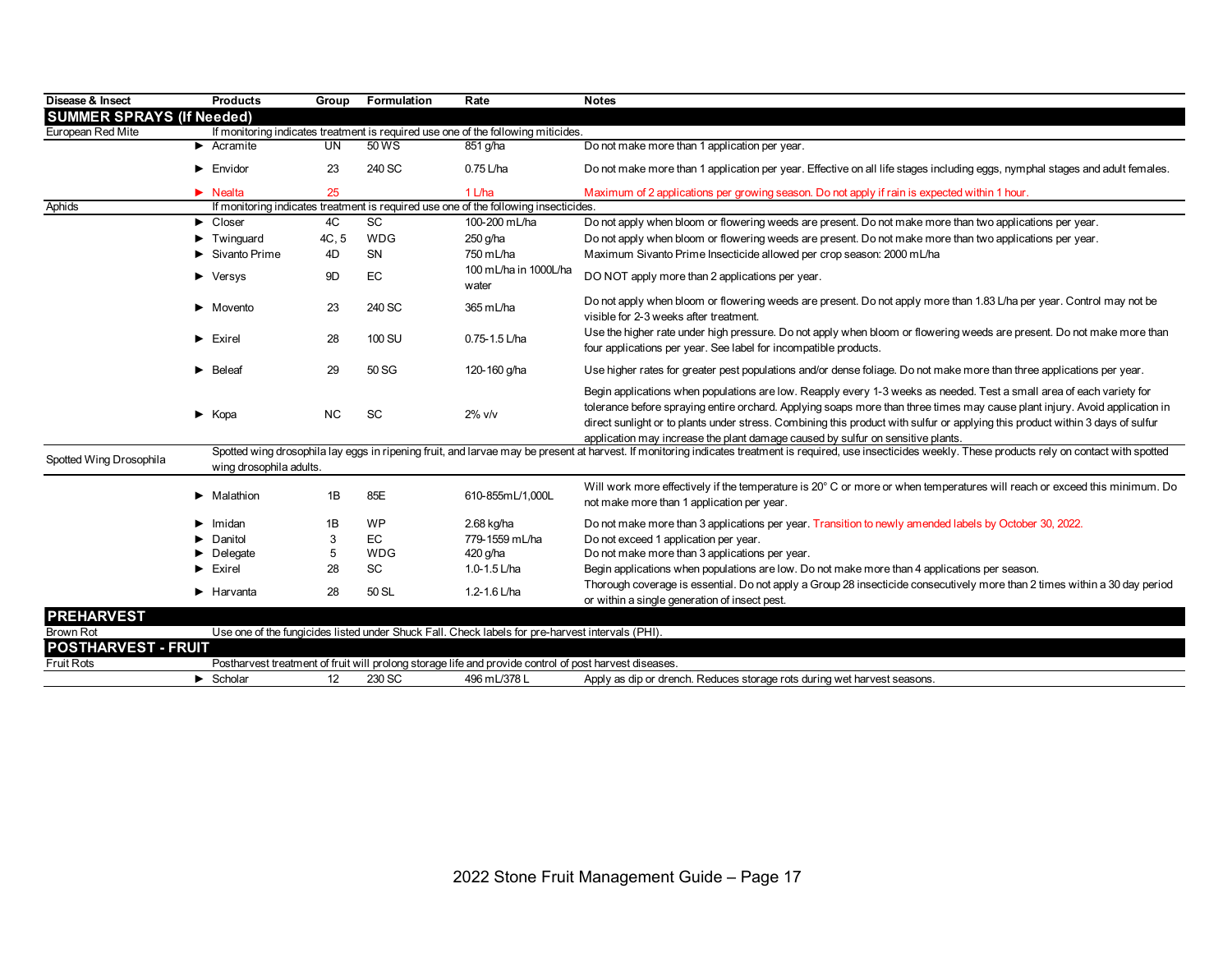## **5. Sweet Cherry Orchard Calendar**

### A guide to insect, mite, and disease management in sweet cherry orchards.

All rates are based on label rates. In some cases, reduced rates can be used based on factors such as tree size. Please refer to the label, product specific notes or your agricultural advisor for details. Always read the label before using any pesticide. Where differences between the label and this schedule occur, label information prevails. Please note: Red text is new to this guide in 2022 and/or serves as an alert.

| Disease & Insect                                                                                | <b>Products</b>                                                          | Group          | Formulation   | Rate                            | <b>Notes</b>                                                                                                                                                                                                                                                                                                                                                                                                                                                                                                                                                                          |
|-------------------------------------------------------------------------------------------------|--------------------------------------------------------------------------|----------------|---------------|---------------------------------|---------------------------------------------------------------------------------------------------------------------------------------------------------------------------------------------------------------------------------------------------------------------------------------------------------------------------------------------------------------------------------------------------------------------------------------------------------------------------------------------------------------------------------------------------------------------------------------|
| <b>DORMANT</b>                                                                                  |                                                                          |                |               |                                 |                                                                                                                                                                                                                                                                                                                                                                                                                                                                                                                                                                                       |
| <b>Bacterial Canker</b>                                                                         | Copper application may help to reduce the incidence of bacterial canker. |                |               |                                 |                                                                                                                                                                                                                                                                                                                                                                                                                                                                                                                                                                                       |
|                                                                                                 | Copper Spray                                                             | M <sub>2</sub> | 50 WP         | 6-9 kg/1,000 L                  | Apply in early spring before bud break. Later applications may cause injury. Use the lower rate on small trees and higher rate<br>on large trees. Do not make more than two applications per year.                                                                                                                                                                                                                                                                                                                                                                                    |
|                                                                                                 | Guardsman<br>$\blacktriangleright$ Copper<br>Oxychloride                 | M <sub>2</sub> | 50 WP         | 6-9 kg/1,000 L                  | Apply in early spring before bud break. Later applications may cause injury. Use the lower rate on small trees and higher rate<br>on large trees. Do not make more than two applications per year.                                                                                                                                                                                                                                                                                                                                                                                    |
|                                                                                                 | $\blacktriangleright$ Cueva                                              | M1             | 1.8S          | 1% v/v in 470-940 L<br>water/ha | Apply as a dormant spray as buds begin to swell. Repeat at bud burst and weekly up to 6 sprays.                                                                                                                                                                                                                                                                                                                                                                                                                                                                                       |
|                                                                                                 | Parasol Flowable                                                         | M <sub>1</sub> | <b>SU</b>     | 8.8-13.1 L/ha                   | Use low rate for small trees and high rate for large trees.                                                                                                                                                                                                                                                                                                                                                                                                                                                                                                                           |
| <b>PREBLOOM (When Blossoms Show White)</b><br>Brown Rot (stem rot and<br>blossom blight stages) | on drying time required before rain.                                     |                |               |                                 | Blossom blight is favoured by wet weather (above 16°C), especially when large numbers of mummies (dried infected fruit) are present in the tree. Apply first spray just before blossoms open, followed by<br>two additional sprays during the bloom period if weather remains favorable for blossom blight. Fungicides in Groups other than M should be used in rotation with different Groups for resistance<br>management. Groups 2, 3, 7, 11 and 17 fungicides are locally systemic and will protect fruit from infection as bloom starts to occur. Consult labels for information |
|                                                                                                 | $\blacktriangleright$ Cueva                                              | M <sub>1</sub> | 1.8S          | 0.5-2.0% solution               | Apply in 470-940 L of water per hectare. Do not make more than 5 applications per year. During wet weather additional bloom<br>sprays may be necessary.                                                                                                                                                                                                                                                                                                                                                                                                                               |
|                                                                                                 | $\blacktriangleright$ Maestro                                            | M4             | 80 WSP        | 4.00 kg/ha                      | Use higher rate for greater disease pressure. May cause injury under some circumstances. Do not use 14 days before or<br>after an oil application. Refer to re-entry intervals for specific activities (ranging from 1 to 29 days). If the REI for hand<br>harvesting and the pre-harvest interval (PHI) are different, follow the longer of the two intervals. Do not apply more than one                                                                                                                                                                                            |
|                                                                                                 | Supra Captan                                                             | M              | 80 WSP        | 4.00 kg/ha                      | application per year.                                                                                                                                                                                                                                                                                                                                                                                                                                                                                                                                                                 |
|                                                                                                 | $\triangleright$ Bravo ZN                                                | M5             | <b>SU</b>     | 5-9 L/ha                        | Apply 1-2 sprays from pink through shuck split at 10 days apart. Do not make more than 2 pre-harvest applications per year.<br>Do not apply within 10 days of an oil application.                                                                                                                                                                                                                                                                                                                                                                                                     |
|                                                                                                 | $\blacktriangleright$ Echo                                               | M <sub>5</sub> | 90 WSP        | 2.8-5.0 kg/ha                   |                                                                                                                                                                                                                                                                                                                                                                                                                                                                                                                                                                                       |
|                                                                                                 | $\blacktriangleright$ Fracture                                           | M              |               | 1.5-3.3 L/ha                    | Suppression only. Use high rate under high disease pressure. Do not mix with foliar fertilizers.                                                                                                                                                                                                                                                                                                                                                                                                                                                                                      |
|                                                                                                 | $\blacktriangleright$ Senator                                            | $\mathbf{1}$   | 50 SC         | 700 mL/1,000 L                  | Apply first application at early bloom. Repeat according to weather conditions. Increased risk reduction measures expected by<br>Dec 3, 2022.                                                                                                                                                                                                                                                                                                                                                                                                                                         |
|                                                                                                 | $\blacktriangleright$ Funginex                                           | 3              | 190 EC        | 2.50 L/ha                       |                                                                                                                                                                                                                                                                                                                                                                                                                                                                                                                                                                                       |
|                                                                                                 | Indar                                                                    | 3              | <b>75 WSP</b> | 140 g/ha                        |                                                                                                                                                                                                                                                                                                                                                                                                                                                                                                                                                                                       |
|                                                                                                 | $\blacktriangleright$ Tilt                                               | 3              | 250 E         | 500 mL/ha                       |                                                                                                                                                                                                                                                                                                                                                                                                                                                                                                                                                                                       |
|                                                                                                 | $\blacktriangleright$ Jade                                               | 3              | 250 E         | 500 mL/ha                       |                                                                                                                                                                                                                                                                                                                                                                                                                                                                                                                                                                                       |
|                                                                                                 | $\blacktriangleright$ Mission                                            | 3              | 418 EC        | 300 mL/ha                       |                                                                                                                                                                                                                                                                                                                                                                                                                                                                                                                                                                                       |
|                                                                                                 | $\blacktriangleright$ Nova                                               | 3              | 40 WSP        | 340 g/ha                        | Apply when first blossoms are opening. Do not make more than 6 applications per year.                                                                                                                                                                                                                                                                                                                                                                                                                                                                                                 |
|                                                                                                 | $\triangleright$ Quash                                                   | 3              | <b>WDG</b>    | 175-245 g/ha                    | Use high rate under high disease pressure. Do not make more than 1 application per season.                                                                                                                                                                                                                                                                                                                                                                                                                                                                                            |
|                                                                                                 | $\blacktriangleright$ Cevya                                              | 3              | SC            | 0.25 - 0.375 L/ha               | Under high pressure and during rapid growth, use the higher rate and shorter spray interval. Do not use more than 1.125 L.ha<br>per year.                                                                                                                                                                                                                                                                                                                                                                                                                                             |
|                                                                                                 | $\blacktriangleright$ Bumper                                             | 3              | 432 EC        | 300 mL/ha                       | Make 1st application at early bloom with a 2nd application at 50% - 75% bloom. If disease conditions persist, make a 3rd<br>application at petal fall.                                                                                                                                                                                                                                                                                                                                                                                                                                |
|                                                                                                 | Fontelis                                                                 | $\overline{7}$ | <b>SC</b>     | 1.0-1.75 L/ha                   | Use higher rate and shorter spray intervals when disease pressure is high. Do not use more than 4.5 L/ha per year.                                                                                                                                                                                                                                                                                                                                                                                                                                                                    |
|                                                                                                 | $\triangleright$ Cantus                                                  | $\overline{7}$ | <b>WDG</b>    | 370 g/ha                        | Do not make more than 5 applications per year.                                                                                                                                                                                                                                                                                                                                                                                                                                                                                                                                        |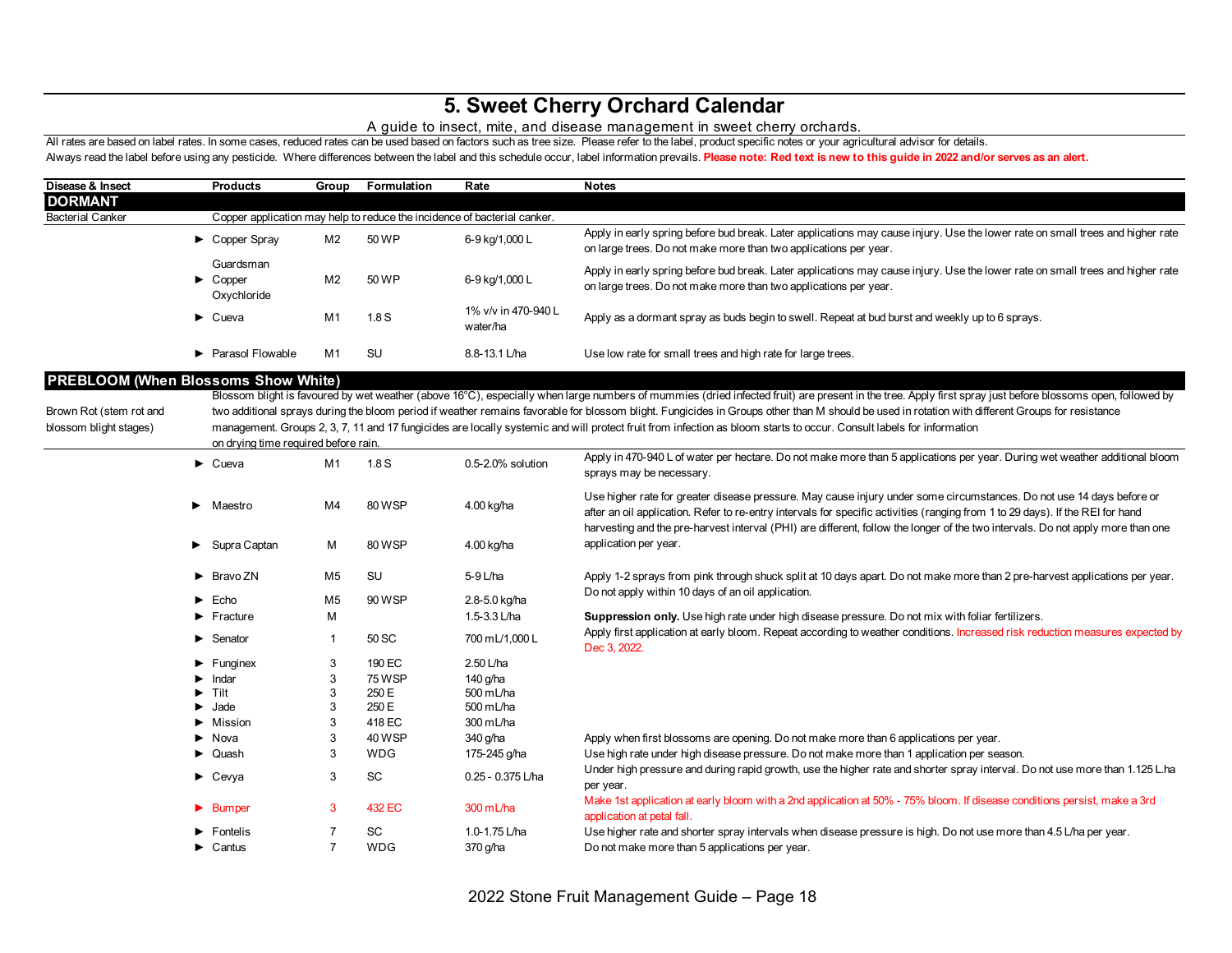| Disease & Insect                                                  | <b>Products</b>                                  | Group          | Formulation | Rate                                                                                              | <b>Notes</b>                                                                                                                                                                                                                                                                                                                                                                                                                                                                      |
|-------------------------------------------------------------------|--------------------------------------------------|----------------|-------------|---------------------------------------------------------------------------------------------------|-----------------------------------------------------------------------------------------------------------------------------------------------------------------------------------------------------------------------------------------------------------------------------------------------------------------------------------------------------------------------------------------------------------------------------------------------------------------------------------|
|                                                                   | Sercadis                                         |                | 300 SU      | 333 mL/ha                                                                                         | Do not make more than 3 applications per year.                                                                                                                                                                                                                                                                                                                                                                                                                                    |
|                                                                   | Miravis Duo                                      | 7.3            | SC          | 1.0 $L/ha$                                                                                        | Do not apply more than 4.0 L/ha per year. Apply a maximum of 2 applications before switching to a non-group 7 and 3<br>fungicide.                                                                                                                                                                                                                                                                                                                                                 |
|                                                                   | Pristine                                         | 7, 11          | WG          | 0.75-1.0 kg/ha                                                                                    | Will also control leaf spot and suppress powdery mildew. Do not make more than 5 applications per year.                                                                                                                                                                                                                                                                                                                                                                           |
|                                                                   | • Luna Sensation                                 | 7, 11          | SU          | 300-400 mL/ha                                                                                     | Do not make more than 2 consecutive applications before rotating to a different fungicide group.                                                                                                                                                                                                                                                                                                                                                                                  |
|                                                                   | Merivon                                          | 7, 11          | SU          | $0.3 - 0.4$ L/ha                                                                                  | Do not make more than 3 applications per year. A nonionic surfactant may be used. Caution should be exercised if tank mixed<br>with products formulated as emulsifiable concentrates (EC).                                                                                                                                                                                                                                                                                        |
|                                                                   | $\blacktriangleright$ Elevate                    | 17             | 50 WDG      | 1.7 kg/ha                                                                                         | Do not make more than 4 applications per year.                                                                                                                                                                                                                                                                                                                                                                                                                                    |
|                                                                   | Serenade OPTI                                    | 44             | <b>WP</b>   | 1.1-1.7 kg/ha                                                                                     | Suppression only but can be used with other products for resistance management.                                                                                                                                                                                                                                                                                                                                                                                                   |
|                                                                   | $\blacktriangleright$ Regalia Maxx               | P <sub>5</sub> | LC.         | 1,000 L water/ha                                                                                  | 0.125-0.25% v/v in 500- Suppression only but can be used with other products for resistance management. Apply before symptoms develop. Use<br>low rate in tank mix with other brown rot fungicides, or use high rate in rotation with other brown rot fungicides.                                                                                                                                                                                                                 |
| <b>Nematodes</b>                                                  | $\blacktriangleright$ Velum Prime                | $\overline{7}$ | SC          | 500 mL/ha                                                                                         | Apply specified dosage by chemigation into root-zone through low-pressure drip, trickle, micro-sprinkler or equivalent<br>equipment. For optimum results, apply to trees previously trained to drip, trickle or micro-sprinkler irrigation. Young trees<br>have the most potential benefit. Soil must be lightly pre-wetted prior to application. Do not apply more than 500 g fluopyram/ha<br>per year, noting that the foliar fungicide Luna Sensation also contains fluopyram. |
| <b>BLOOM</b><br>Brown Rot (stem rot and<br>blossom blight stages) |                                                  |                |             |                                                                                                   | Use one of the fungicides listed under Prebloom. If wet weather above 16°C persists during the bloom period, two applications may be required during this stage of development.                                                                                                                                                                                                                                                                                                   |
| Terminal growth<br>management                                     |                                                  |                |             | Can be used to reduce terminal growth. Two weeks are required to slow growth effectively.         |                                                                                                                                                                                                                                                                                                                                                                                                                                                                                   |
|                                                                   | Apogee or Kudos                                  | <b>NC</b>      |             | 450 g in 1000 L water                                                                             | Apply at $5-20$ cm of new shoot growth. If required, make a second application $14-21$ days after the initial application (a<br>maximum of 2 applications per season are permitted).                                                                                                                                                                                                                                                                                              |
| Insects                                                           | Do not use any insecticides during bloom.        |                |             |                                                                                                   |                                                                                                                                                                                                                                                                                                                                                                                                                                                                                   |
| <b>PETAL FALL</b>                                                 |                                                  |                |             |                                                                                                   |                                                                                                                                                                                                                                                                                                                                                                                                                                                                                   |
| <b>Black Cherry Aphid</b>                                         |                                                  |                |             | Use one of the following insecticides if treatment for black cherry aphid is required.            |                                                                                                                                                                                                                                                                                                                                                                                                                                                                                   |
|                                                                   | $\triangleright$ Closer                          | 4C             |             | 100-200 mL/ha                                                                                     | Apply before populations reach threshold. Where possible, rotate with products outside of group 4. Do not make more than two<br>applications per year.                                                                                                                                                                                                                                                                                                                            |
|                                                                   | $\blacktriangleright$ Twinguard                  | 4C, 5          | <b>WDG</b>  | $250$ g/ha                                                                                        | Do not apply when bloom or flowering weeds are present. Do not make more than two applications per year.                                                                                                                                                                                                                                                                                                                                                                          |
|                                                                   | $\blacktriangleright$ Versys                     | 9D             | EC          | 100 mL/ha in 1000L/ha<br>water                                                                    | DO NOT apply more than 2 applications per year.                                                                                                                                                                                                                                                                                                                                                                                                                                   |
|                                                                   | • Movento                                        | 23             | 240 SC      | 365 mL/ha                                                                                         | Do not apply when bloom or flowering weeds are present. Do not apply more than 1.83 L/ha per year. Control may not be<br>visible for 2-3 weeks after treatment.                                                                                                                                                                                                                                                                                                                   |
|                                                                   | $\blacktriangleright$ Beleaf                     | 29             | 50 SG       | 120-160 g/ha                                                                                      | Use higher rates for greater pest populations and/or dense foliage. Do not make more than three applications per year.                                                                                                                                                                                                                                                                                                                                                            |
|                                                                   | Kopa Insecticidal<br>Soap                        | <b>NC</b>      | SC          | $2\%$ v/v                                                                                         | Begin applications when populations are low and reapply every 1-3 weeks as needed. Test a small area of each variety for<br>tolerance before spraying entire orchard. Application of soaps more than three times may cause plant injury. Avoid application<br>in direct sunlight or to plants under stress. Do not exceed 950 L/ha up to fruit formation.                                                                                                                         |
| <b>SHUCK FALL</b>                                                 |                                                  |                |             |                                                                                                   |                                                                                                                                                                                                                                                                                                                                                                                                                                                                                   |
| <b>Brown Rot</b>                                                  | Use one of the fungicides listed under Prebloom. |                |             |                                                                                                   |                                                                                                                                                                                                                                                                                                                                                                                                                                                                                   |
| Plum Curculio                                                     |                                                  |                |             | Use one of the following insecticides. Treat when shucks are off and temperatures are above 16°C. |                                                                                                                                                                                                                                                                                                                                                                                                                                                                                   |

|                               |        | OSC ONC OF the TOHOWING HISCOLOROS. THERE WHEN SHOCKS RECORDED TO LOTER RELEASED OF TO LOT |                                                                                                                                                                                                                                                      |
|-------------------------------|--------|--------------------------------------------------------------------------------------------|------------------------------------------------------------------------------------------------------------------------------------------------------------------------------------------------------------------------------------------------------|
| · Matador                     | 120 EC | 104 mL/ha                                                                                  | Pyrethroids (Group 3) are disruptive to IPM programs leading to mite flare ups and therefore should be avoided if alternatives                                                                                                                       |
| $\blacktriangleright$ Warrior | 120 EC | 104 mL/ha                                                                                  | are available. Do not make more than three applications per year. Avoid applying synthetic pyrethroids when temperatures<br>rise above 20°C because they are much less effective under these conditions. Under high insect pressure may only provide |
| ► Silencer                    | 120 EC | 104 mL/ha                                                                                  | suppression.                                                                                                                                                                                                                                         |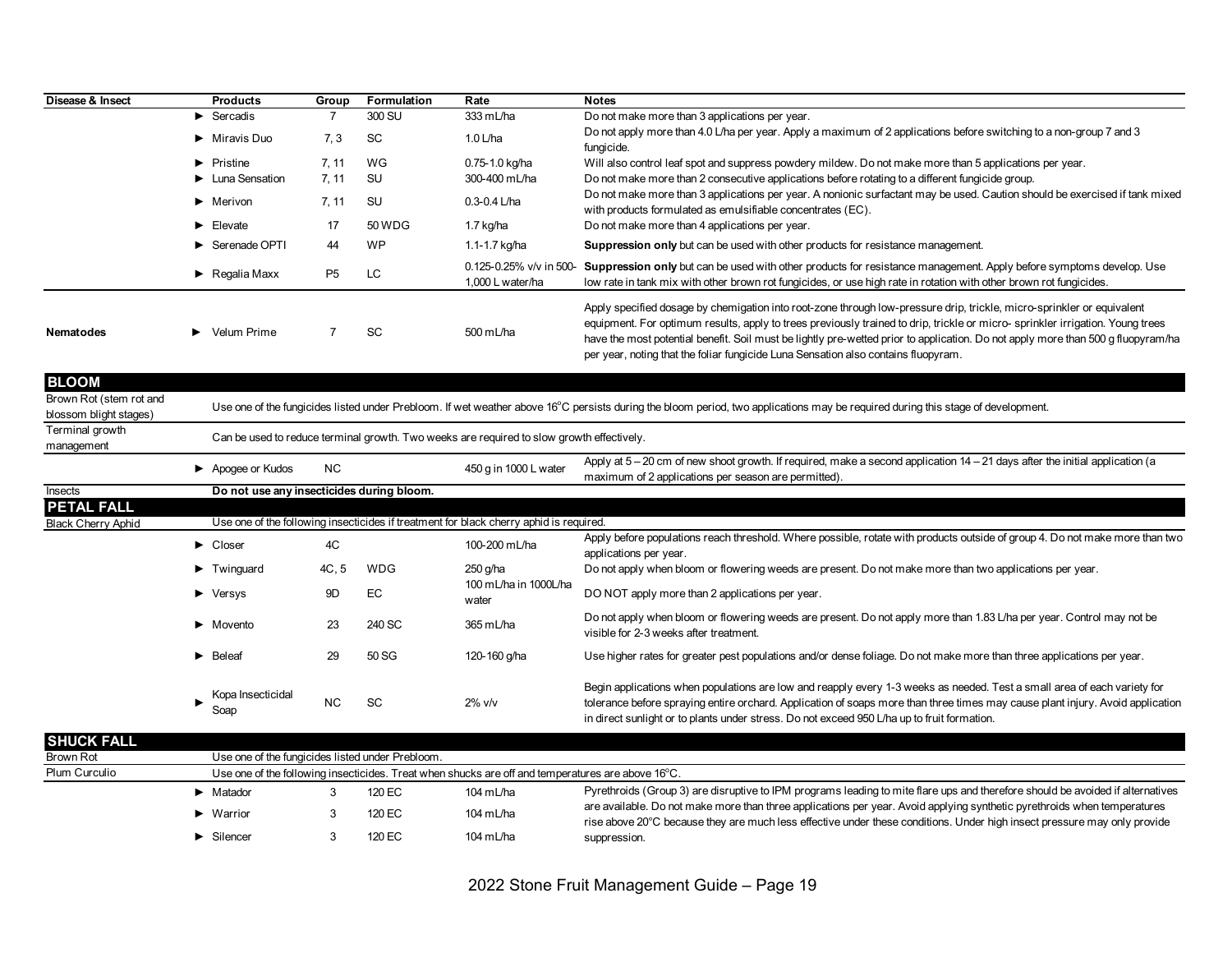| Disease & Insect                                | <b>Products</b>                                  | Group                                                                                                  | Formulation                                            | Rate                                                                                                  | <b>Notes</b>                                                                                                                                                                                                                                                                                                                                                                |  |  |  |  |
|-------------------------------------------------|--------------------------------------------------|--------------------------------------------------------------------------------------------------------|--------------------------------------------------------|-------------------------------------------------------------------------------------------------------|-----------------------------------------------------------------------------------------------------------------------------------------------------------------------------------------------------------------------------------------------------------------------------------------------------------------------------------------------------------------------------|--|--|--|--|
|                                                 | $\blacktriangleright$ Assail                     | 4A                                                                                                     | 70 WP                                                  | 240 g/ha                                                                                              | Under high insect pressure may only provide supppresion. Do not make more than 4 applications per year.                                                                                                                                                                                                                                                                     |  |  |  |  |
|                                                 | $\blacktriangleright$ Exirel                     | 28                                                                                                     | 100 SU                                                 | 1.0-1.5 L/ha                                                                                          | Use the higher rate under greater insect pressure. Do not make more than four applications per year. See label for<br>incompatible products.                                                                                                                                                                                                                                |  |  |  |  |
| FIRST COVER (12 Days After Shuck Split)         |                                                  |                                                                                                        |                                                        |                                                                                                       |                                                                                                                                                                                                                                                                                                                                                                             |  |  |  |  |
| <b>Brown Rot</b>                                | Use one of the fungicides listed under Prebloom. |                                                                                                        |                                                        |                                                                                                       |                                                                                                                                                                                                                                                                                                                                                                             |  |  |  |  |
| Plum Curculio                                   |                                                  |                                                                                                        | Use one of the insecticides listed under Shuck Fall    |                                                                                                       |                                                                                                                                                                                                                                                                                                                                                                             |  |  |  |  |
| <b>SECOND COVER (12 Days After First Cover)</b> |                                                  |                                                                                                        |                                                        |                                                                                                       |                                                                                                                                                                                                                                                                                                                                                                             |  |  |  |  |
| Brown Rot                                       | Use one of the fungicides listed under Prebloom. |                                                                                                        |                                                        |                                                                                                       |                                                                                                                                                                                                                                                                                                                                                                             |  |  |  |  |
| Plum Curculio                                   |                                                  |                                                                                                        |                                                        |                                                                                                       | Use one of the insecticides listed under Shuck Fall if new oviposition scars are found. Some treatments for Cherry Fruit Fly may also control plum curculio.                                                                                                                                                                                                                |  |  |  |  |
| Cherry Fruit Fly                                |                                                  |                                                                                                        |                                                        | Use one of the following insecticides when monitoring indicates cherry fruit fly activity is present. |                                                                                                                                                                                                                                                                                                                                                                             |  |  |  |  |
|                                                 | Silencer/Matador                                 | 3                                                                                                      | 120 EC                                                 | 104 mL/ha                                                                                             | Pyrethroids (Group 3) are disruptive to IPM programs leading to mite flare ups and therefore should be avoided if alternatives<br>are available. Do not make more than three applications per year. Avoid applying synthetic pyrethroids when temperatures<br>rise above 20°C because they are much less effective under these conditions. Will also control plum curculio. |  |  |  |  |
|                                                 | $\blacktriangleright$ Delegate                   | 5                                                                                                      | WG                                                     | 420 g/ha                                                                                              | Suppression only. Do not make more than 3 applications per year.                                                                                                                                                                                                                                                                                                            |  |  |  |  |
|                                                 | $\blacktriangleright$ Entrust                    | 5                                                                                                      | 240 SC                                                 | 364 mL/ha                                                                                             | Do not make more than 5 applications per year.                                                                                                                                                                                                                                                                                                                              |  |  |  |  |
|                                                 | $\triangleright$ GF-120                          | 5                                                                                                      | S                                                      | 1.0-1.5 L/ha                                                                                          | Apply at 7 day intervals as fruit ripens, shortening the interval during rainy periods. Do not make more than 10 applications per<br>year.                                                                                                                                                                                                                                  |  |  |  |  |
|                                                 | $\blacktriangleright$ Exirel                     | 28                                                                                                     | 100 SU                                                 | 1.0-1.5 $L/ha$                                                                                        | Use the higher rate under greater insect pressure. Do not make more than four applications per year. See label for<br>incompatible products. Will also control plum curculio.                                                                                                                                                                                               |  |  |  |  |
| Spotted Wing Drosophila                         | wing drosophila adults.                          |                                                                                                        |                                                        |                                                                                                       | Spotted wing drosophila lay eggs in ripening fruit, and larvae may be present at harvest. If monitoring indicates treatment is required, use insecticides weekly. These products rely on contact with spotted                                                                                                                                                               |  |  |  |  |
|                                                 | $\blacktriangleright$ Malathion                  | 1B                                                                                                     | 85E                                                    | 610-855mL/1,000L                                                                                      | Will work more effectively if the temperature is 20° C or more or when temperatures will reach or exceed this minimum. Do<br>not make more than 1 application per year.                                                                                                                                                                                                     |  |  |  |  |
|                                                 | $\blacktriangleright$ Mako                       | 3                                                                                                      | 400 EC                                                 | 150-175 mL/ha                                                                                         | Allow a minimum 7 days between treatments. Do not apply more than three treatments.                                                                                                                                                                                                                                                                                         |  |  |  |  |
|                                                 | $\blacktriangleright$ Danitol                    | 3                                                                                                      | EC                                                     | 779-1559 mL/ha                                                                                        | Do not exceed 1 application per year.                                                                                                                                                                                                                                                                                                                                       |  |  |  |  |
|                                                 | $\blacktriangleright$ Delegate                   | 5                                                                                                      | <b>WDG</b>                                             | 420 g/ha                                                                                              | Do not make more than 3 applications per year.                                                                                                                                                                                                                                                                                                                              |  |  |  |  |
|                                                 | $\blacktriangleright$ Exirel                     | 28                                                                                                     | SC                                                     | 1.0-1.5 $L/ha$                                                                                        | Begin applications when populations are low. Do not make more than 4 applications per season.                                                                                                                                                                                                                                                                               |  |  |  |  |
|                                                 | $\blacktriangleright$ Harvanta                   | 28                                                                                                     | 50 SL                                                  | 1.2-1.6 L/ha                                                                                          | Thorough coverage is essential. Do not apply a Group 28 insecticide consecutively more than 2 times within a 30 day period<br>or within a single generation of insect pest.                                                                                                                                                                                                 |  |  |  |  |
| <b>Fruit Quality</b>                            |                                                  |                                                                                                        |                                                        |                                                                                                       | Delay fruit ripening 4–5 days, extending the picking period and delaying the susceptibility of fruit to rain cracks. The treatment also increases fruit size, firmness, and resistance to postharvest disorders.                                                                                                                                                            |  |  |  |  |
|                                                 | $\blacktriangleright$ Falgro Tablet              | <b>NC</b>                                                                                              |                                                        | 20 tablets in 1000 L<br>water                                                                         | Apply 21 days before normal harvest. The fruit are straw colored at that stage. Harvest when fruits are at the desired shade of                                                                                                                                                                                                                                             |  |  |  |  |
|                                                 | $\blacktriangleright$ ProGibb                    | <b>NC</b>                                                                                              | 40 SG                                                  | 50 g in 1000 L water                                                                                  | red.                                                                                                                                                                                                                                                                                                                                                                        |  |  |  |  |
| <b>THIRD COVER</b>                              |                                                  |                                                                                                        |                                                        |                                                                                                       |                                                                                                                                                                                                                                                                                                                                                                             |  |  |  |  |
| Brown Rot                                       | Use one of the fungicides listed under Prebloom. |                                                                                                        |                                                        |                                                                                                       |                                                                                                                                                                                                                                                                                                                                                                             |  |  |  |  |
| Cherry Fruit Fly                                |                                                  |                                                                                                        | Use one of the insecticides listed under Second Cover. |                                                                                                       |                                                                                                                                                                                                                                                                                                                                                                             |  |  |  |  |
| Spotted Wing Drosophila                         |                                                  |                                                                                                        | Use one of the insecticides listed under Second Cover. |                                                                                                       |                                                                                                                                                                                                                                                                                                                                                                             |  |  |  |  |
| <b>PREHARVEST</b>                               |                                                  |                                                                                                        |                                                        |                                                                                                       |                                                                                                                                                                                                                                                                                                                                                                             |  |  |  |  |
| Brown Rot                                       |                                                  |                                                                                                        |                                                        | Use one of the fungicides listed under Prebloom. Check labels for pre-harvest intervals (PHI).        |                                                                                                                                                                                                                                                                                                                                                                             |  |  |  |  |
| Spotted Wing Drosophila                         |                                                  |                                                                                                        | Use one of the insecticides listed under Second Cover. |                                                                                                       |                                                                                                                                                                                                                                                                                                                                                                             |  |  |  |  |
| <b>POSTHARVEST - FRUIT</b>                      |                                                  |                                                                                                        |                                                        |                                                                                                       |                                                                                                                                                                                                                                                                                                                                                                             |  |  |  |  |
| <b>Fruit Rots</b>                               |                                                  | Postharvest treatment of fruit will prolong storage life and provide control of post harvest diseases. |                                                        |                                                                                                       |                                                                                                                                                                                                                                                                                                                                                                             |  |  |  |  |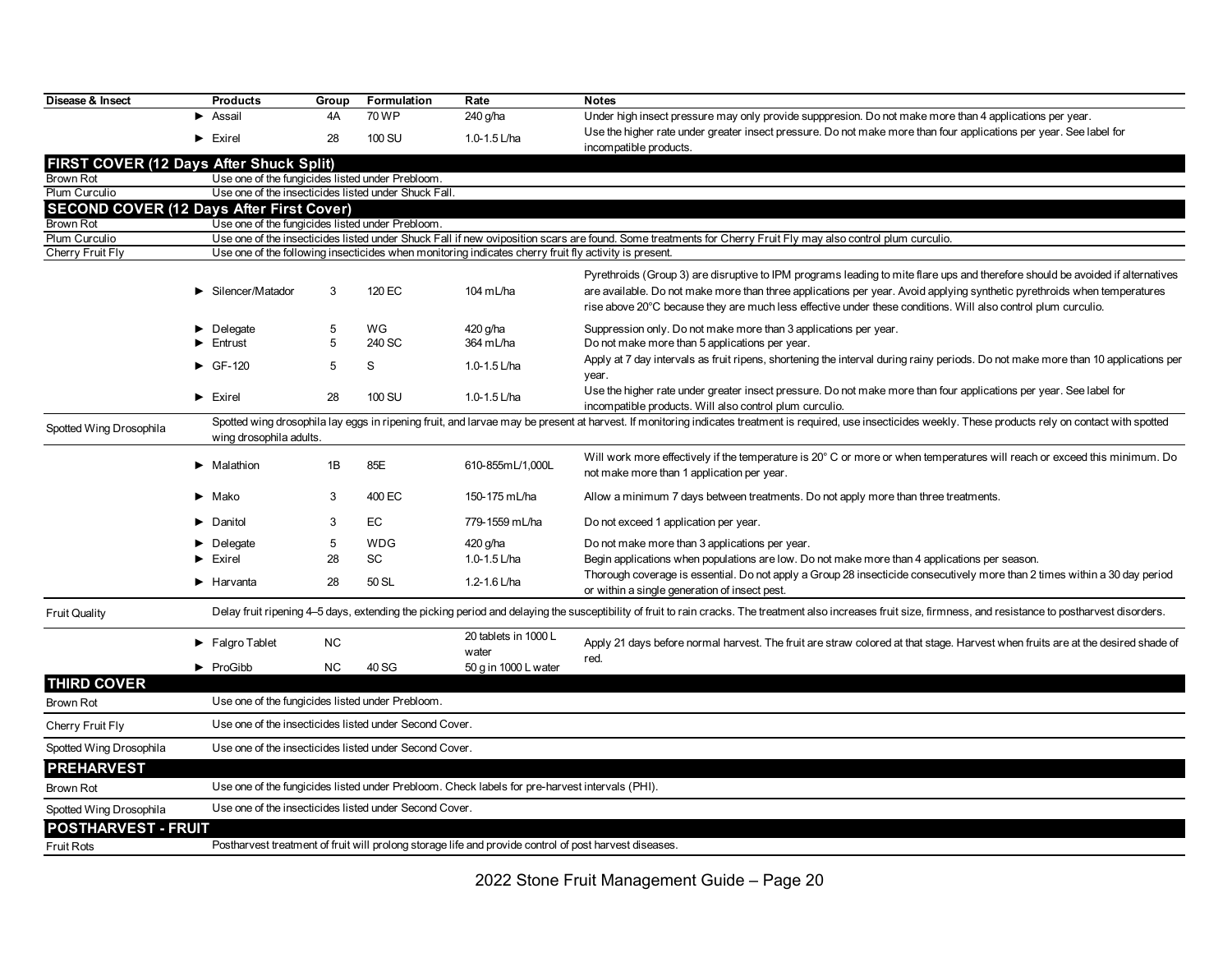| Disease & Insect             | <b>Products</b>                                          | Group           | Formulation                                                    | Rate                                                                                          | <b>Notes</b>                                                                                                                                                                                                                                                           |
|------------------------------|----------------------------------------------------------|-----------------|----------------------------------------------------------------|-----------------------------------------------------------------------------------------------|------------------------------------------------------------------------------------------------------------------------------------------------------------------------------------------------------------------------------------------------------------------------|
|                              | $\blacktriangleright$ Scholar                            | 12 <sup>°</sup> | 230 SC                                                         | 496 mL/378 L                                                                                  | Apply as dip or drench. Reduces storage rots during wet harvest seasons.                                                                                                                                                                                               |
| <b>POSTHARVEST - ORCHARD</b> |                                                          |                 |                                                                |                                                                                               |                                                                                                                                                                                                                                                                        |
| Leaf Spot                    |                                                          |                 | Only necessary where leaf spot has been a problem in the past. |                                                                                               |                                                                                                                                                                                                                                                                        |
|                              | $\blacktriangleright$ Cueva                              | M1              | 1.8S                                                           | 1% v/v in 470-940 L<br>water/ha                                                               | No product specific comments.                                                                                                                                                                                                                                          |
|                              | $\blacktriangleright$ Maestro                            | M4              | 80 WSP                                                         | 4.00 kg/ha                                                                                    | Do not use 14 days before or after an oil application. Refer to re-entry intervals for specific activities (ranging from 1 to 29<br>days). If the REI for hand harvesting and the pre-harvest interval (PHI) are different, follow the longer of the two intervals. Do |
|                              | $\blacktriangleright$ Supra Captan                       | м               | 80 WSP                                                         | 4.00 kg/ha                                                                                    | not apply more than one application per year.                                                                                                                                                                                                                          |
|                              | $\blacktriangleright$ Echo                               | М               | 90 DF                                                          | 3.3-5.0 kg/ha                                                                                 | Apply 1–7 days after fruit is removed. Maximum of 1 postharvest application. Bravo ZN not labelled in sweet cherries for<br>postharvest use.                                                                                                                           |
|                              | $\blacktriangleright$ Pristine                           | 7, 11           | WG                                                             | 0.75-1.0 kg/ha                                                                                | Will also suppress powdery mildew. Do not make more than 5 applications per year.                                                                                                                                                                                      |
|                              | $\blacktriangleright$ Merivon                            | 7, 11           | <b>SU</b>                                                      | $0.3 - 0.4$ L/ha                                                                              | Do not make more than 3 applications per year. A nonionic surfactant may be used. Caution should be exercised if tank mixed<br>with products formulated as emulsifiable concentrates (EC).                                                                             |
|                              | $\blacktriangleright$ Flint                              | 11              | 50 WG                                                          | 175-210 g/ha                                                                                  | Do not make more than 5 applications per year.                                                                                                                                                                                                                         |
|                              | $\blacktriangleright$ Equal                              | U <sub>12</sub> | 65 WP                                                          | 2.25 kg/ha                                                                                    |                                                                                                                                                                                                                                                                        |
|                              | $\blacktriangleright$ Syllit                             | U <sub>12</sub> | 400 FL                                                         | 2.0 L/1.000 L                                                                                 | Do not make more than 4 applications per year.                                                                                                                                                                                                                         |
|                              | $\blacktriangleright$ Regalia Maxx                       | P <sub>5</sub>  | LC                                                             | 0.125-0.5% v/v in 500-<br>1,000 L water/ha                                                    | Suppression only but can be used with other products for resistance management. Apply before symptoms develop. Use low<br>rate in a tank-mix with other leaf spot fungicides, or high rate in rotation with other leaf spot fungicides.                                |
| <b>FALL SPRAY</b>            |                                                          |                 |                                                                |                                                                                               |                                                                                                                                                                                                                                                                        |
| <b>Bacterial Canker</b>      |                                                          |                 |                                                                | Apply when 75% of leaves have fallen, and where bacterial canker is expected to be a problem. |                                                                                                                                                                                                                                                                        |
|                              | $\blacktriangleright$ Cueva                              | M1              | 1.8S                                                           | 1% v/v in 470-940 L<br>water/ha                                                               | Apply as dormant spray as buds begin to break in the spring. Apply in the fall at 10-80% leaf fall.                                                                                                                                                                    |
|                              | Copper Spray                                             | M <sub>2</sub>  | 50 WP                                                          | 6-9 kg/1,000 L                                                                                | Apply in early spring before bud break. Later applications may cause injury. Use the lower rate on small trees and higher rate<br>on large trees. Do not make more than two applications per year.                                                                     |
|                              | Guardsman<br>$\blacktriangleright$ Copper<br>Oxychloride | M <sub>2</sub>  | 50 WP                                                          | 6-9 kg/1,000 L                                                                                | Apply in early spring before bud break. Later applications may cause injury. Use the lower rate on small trees and higher rate<br>on large trees. Do not make more than two applications per year.                                                                     |
|                              | ▶ Parasol Flowable                                       | M <sub>1</sub>  | <b>SU</b>                                                      | 8.8-13.1 L/ha                                                                                 | Use low rate for small trees and high rate for large trees.                                                                                                                                                                                                            |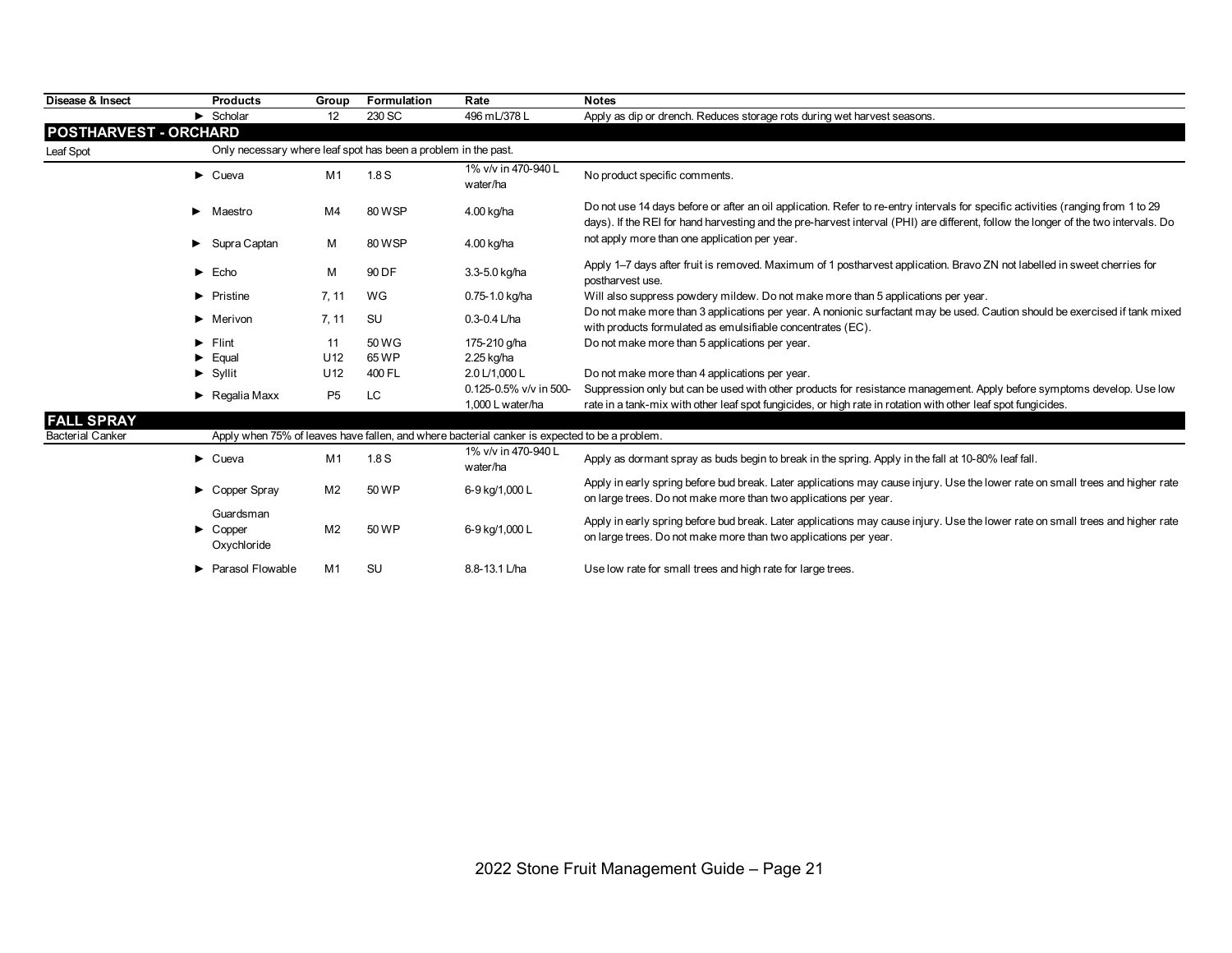## **6. Sour Cherry Orchard Calendar**

### A guide to insect, mite, and disease management in sour cherry orchards.

All rates are based on label rates. In some cases, reduced rates can be used based on factors such as tree size. Please refer to the label, product specific notes or your agricultural advisor for details. Always read the label before using any pesticide. Where differences between the label and this schedule occur, label information prevails. Please note: Red text is new to this guide in 2022 and/or serves as an alert.

| Disease & Insect                                  | <b>Products</b>                                          | Group          | Formulation   | Rate                                                                     | <b>Notes</b>                                                                                                                                                                                                                                                                                                                                                                                                  |
|---------------------------------------------------|----------------------------------------------------------|----------------|---------------|--------------------------------------------------------------------------|---------------------------------------------------------------------------------------------------------------------------------------------------------------------------------------------------------------------------------------------------------------------------------------------------------------------------------------------------------------------------------------------------------------|
| <b>DORMANT</b>                                    |                                                          |                |               |                                                                          |                                                                                                                                                                                                                                                                                                                                                                                                               |
| <b>Bacterial Canker</b>                           |                                                          |                |               | Copper application may help to reduce the incidence of bacterial canker. |                                                                                                                                                                                                                                                                                                                                                                                                               |
|                                                   | Copper Spray                                             | M <sub>2</sub> | 50 WP         | 6-9 kg/1,000 L                                                           | Apply in early spring before bud break. Later applications may cause injury. Use the lower rate on small trees and higher rate<br>on large trees. Do not make more than two applications per year.                                                                                                                                                                                                            |
|                                                   | Guardsman<br>$\blacktriangleright$ Copper<br>Oxychloride | M <sub>2</sub> | 50 WP         | 6-9 kg/1,000 L                                                           | Apply in early spring before bud break. Later applications may cause injury. Use the lower rate on small trees and higher rate<br>on large trees. Do not make more than two applications per year.                                                                                                                                                                                                            |
|                                                   | $\blacktriangleright$ Cueva                              | M1             | 1.8S          | 1% v/v in 470-940 L<br>water/ha                                          | Apply as buds begin to swell in spring repeating at bud burst, continuing weekly as needed, up to six sprays.                                                                                                                                                                                                                                                                                                 |
|                                                   | $\blacktriangleright$ Parasol Flowable                   | M <sub>1</sub> | <b>SU</b>     | 8.8-13.1 L/ha                                                            | Apply in early spring before bud break. Use low rate on small trees and high rate for large trees.                                                                                                                                                                                                                                                                                                            |
| <b>PREBLOOM (When Blossoms Show White)</b>        |                                                          |                |               |                                                                          |                                                                                                                                                                                                                                                                                                                                                                                                               |
| Brown Rot (stem rot and<br>blossom blight stages) | management.                                              |                |               |                                                                          | Blossom blight is favoured by wet weather (above 16°C), especially when large numbers of mummies (dried infected fruit) are present in the tree. Apply first spray just before blossoms open, followed by<br>two additional sprays during the bloom period if weather remains favorable for blossom blight. Fungicides in Groups other than M should be used in rotation with different Groups for resistance |
|                                                   | $\blacktriangleright$ Fracture                           | M              |               | 1.5-3.3 L/ha                                                             | Suppression only. Use high rate under high disease pressure. Do not mix with foliar fertilizers.                                                                                                                                                                                                                                                                                                              |
|                                                   | $\blacktriangleright$ Kumulus                            | M1             | 80 DF         | 7.5 kg/1,000 L                                                           | Repeat if weather is wet.                                                                                                                                                                                                                                                                                                                                                                                     |
|                                                   | Microthiol<br><b>Disperss</b>                            | M <sub>1</sub> | 80 WP         | 7.5 kg/1,000 L                                                           | Repeat if weather is wet.                                                                                                                                                                                                                                                                                                                                                                                     |
|                                                   | Microscopic<br>Sulphur                                   | M1             | 92 WP         | 6.5 kg/1,000 L                                                           | Repeat if weather is wet. Do not apply if high tempeatures above 26°C and high humidity prevail or are expected during the<br>three days following application. Do not use sulphur within 30 days of an oil spray.                                                                                                                                                                                            |
|                                                   | $\triangleright$ Cueva                                   | M1             | 1.8S          | $0.5 - 2.0\%$ solution                                                   | Apply in 470-940 L of water per hectare. Do not make more than 5 applications per year.                                                                                                                                                                                                                                                                                                                       |
|                                                   | $\blacktriangleright$ Maestro                            | M <sub>4</sub> | 80 WSP        | 4.00 kg/ha                                                               | Use higher rate for greater disease pressure. May cause injury under some circumstances. Do not use 14 days before or<br>after an oil application. Refer to re-entry intervals for specific activities (ranging from 1 to 29 days). If the REI for hand<br>harvesting and the pre-harvest interval (PHI) are different, follow the longer of the two intervals. Do not apply more than one                    |
|                                                   | Supra Captan<br>▶                                        | М              | 80 WSP        | 4.00 kg/ha                                                               | application per year.                                                                                                                                                                                                                                                                                                                                                                                         |
|                                                   | $\triangleright$ Bravo ZN                                | M <sub>5</sub> | SU            | 5-9 L/ha                                                                 | Apply 1-2 sprays from pink through shuck split at 10 days apart. See label for compatability restrictions. DO NOT apply after                                                                                                                                                                                                                                                                                 |
|                                                   | $\blacktriangleright$ Echo                               | M <sub>5</sub> | 90 WSP        | 2.8-5.0 kg/ha                                                            | shuck split to avoid fruit injury.                                                                                                                                                                                                                                                                                                                                                                            |
|                                                   | $\blacktriangleright$ Senator                            | $\mathbf 1$    | 50 SC         | 700 mL/1,000 L                                                           | Apply first application at early bloom. Repeat according to weather conditions. Increased risk reduction measures expected by<br>Dec 3, 2022.                                                                                                                                                                                                                                                                 |
|                                                   | $\blacktriangleright$ Funginex                           | 3              | 190 EC        | 2.50 L/ha                                                                |                                                                                                                                                                                                                                                                                                                                                                                                               |
|                                                   | Indar<br>▶                                               | 3              | <b>75 WSP</b> | 140 g/ha                                                                 |                                                                                                                                                                                                                                                                                                                                                                                                               |
|                                                   | $\blacktriangleright$ Tilt                               | 3              | 250 E         | 500 mL/ha                                                                |                                                                                                                                                                                                                                                                                                                                                                                                               |
|                                                   | Jade                                                     | 3              | 250 E         | 500 mL/ha                                                                | Apply first application at early bloom followed by a second at 50 to 75% bloom. Will also suppress black knot.                                                                                                                                                                                                                                                                                                |
|                                                   | Mission                                                  | 3              | 418 EC        | 300 mL/ha                                                                |                                                                                                                                                                                                                                                                                                                                                                                                               |
|                                                   | $\blacktriangleright$ Nova                               | 3              | 40 WSP        | 340 g/ha                                                                 | Apply when first blossoms are opening. Do not make more than 6 applications per year.                                                                                                                                                                                                                                                                                                                         |
|                                                   | $\triangleright$ Quash                                   | 3              | <b>WDG</b>    | 175-245 g/ha                                                             | Use high rate under high disease pressure. Do not make more than 1 application per season.                                                                                                                                                                                                                                                                                                                    |
|                                                   | $\blacktriangleright$ Cevya                              | 3              | SC            | 0.25 - 0.375 L/ha                                                        | Under high pressure and during rapid growth, use the higher rate and shorter spray interval. Do not use more than 1.125 L.ha<br>per year.                                                                                                                                                                                                                                                                     |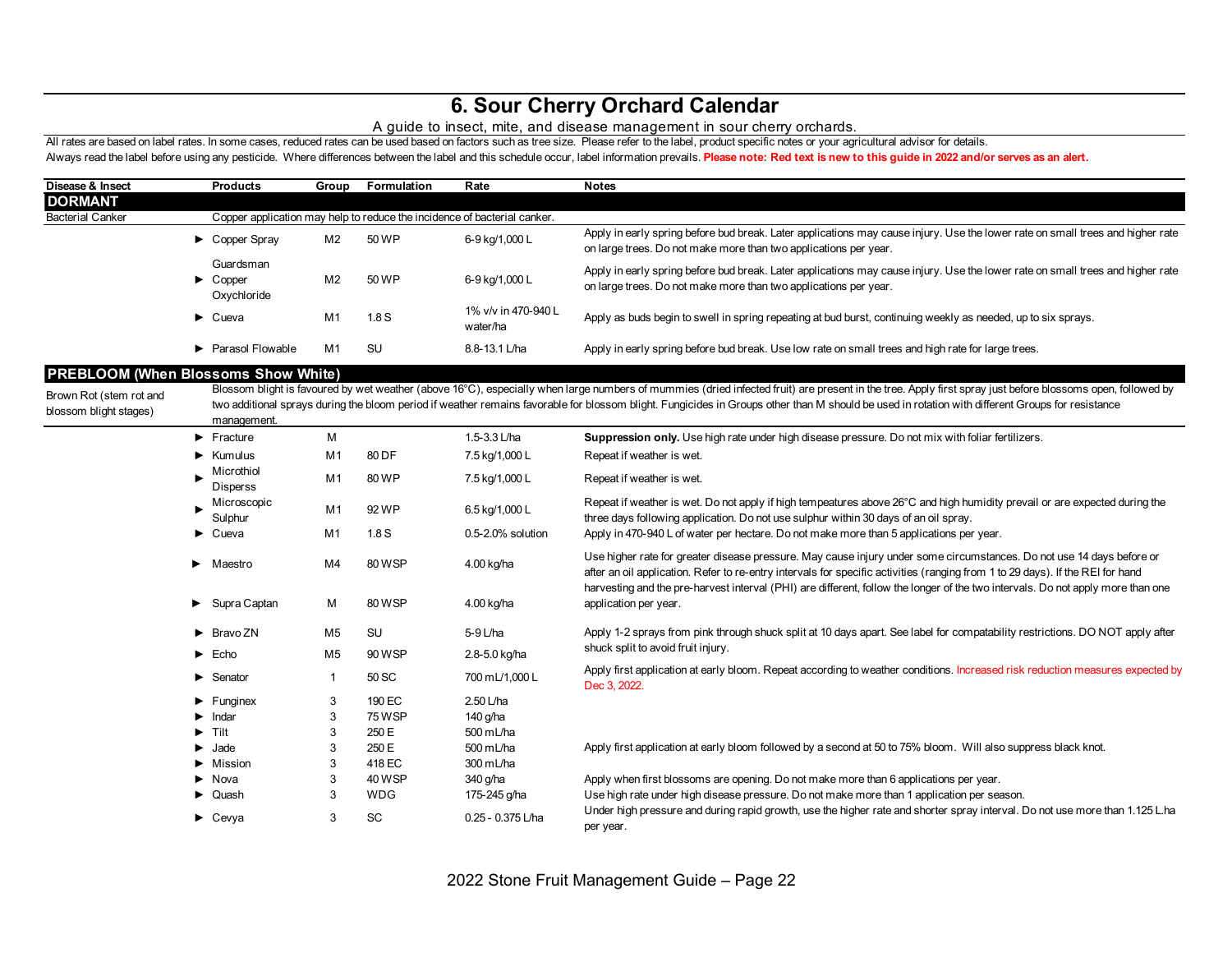| Disease & Insect                                  | <b>Products</b>                                       | Group          | Formulation                                                | Rate                                                                                      | <b>Notes</b>                                                                                                                                                                                                                                                                                                                                             |
|---------------------------------------------------|-------------------------------------------------------|----------------|------------------------------------------------------------|-------------------------------------------------------------------------------------------|----------------------------------------------------------------------------------------------------------------------------------------------------------------------------------------------------------------------------------------------------------------------------------------------------------------------------------------------------------|
|                                                   |                                                       |                |                                                            |                                                                                           | Make 1st application at early bloom with a 2nd application at 50% - 75% bloom. If disease conditions persist, make a 3rd                                                                                                                                                                                                                                 |
|                                                   | $\blacktriangleright$ Bumper                          | 3              | 432 EC                                                     | 300 mL/ha                                                                                 | application at petal fall.                                                                                                                                                                                                                                                                                                                               |
|                                                   | $\blacktriangleright$ Fontelis                        | $\overline{7}$ | <b>SC</b>                                                  | 1.0-1.75 L/ha                                                                             | Use higher rate and shorter spray intervals when disease pressure is high. Do not use more than 4.5 L/ha per year.                                                                                                                                                                                                                                       |
|                                                   | $\blacktriangleright$ Cantus                          | $\overline{7}$ | <b>WDG</b>                                                 | 370 g/ha                                                                                  | Do not make more than 5 applications per year.                                                                                                                                                                                                                                                                                                           |
|                                                   | Sercadis                                              | $\overline{7}$ | 300 SU                                                     | 333 mL/ha                                                                                 | Do not make more than 3 applications per year.                                                                                                                                                                                                                                                                                                           |
|                                                   | $\blacktriangleright$ Miravis Duo                     | 7.3            | <b>SC</b>                                                  | $1.0$ L/ha                                                                                | Do not apply more than 4.0 L/ha per year. Apply a maximum of 2 applications before switching to a non-group 7 and 3<br>fungicide.                                                                                                                                                                                                                        |
|                                                   | $\blacktriangleright$ Pristine                        | 7, 11          | WG                                                         | 0.75-1.0 kg/ha                                                                            | Will also control leaf spot and suppress powdery mildew. Do not make more than 5 applications per year.                                                                                                                                                                                                                                                  |
|                                                   | Luna Sensation                                        | 7, 11          | <b>SU</b>                                                  | 300-400 mL/ha                                                                             | Do not make more than 2 consecutive applications before switching to a different fungicide group.                                                                                                                                                                                                                                                        |
|                                                   | $\blacktriangleright$ Merivon                         | 7, 11          | SU                                                         | $0.3 - 0.4$ L/ha                                                                          | Do not make more than 3 applications per year. A nonionic surfactant may be used. Caution should be exercised if tank mixed                                                                                                                                                                                                                              |
|                                                   |                                                       |                | 50 WDG                                                     |                                                                                           | with products formulated as emulsifiable concentrates (EC).                                                                                                                                                                                                                                                                                              |
|                                                   | $\blacktriangleright$ Elevate<br>Serenade OPTI        | 17<br>44       | <b>WP</b>                                                  | 1.7 kg/ha<br>1.1-1.7 kg/ha                                                                | Do not make more than 4 applications per year.                                                                                                                                                                                                                                                                                                           |
|                                                   |                                                       |                |                                                            |                                                                                           | Suppression only but can be used with other products for resistance management.<br>0.125-0.25% v/v in 500- Suppression only but can be used with other products for resistance management. Apply before symptoms develop. Use                                                                                                                            |
|                                                   | $\blacktriangleright$ Regalia Maxx                    | P <sub>5</sub> | LC                                                         | 1,000 L water/ha                                                                          | low rate in tank mix with other brown rot fungicides, or high rate in rotation with other brown rot fungicides.                                                                                                                                                                                                                                          |
|                                                   |                                                       |                |                                                            |                                                                                           | Apply specified dosage by chemigation into root-zone through low-pressure drip, trickle, micro-sprinkler or equivalent                                                                                                                                                                                                                                   |
| Nematodes                                         | Velum Prime                                           | $\overline{7}$ | SC                                                         | 500 mL/ha                                                                                 | equipment. For optimum results, apply to trees previously trained to drip, trickle or micro- sprinkler irrigation. Young trees<br>have the most potential benefit. Soil must be lightly pre-wetted prior to application. Do not apply more than 500 g fluopyram/ha<br>per year, noting that the foliar fungicide Luna Sensation also contains fluopyram. |
| <b>BLOOM</b>                                      |                                                       |                |                                                            |                                                                                           |                                                                                                                                                                                                                                                                                                                                                          |
| Brown Rot (stem rot and<br>blossom blight stages) |                                                       |                |                                                            |                                                                                           | Use one of the fungicides listed under Prebloom. If wet weather above 16°C persists during the bloom period, two applications may be required during this stage of development.                                                                                                                                                                          |
| Terminal growth                                   |                                                       |                |                                                            | Can be used to reduce terminal growth. Two weeks are required to slow growth effectively. |                                                                                                                                                                                                                                                                                                                                                          |
| management                                        |                                                       |                |                                                            |                                                                                           |                                                                                                                                                                                                                                                                                                                                                          |
|                                                   | Apogee or Kudos                                       | NC.            |                                                            | 450 g in 1000 L water                                                                     | Apply at 5 - 20 cm of new shoot growth. If required, make a second application 14 - 21 days after the initial application (a<br>maximum of 2 applications per season are permitted).                                                                                                                                                                     |
| Insects                                           | Do not use any insecticides during bloom.             |                |                                                            |                                                                                           |                                                                                                                                                                                                                                                                                                                                                          |
| <b>PETAL FALL</b>                                 |                                                       |                |                                                            |                                                                                           |                                                                                                                                                                                                                                                                                                                                                          |
| <b>Black Knot</b>                                 |                                                       |                |                                                            |                                                                                           | Only apply a fungicide where there is a history of black knot infections. Black knot should be pruned out prior to bud break. Burn pruned out black knots.                                                                                                                                                                                               |
|                                                   | Bravo ZN<br>▶                                         | M5             | SU                                                         | $6.0 - 9.0$ L/ha                                                                          | Apply 1-2 applications from pink through shuck split at 10 days apart. See label for compatibility restrictions. Will also control                                                                                                                                                                                                                       |
|                                                   | Echo                                                  | M <sub>5</sub> | 90 WSP                                                     | 2.8-5.0 kg/ha                                                                             | brown rot.                                                                                                                                                                                                                                                                                                                                               |
|                                                   | Tilt                                                  | 3              | 250 E                                                      | 500 mL/ha                                                                                 |                                                                                                                                                                                                                                                                                                                                                          |
|                                                   | Jade                                                  | 3              | 250 E                                                      | 500 mL/ha                                                                                 |                                                                                                                                                                                                                                                                                                                                                          |
|                                                   | $\blacktriangleright$ Indar                           | 3              | <b>75 WSP</b>                                              | 140 g/ha                                                                                  |                                                                                                                                                                                                                                                                                                                                                          |
| <b>SHUCK SPLIT</b>                                |                                                       |                |                                                            |                                                                                           |                                                                                                                                                                                                                                                                                                                                                          |
| Brown Rot                                         |                                                       |                | Use one of the following fungicides listed under Prebloom. |                                                                                           |                                                                                                                                                                                                                                                                                                                                                          |
| Plum Curculio                                     | Use one of the following insecticides.                |                |                                                            |                                                                                           |                                                                                                                                                                                                                                                                                                                                                          |
|                                                   | $\blacktriangleright$ Imidan                          | 1B             | 70 WP                                                      | 2.68 kg/ha                                                                                | Do not make more than 5 applications per year. Transition to newly amended labels by October 30, 2022.                                                                                                                                                                                                                                                   |
|                                                   | $\blacktriangleright$ Matador                         | 3              | 120 EC                                                     | 104 mL/ha                                                                                 | Pyrethroids (Group 3) are disruptive to IPM programs leading to mite flare ups and therefore should be avoided if alternatives                                                                                                                                                                                                                           |
|                                                   | $\blacktriangleright$ Warrior                         | 3              | 120 EC                                                     | 104 mL/ha                                                                                 | are available. Do not make more than three applications per year. Avoid applying synthetic pyrethroids when temperatures                                                                                                                                                                                                                                 |
|                                                   | $\blacktriangleright$ Silencer                        | 3              | 120 EC                                                     | 104 mL/ha                                                                                 | rise above 20°C because they are much less effective under these conditions. Under high insect pressure may only provide                                                                                                                                                                                                                                 |
|                                                   |                                                       |                |                                                            |                                                                                           | suppression.                                                                                                                                                                                                                                                                                                                                             |
|                                                   | Assail                                                | $\overline{4}$ | 70 WP                                                      | 240 g/ha                                                                                  | Under high insect pressure may only provide supppresion. Do not make more than 4 applications per year.<br>Use the higher rate under greater insect pressure. Do not make more than four applications per year. See label for                                                                                                                            |
|                                                   | $\blacktriangleright$ Exirel                          | 28             | 100 SU                                                     | 1.0-1.5 $L/ha$                                                                            | incompatible products.                                                                                                                                                                                                                                                                                                                                   |
| FIRST COVER (12 Days After Shuck Split)           |                                                       |                |                                                            |                                                                                           |                                                                                                                                                                                                                                                                                                                                                          |
| <b>Brown Rot</b>                                  |                                                       |                |                                                            |                                                                                           | Use one of the fungicides listed under Shuck Split if conditions for disease development (warm, wet weather) are prevalent.                                                                                                                                                                                                                              |
| Plum Curculio                                     | Use one of the insecticides listed under Shuck Split. |                |                                                            |                                                                                           |                                                                                                                                                                                                                                                                                                                                                          |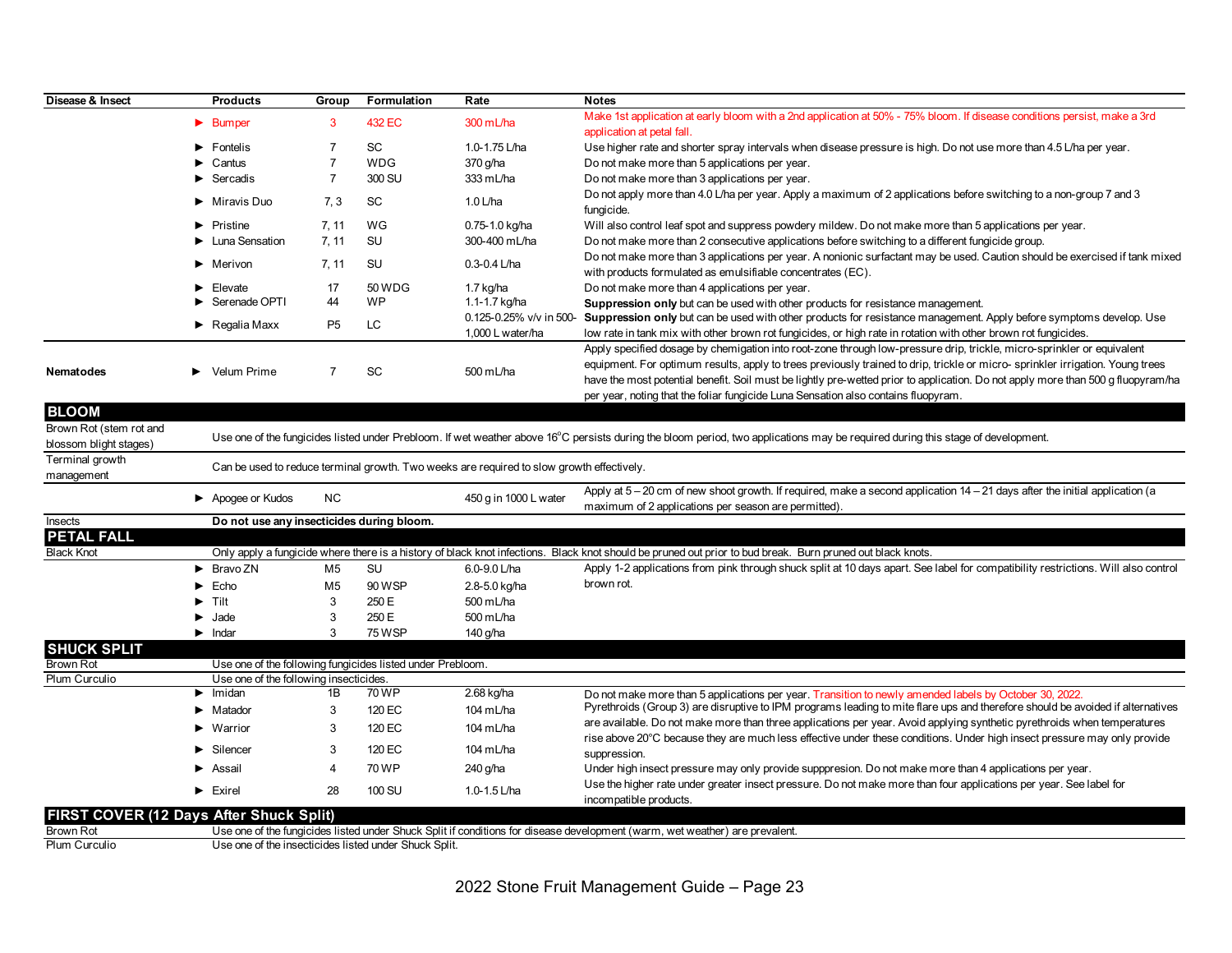| Disease & Insect                                | <b>Products</b>                                                | Group          | Formulation | Rate                                                                                                  | <b>Notes</b>                                                                                                                                                                                                                                                                                                                                                                |
|-------------------------------------------------|----------------------------------------------------------------|----------------|-------------|-------------------------------------------------------------------------------------------------------|-----------------------------------------------------------------------------------------------------------------------------------------------------------------------------------------------------------------------------------------------------------------------------------------------------------------------------------------------------------------------------|
| <b>SECOND COVER (12 Days After First Cover)</b> |                                                                |                |             |                                                                                                       |                                                                                                                                                                                                                                                                                                                                                                             |
| Brown Rot                                       |                                                                |                |             |                                                                                                       | Use one of the fungicides listed under Shuck Split if conditions for disease development (warm, wet weather) are prevalent.                                                                                                                                                                                                                                                 |
| Plum Curculio                                   |                                                                |                |             |                                                                                                       | Use one of the insecticides listed under Shuck Fall if new oviposition scars are found. Some treatments for Cherry Fruit Fly may also control plum curculio.                                                                                                                                                                                                                |
| Cherry Fruit Fly                                |                                                                |                |             | Use one of the following insecticides when monitoring indicates cherry fruit fly activity is present. |                                                                                                                                                                                                                                                                                                                                                                             |
|                                                 | $\blacktriangleright$ Imidan                                   | 1B             | 70 WP       | 2.68 kg/ha                                                                                            | Do not make more than 5 applications per year. Will also control plum curculio. Transition to newly amended labels by<br>October 30, 2022.                                                                                                                                                                                                                                  |
|                                                 | Silencer/Matador                                               | 3              | 120 EC      | 104 mL/ha                                                                                             | Pyrethroids (Group 3) are disruptive to IPM programs leading to mite flare ups and therefore should be avoided if alternatives<br>are available. Do not make more than three applications per year. Avoid applying synthetic pyrethroids when temperatures<br>rise above 20°C because they are much less effective under these conditions. Will also control plum curculio. |
|                                                 | $\blacktriangleright$ Entrust                                  | 5              | 240 SC      | 364 mL/ha                                                                                             | Do not make more than 5 applications per year.                                                                                                                                                                                                                                                                                                                              |
|                                                 | $\triangleright$ GF-120                                        | 5              | S           | 1.0-1.5 L/ha                                                                                          | Apply at 7 day intervals as fruit ripens, shortening the interval during rainy periods. Do not make more than 10 applications per<br>year.                                                                                                                                                                                                                                  |
|                                                 | $\blacktriangleright$ Exirel                                   | 28             | 100 SU      | 1.0-1.5 L/ha                                                                                          | Use the higher rate under greater insect pressure. Do not make more than four applications per year. See label for<br>incompatible products. Will also control plum curculio.                                                                                                                                                                                               |
| Spotted Wing Drosophila                         |                                                                |                |             |                                                                                                       | Spotted wing drosophila lay eggs in ripening fruit, and larvae may be present at harvest. If monitoring indicates treatment is required, use insecticides weekly. These products rely on contact with spotted                                                                                                                                                               |
|                                                 | wing drosophila adults.                                        |                |             |                                                                                                       |                                                                                                                                                                                                                                                                                                                                                                             |
|                                                 | $\blacktriangleright$ Malathion                                | 1B             | 85E         | 610-855mL/1,000L                                                                                      | Will work more effectively if the temperature is 20° C or more or when temperatures will reach or exceed this minimum. Do<br>not make more than 1 application per year.                                                                                                                                                                                                     |
|                                                 | $\blacktriangleright$ Imidan                                   | 1B             | <b>WP</b>   | 2.68 kg/ha                                                                                            | Do not make more than 4 applications per year. Transition to newly amended labels by October 30, 2022.                                                                                                                                                                                                                                                                      |
|                                                 | Danitol                                                        | 3              | EC          | 779-1559 mL/ha                                                                                        | Do not exceed 1 application per year.                                                                                                                                                                                                                                                                                                                                       |
|                                                 | Delegate                                                       | 5              | <b>WDG</b>  | 420 g/ha                                                                                              | Do not make more than 3 applications per year.                                                                                                                                                                                                                                                                                                                              |
|                                                 | $\blacktriangleright$ Exirel                                   | 28             | SC          | 1.0-1.5 L/ha                                                                                          | Begin applications when populations are low. Do not make more than 4 applications per season.                                                                                                                                                                                                                                                                               |
|                                                 | $\blacktriangleright$ Harvanta                                 | 28             | 50 SL       | 1.2-1.6 L/ha                                                                                          | Thorough coverage is essential. Do not apply a Group 28 insecticide consecutively more than 2 times within a 30 day period<br>or within a single generation of insect pest.                                                                                                                                                                                                 |
| <b>THIRD COVER</b>                              |                                                                |                |             |                                                                                                       |                                                                                                                                                                                                                                                                                                                                                                             |
| <b>Brown Rot</b>                                |                                                                |                |             |                                                                                                       | Use one of the fungicides listed under Shuck Split if conditions for disease development (warm, wet weather) are prevalent.                                                                                                                                                                                                                                                 |
| Cherry Fruit Fly                                | Use one of the insecticides listed under Shuck Split.          |                |             |                                                                                                       |                                                                                                                                                                                                                                                                                                                                                                             |
| Spotted Wing Drosophila                         | Use one of the insecticides listed under Second Cover.         |                |             |                                                                                                       |                                                                                                                                                                                                                                                                                                                                                                             |
| <b>PREHARVEST</b><br>Brown Rot                  |                                                                |                |             | Use one of the fungicides listed under Shuck Split. Check labels for pre-harvest intervals (PHI).     |                                                                                                                                                                                                                                                                                                                                                                             |
| Spotted Wing Drosophila                         | Use one of the insecticides listed under Second Cover.         |                |             |                                                                                                       |                                                                                                                                                                                                                                                                                                                                                                             |
| <b>POSTHARVEST</b>                              |                                                                |                |             |                                                                                                       |                                                                                                                                                                                                                                                                                                                                                                             |
| <b>Black Knot</b>                               |                                                                |                |             |                                                                                                       | Only apply a fungicide where there is a history of black knot infections. Black knot should be pruned out prior to bud break. Burn pruned out black knots.                                                                                                                                                                                                                  |
|                                                 | $\triangleright$ Bravo ZN                                      | M <sub>5</sub> | SU          | 6.0-9.0 L/ha                                                                                          | Apply once to foliage 1-7 days after fruit is removed. DO NOT make more than 1 post-harvest application per season.                                                                                                                                                                                                                                                         |
|                                                 | $\blacktriangleright$ Echo                                     | M <sub>5</sub> | 90 WSP      | 3.3-5.0 kg/ha                                                                                         |                                                                                                                                                                                                                                                                                                                                                                             |
| Leaf Spot                                       | Only necessary where leaf spot has been a problem in the past. |                |             |                                                                                                       |                                                                                                                                                                                                                                                                                                                                                                             |
|                                                 | $\blacktriangleright$ Bravo ZN                                 | M5             | SU          | 5.0-7.2 L/ha                                                                                          | Apply once to foliage 1-7 days after fruit is removed. Use higher rate for larger trees greater than 6 m in height. Do not make                                                                                                                                                                                                                                             |
|                                                 | $\blacktriangleright$ Echo                                     | M5             | 90 WSP      | 3.3-5.0 kg/ha                                                                                         | more than 1 post harvest application per season.                                                                                                                                                                                                                                                                                                                            |
|                                                 | $\blacktriangleright$ Maestro                                  | M4             | 80 WSP      | 4.00 kg/ha                                                                                            | Do not use 14 days before or after an oil application. Refer to re-entry intervals for specific activities (ranging from 1 to 29<br>days). If the REI for hand harvesting and the pre-harvest interval (PHI) are different, follow the longer of the two intervals. Do                                                                                                      |
|                                                 | $\blacktriangleright$ Supra Captan                             | м              | 80 WSP      | 4.00 kg/ha                                                                                            | not apply more than one application per year.                                                                                                                                                                                                                                                                                                                               |
|                                                 | Cueva                                                          | M1             | 1.8S        | 1% v/v in 470-940 L<br>water                                                                          | Apple as a dormant spray in late fall during a period of dry weather.                                                                                                                                                                                                                                                                                                       |
|                                                 | $\blacktriangleright$ Pristine                                 | 7.11           | WG          | 0.75-1.0 kg/ha                                                                                        | Will also suppress powdery mildew. Do not make more than 5 applications per year.                                                                                                                                                                                                                                                                                           |